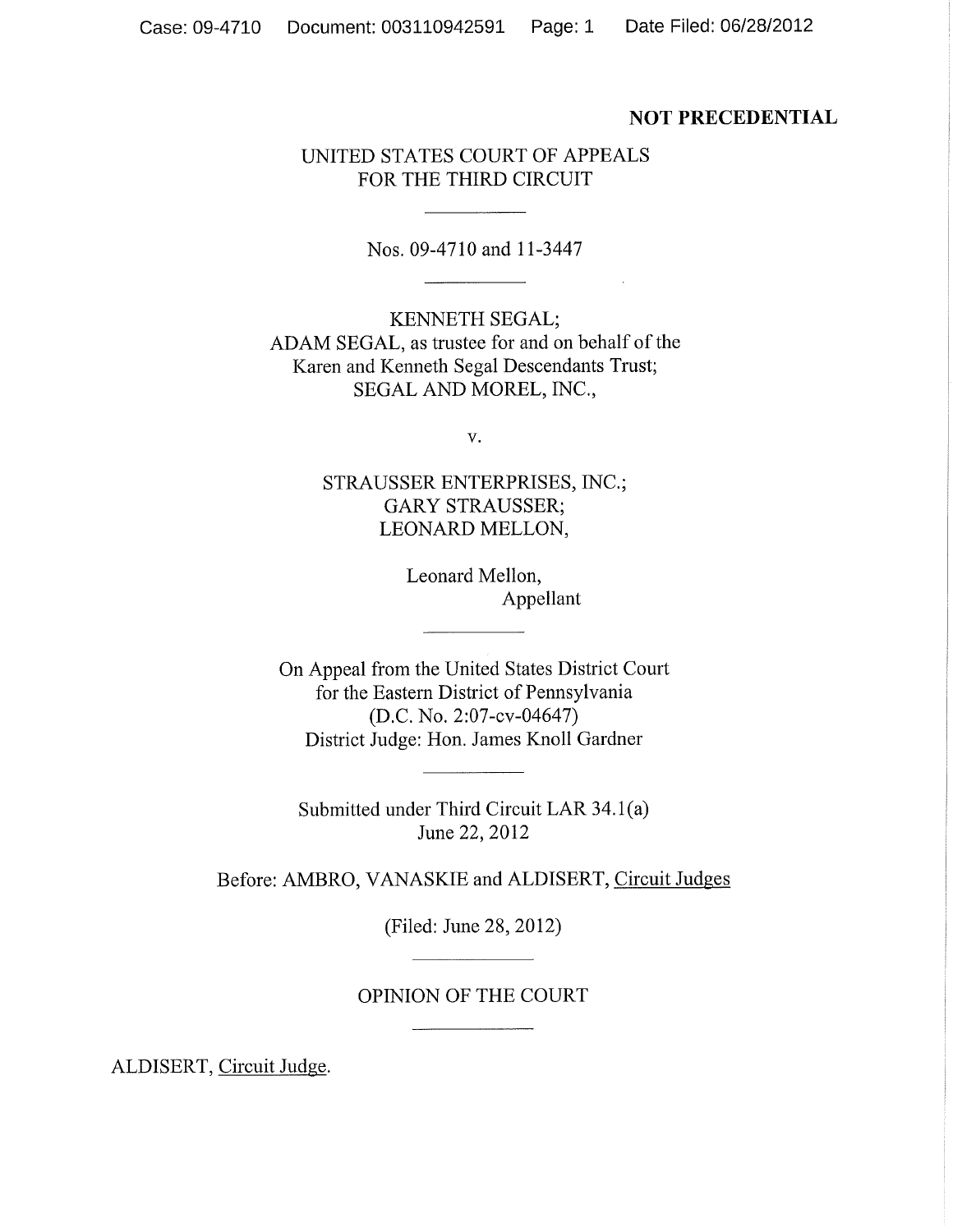This interlocutory appeal from the District Court for the Eastern District of Pennsylvania presents a single question: whether that court exceeded its discretion when, based on Appellant's arguments during arbitration and the principles of equitable estoppel, it denied Appellant Leonard Mellon's motion to compel arbitration. We hold that the District Court acted well within its discretion, and we will affirm its judgment.

I.

Because we write primarily for the parties, who are familiar with the facts and proceedings in this case, we will revisit them only briefly.

Appellees (collectively, "Segal") entered a real estate deal with Strausser Enterprises, Inc. ("SEI") that contained a mandatory arbitration clause. After the parties entered the contract, SEI believed that one of Segal's impending commercial transactions violated the deal and, through its attorney, Mellon, sued to enjoin Segal's actions in Pennsylvania state court. The Northampton County Court of Common Pleas held that SEI's claims fell under the mandatory arbitration clause and, accordingly, dismissed the suit. SEI unsuccessfully appealed to the Pennsylvania Superior Court.

SEI commenced arbitration against Segal, during which Mellon continued to serve as SEI's lead counsel. In the arbitration, Segal raised its own claims against SEI and Mellon, seeking damages and legal fees stemming from Mellon's allegedly frivolous state court filings and appeals. SEI objected to these claims being arbitrated. In its letter to the Court of Common Pleas advising that the dispute had been submitted to arbitration, for example, SEI contended that the arbitration panel did not have jurisdiction over the issue of Segal's attorneys' fees. See App. 00201. During arbitration, moreover, SEI repeatedly argued to the arbitration panel that the issue of legal fees was not properly subject to arbitration and should be submitted to a court. After some negotiation, Segal

 $\overline{2}$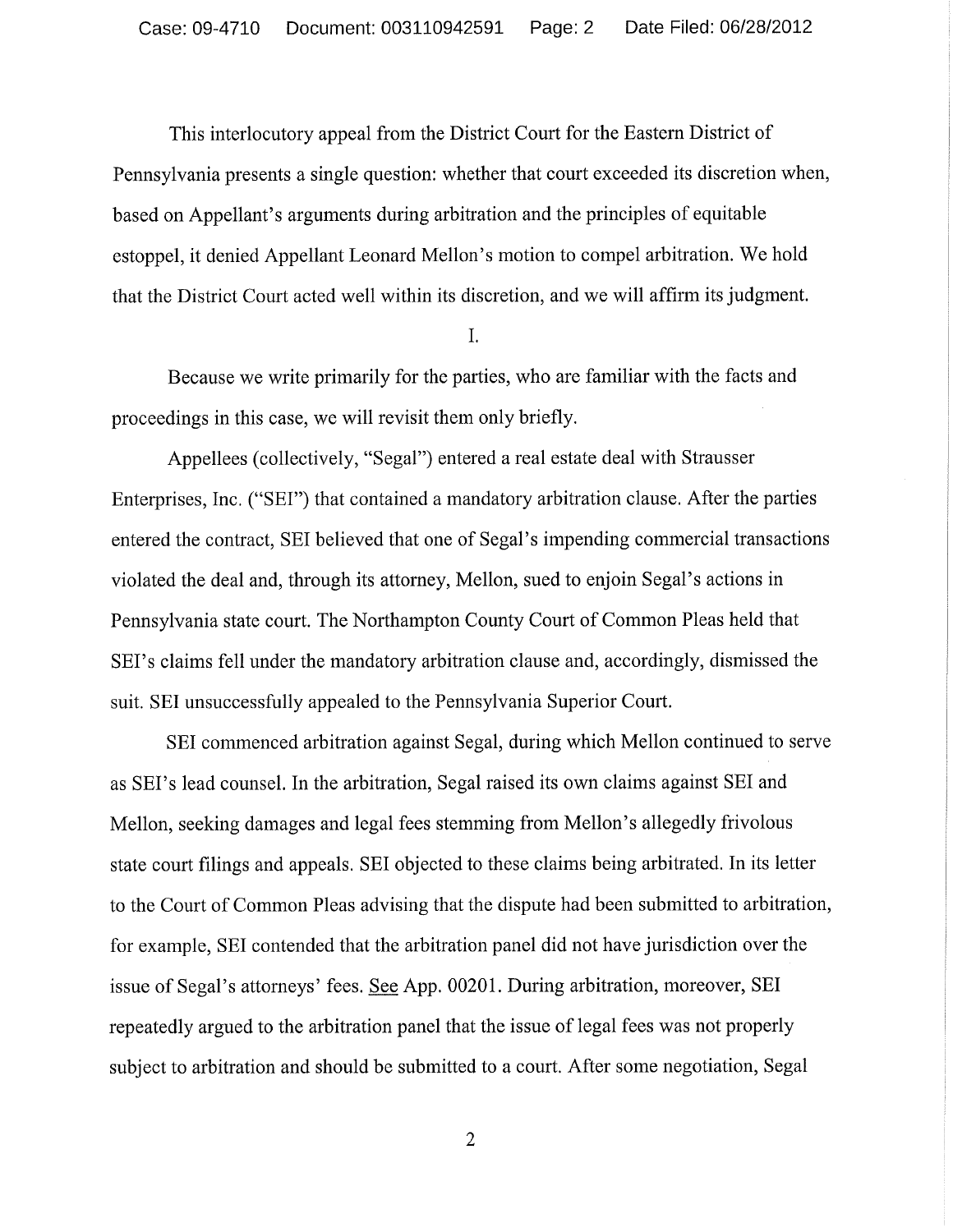agreed to withdraw its fees claims from arbitration and raise them, instead, in court. The parties verbally memorialized this agreement before the arbitration panel, and the panel accepted the withdrawal. See App. 00219.

While the arbitration continued, Segal asserted its fees claims, as promised, in a complaint filed in the District Court for the Eastern District of Pennsylvania on November 5, 2007. The complaint alleged tortious interference with contract, tortious interference with prospective relations, malicious prosecution, and abuse of process, all arising from Mellon's (on SEI's behalf) allegedly improper legal filings aimed at thwarting Segal's impending transaction. The complaint named as defendants SEI, Gary Strausser (SEI's principal), and Mellon.

On January 4, 2008, the defendants filed a motion to dismiss Segal's complaint or, alternatively, to compel arbitration because Segal's claims arose from a contract with a mandatory arbitration clause. In the motion, the defendants conceded that "the claims" brought by Plaintiff[s] in the instant matter against SEI and Strausser [and Mellon] . . . were actually first brought by them in arbitration," App. 00226, and "prior to filing Plaintiffs' Complaint, [Segal] sought to assert the very same claims in the ongoing arbitration." App. 00233 (emphasis added).

This attempt by the defendants to return to arbitration "the very same claims" they had just successfully *removed* from arbitration led Segal to seek sanctions under Rule 11 of the Federal Rules of Civil Procedure. Shortly before the hearing on that sanctions motion, defendants SEI and Strausser withdrew their support from the motion to compel arbitration for "strategic reasons." App. 00375. Mellon, though, pressed on.

The District Court converted Mellon's motion into a motion for summary judgment, incorporated into the record all relevant evidence presented at the sanctions

 $\overline{3}$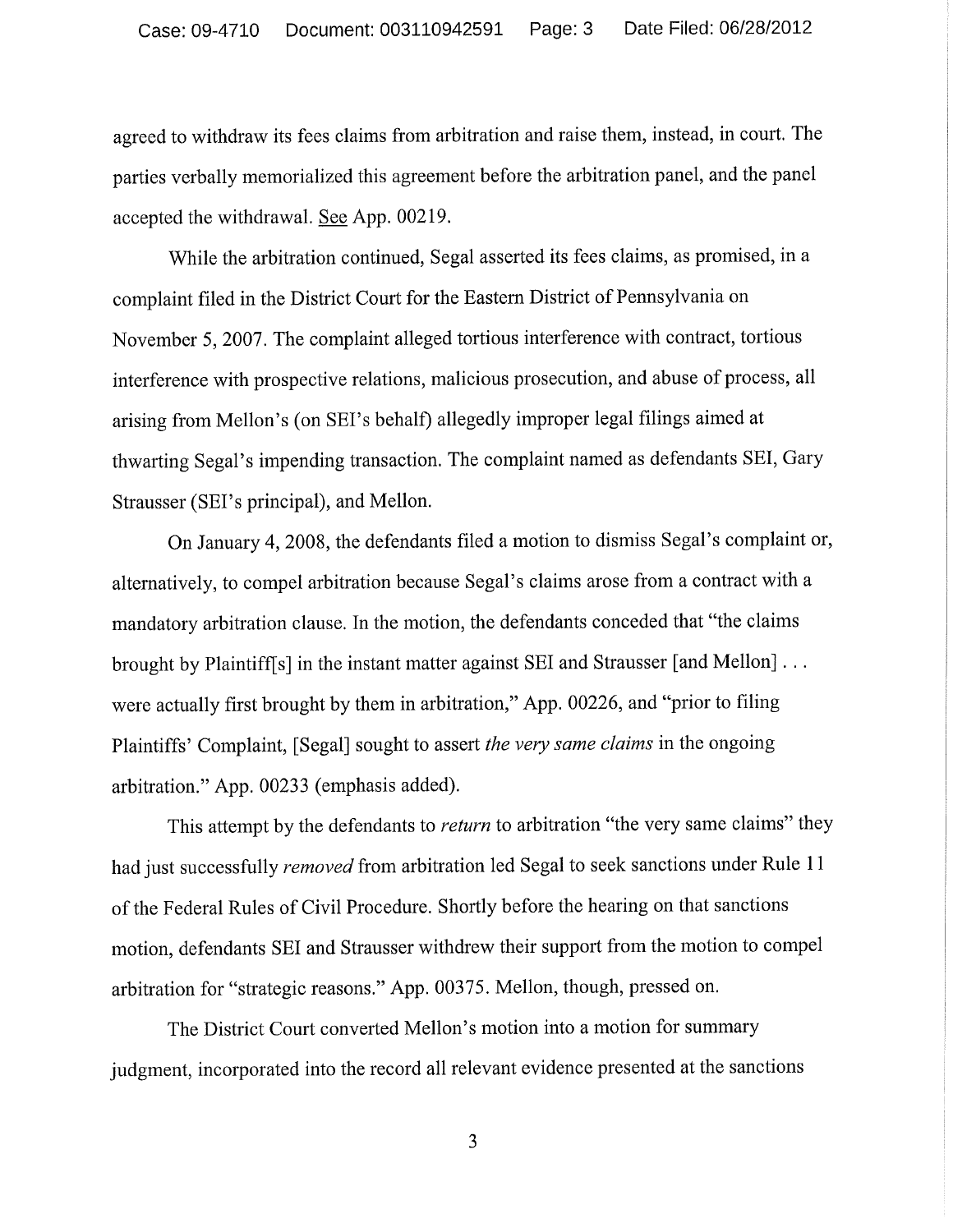hearing, and, on November 19, 2009, issued an order denying Mellon's motion on the grounds of equitable estoppel. The Court held that Segal's detrimental reliance on SEI's earlier, anti-arbitration arguments equitably estopped Mellon from later adopting the position that the exact same claims should be returned to arbitration. As an aside, the Court noted that Mellon's "fast and loose" tactics would likely run afoul of the doctrine of judicial estoppel as well. App. 00021.

After unsuccessfully moving for reconsideration, Mellon timely appealed both the District Court's original order and its denial of his motion for reconsideration. We have consolidated Mellon's two appeals here.

Π.

The District Court had jurisdiction under 28 U.S.C.  $\S$  1332. Because this is an interlocutory appeal of the District Court's order refusing a stay under 9 U.S.C. § 3 and arbitration under 9 U.S.C. § 4, we have jurisdiction pursuant to 9 U.S.C. § 16(a)(1).

"We exercise plenary review over questions of law concerning the applicability and scope of arbitration agreements." Nino v. Jewelry Exch., Inc., 609 F.3d 191, 200 (3d Cir. 2010) (quotation and citation omitted). We will reverse a district court's application of equitable estoppel, however, only if it has exceeded its discretion. See Meyer v. CUNA Mut. Ins. Soc'y, 648 F.3d 154, 162 (3d Cir. 2011); Bechtel v. Robinson, 886 F.2d 644, 647 (3d Cir. 1989) ("[W]hen a trial court makes an equitable assessment after the operative facts are established, we review that assessment for abuse of discretion.").<sup>1</sup>

<sup>&</sup>lt;sup>1</sup> Appellant contends that we should review the District Court's application of equitable estoppel under a plenary standard, citing Nino's statement that a court should "exercise" plenary review over the District Court's determination of whether [a party], through its litigation conduct, waived its right to compel arbitration." 609 F.3d at 200 (citing Ehleiter v. Grapetree Shores, Inc., 482 F.3d 207, 215 (3d Cir. 2007)). Appellant misses the mark. The issues of whether a party has waived its right to arbitration, or even whether that party has been *judicially* estopped from taking a contrary position, are distinct from the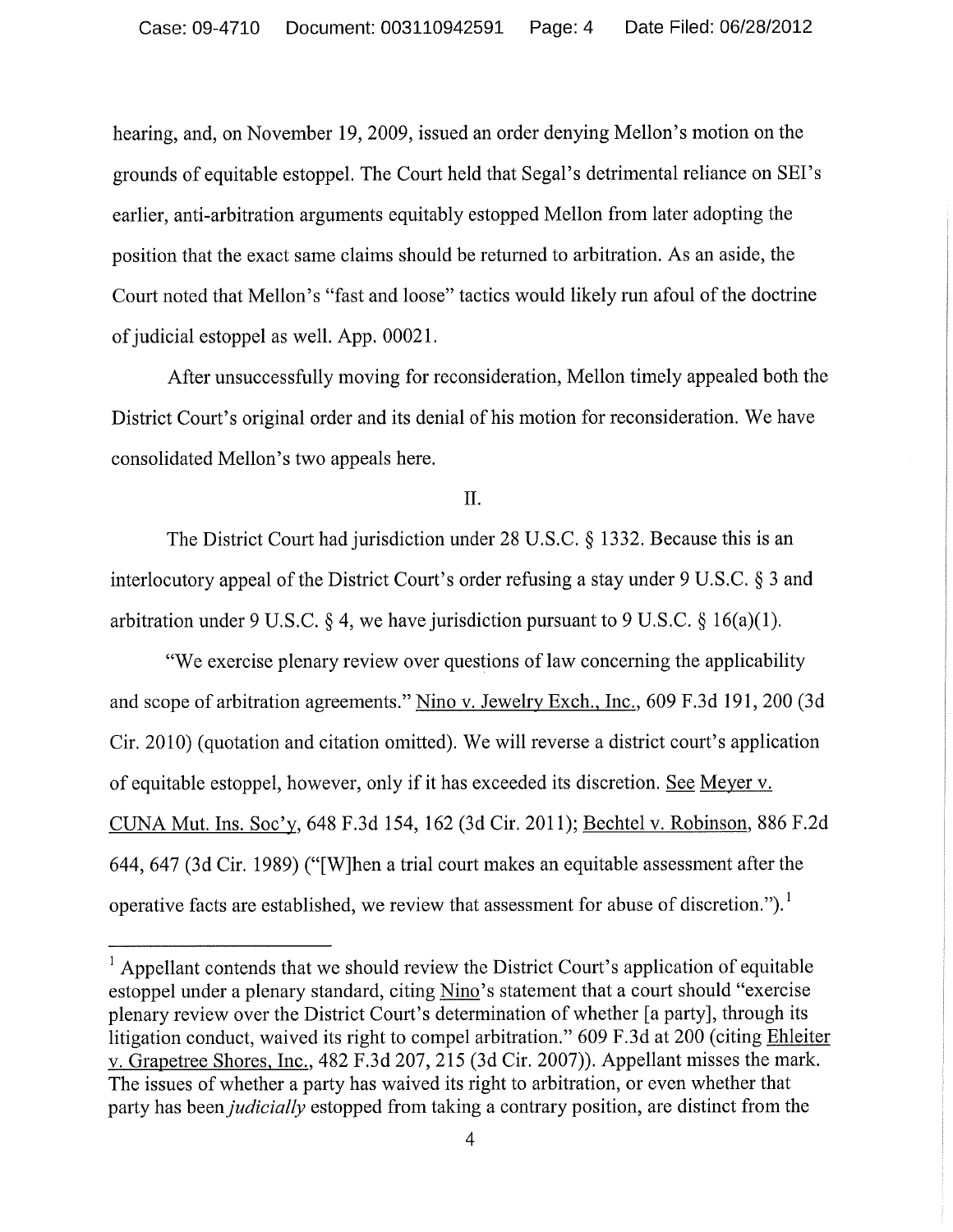III.

We hold that the District Court acted within the bounds of its discretion when it concluded that Segal's detrimental reliance on Mellon's previous anti-arbitration positions justified equitable estoppel.

"[E]quitable estoppel serves to protect litigants from unscrupulous opponents who induce a litigant's reliance on a position, then reverse themselves to argue that they win under the opposite scenario." Teledyne Indus., Inc. v. NLRB, 911 F.2d 1214, 1220 (6th Cir. 1990) (emphasis removed); see Oneida Motor Freight, Inc. v. United Jersey Bank, 848 F.2d 414, 419 (3d Cir. 1988) ("[E]quitable estoppel focuses on the relationship between the parties to the prior litigation." (citations omitted)). As the District Court correctly explained, equitably estopping a litigant from taking a self-contradictory position is proper if: (1) the parties (or parties in privity with them) were adverse in a prior proceeding; (2) the party seeking estoppel detrimentally relied on its opponent's prior position; and (3) the party seeking estoppel would be prejudiced if its opponent were allowed to assume a new position. See Montrose Med. Grp. Participating Sav. Plan v. Bulger, 243 F.3d 773, 779 n.3 (3d Cir. 2001); Teledyne, 911 F.2d at 1220; Novelty Knitting Mills, Inc. v. Siskind, 457 A.2d 502, 503 (Pa. 1983) ("Elquitable estoppel recognizes that an informal promise implied by one's words, deeds or representations which leads another to rely justifiably thereon to his own injury or detriment, may be enforced in equity."

After extensively reviewing the record, the District Court found that the evidence satisfied these factors and, accordingly, warranted equitable estoppel. On appeal, Mellon

issue of whether *equitable* estoppel precludes that party from inducing an opponent's reliance on a particular argument and then reversing positions to the opponent's detriment. Because this case concerns the latter, we review for abuse of discretion.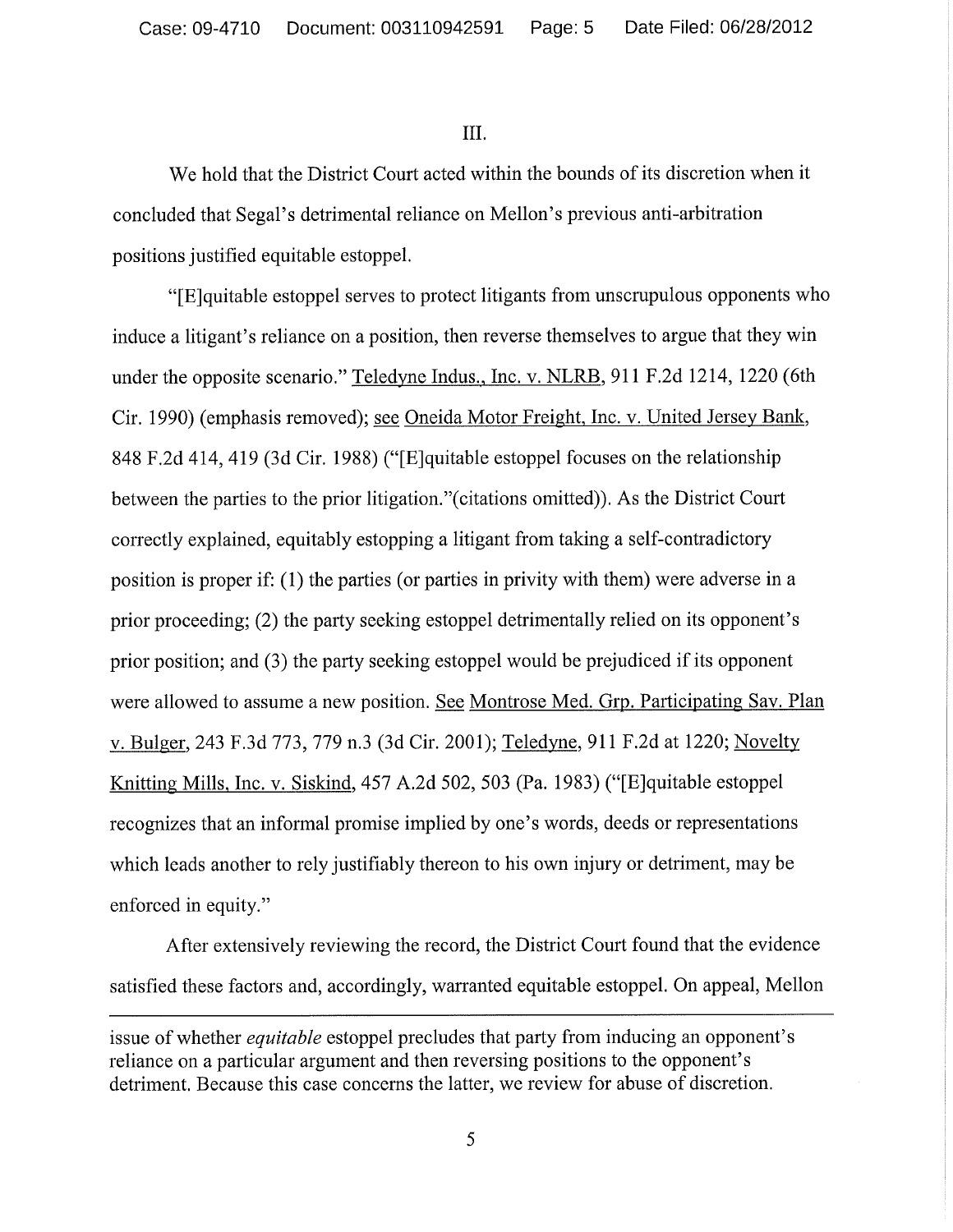repeats his argument that, regardless of any past positions SEI may have taken, the "liberal federal policy favoring arbitration" requires the legal-fees claims to be sent back to arbitration, pursuant to the still-binding arbitration clause. See AT&T Mobility LLC v. Concepcion, 131 S. Ct. 1740, 1745 (2011). This outcome requires Mellon to undermine the District Court's invocation of equitable estoppel; thus, he attacks the Court's findings on each of the equitable estoppel factors. Mellon contends that he was not a "party" to the prior proceeding, both because he was absent from the arbitration hearing at which SEI's other counsel objected to arbitrating the legal-fees claims and because he was not a named party in the arbitration. He argues that Segal cannot have detrimentally relied on SEI's positions because any statements that were made about removing the legal-fees claims from arbitration were meant as "mere<sup>[]</sup> suggestions as to the proper forum" rather than factual representations on which Segal should have relied, Brief for Appellants 24, and because those statements "suggested" merely SEI's wish that such claims be raised in *state* court, but not federal court. And he disputes whether Segal has shown how it will be prejudiced by a return to arbitration. Indeed, Mellon argues, the legal-fees claims were always properly subject to arbitration—SEI's past arguments, notwithstanding. Because the claims Segal raised in federal court are broader than the legal-fees issues discussed in arbitration, moreover, Mellon contends that any anti-arbitration arguments SEI may have made about the earlier, narrower claims cannot have prejudiced Segal.

For all of their bluster, these contentions fail to show how the District Court's decision to apply equitable estoppel constituted an abuse of its discretion. The record reveals ample evidence to support the District Court's finding of each of the equitable estoppel factors. First, although Mellon was not an expressly named "party" to the original arbitration claims and those who were-Strausser and SEI-have withdrawn

6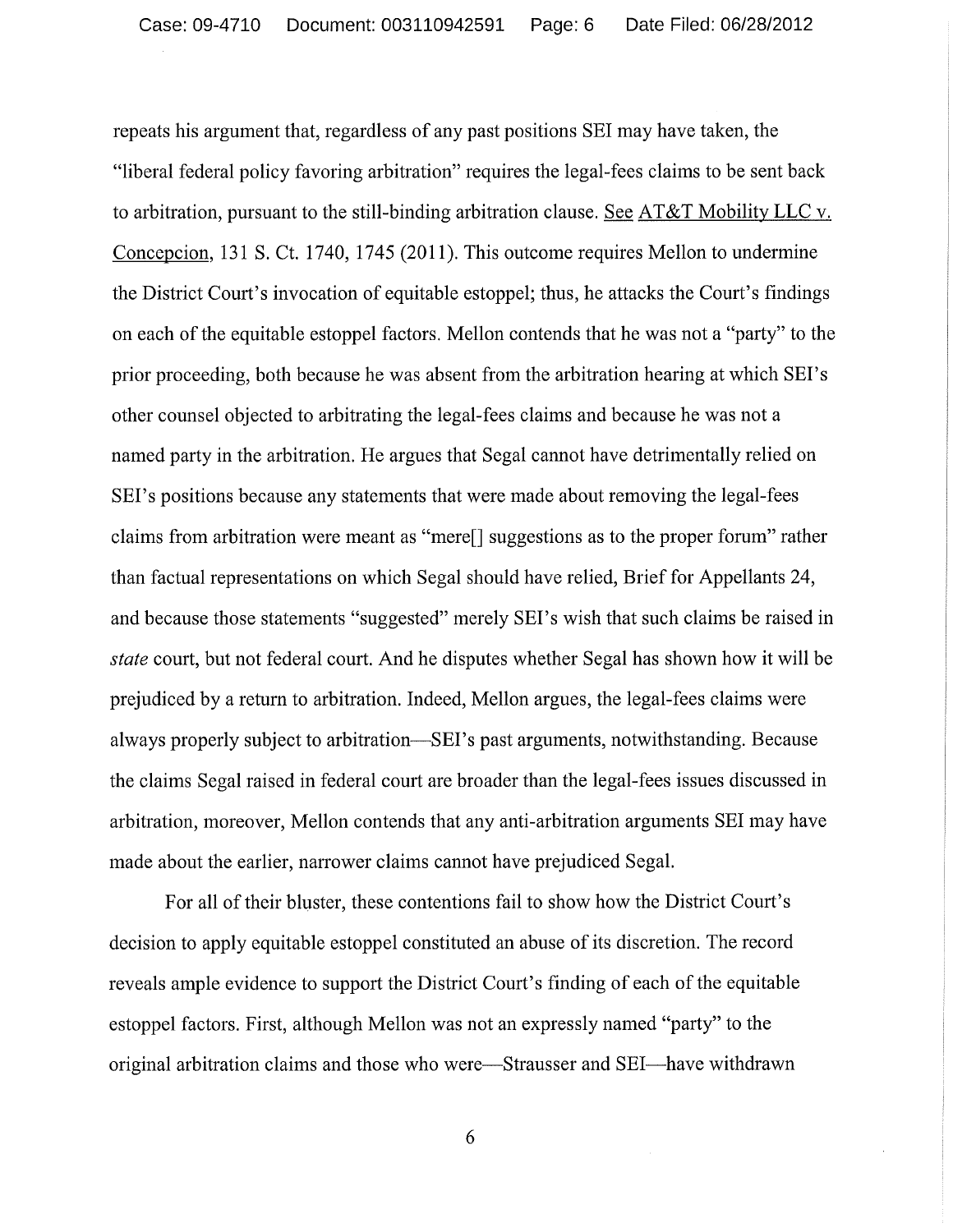from the motion to compel arbitration, Mellon is nevertheless a "party" for equitable estoppel purposes. Mellon represented SEI during the arbitration. The District Court correctly concluded that, as SEI's attorney and agent, Mellon is considered to be the same party as SEI while performing his duties within the scope of his representation. See Heffernan v. Hunter, 189 F.3d 405, 413 (3d Cir. 1999) ("[T]he mere fact that attorneys have 'mixed motives,' such as 'enhancing' their reputation by aggressive representation, does not remove their conduct from the scope of the agency." (citation omitted)). Notwithstanding Mellon's contention that he is not a "party" for equitable estoppel purposes, see Brief for Appellants 26, Mellon proudly claims that he is, in fact, "an agent of SEI" for the purposes of invoking SEI's arbitration clause, see id. at 17. Mellon must accept the bitter of agency with the sweet, and may not claim a position as SEI's agent when it serves him and disavow it when it does not.

Second, Segal clearly relied upon SEI's anti-arbitration positions. SEI repeatedly sought to remove the legal-fees issues from arbitration, and Segal agreed to withdraw those claims, expressly acquiescing to SEI's requests. See App. 00219. SEI's concession that the claims brought in District Court were identical to those in arbitration, moreover, lends credence to the District Court's reasonable conclusion that Segal withdrew its claims from arbitration with the mutual understanding that Segal would reassert those claims in court. See App. 00233 ("[P]rior to filing Plaintiffs' Complaint, [Segal] sought to assert the very same claims in the ongoing arbitration." (emphasis added)).

Third, this reliance would be both detrimental and prejudicial if Mellon could merely bounce Segal back to arbitration to bring its claims anew after already having borne the costs of raising these issues in arbitration, voluntarily withdrawing them, and then filing and briefing a case in District Court. On this point, Mellon insists that

 $\overline{7}$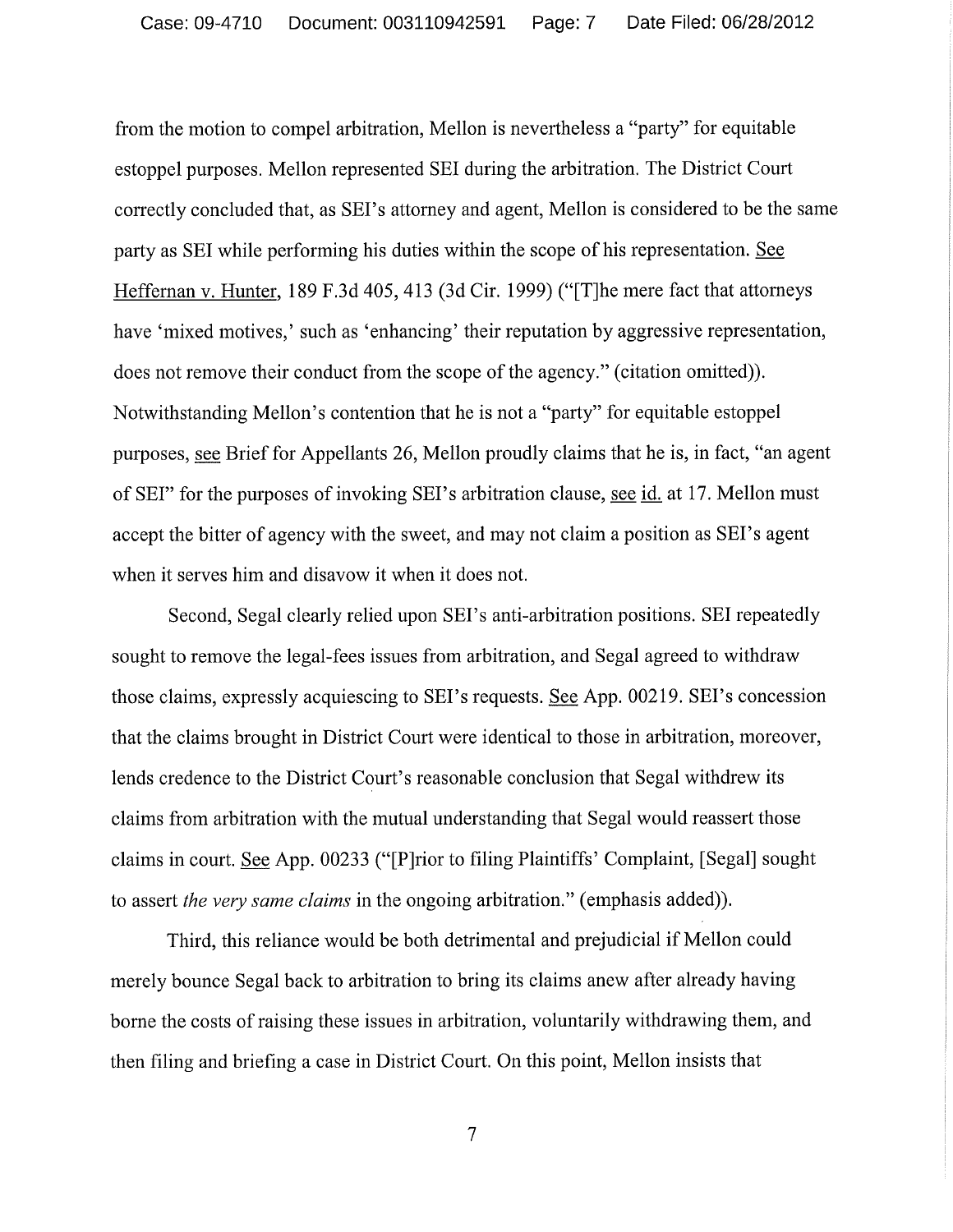requiring Segal to arbitrate claims that should always have been subject to a mandatory arbitration agreement cannot constitute prejudice. But Mellon's perceived right to arbitrate these claims does not trump the protections that equitable estoppel affords litigants. Indeed, because equitable estoppel is meant to safeguard innocent parties against an opponent's reprehensible behavior, it applies regardless of whatever legitimacy a misbehaving party's estopped claim might have enjoyed ab initio. See Teledyne, 911 F.2d at 1220. Based on the extensive evidence at its disposal, the District Court's conclusion that these facts warranted equitable estoppel falls within the bounds of its permissible discretion.

\* \* \* \* \*

We have considered all of the arguments advanced by the parties and conclude that no further discussion is necessary. The judgment of the District Court will be AFFIRMED.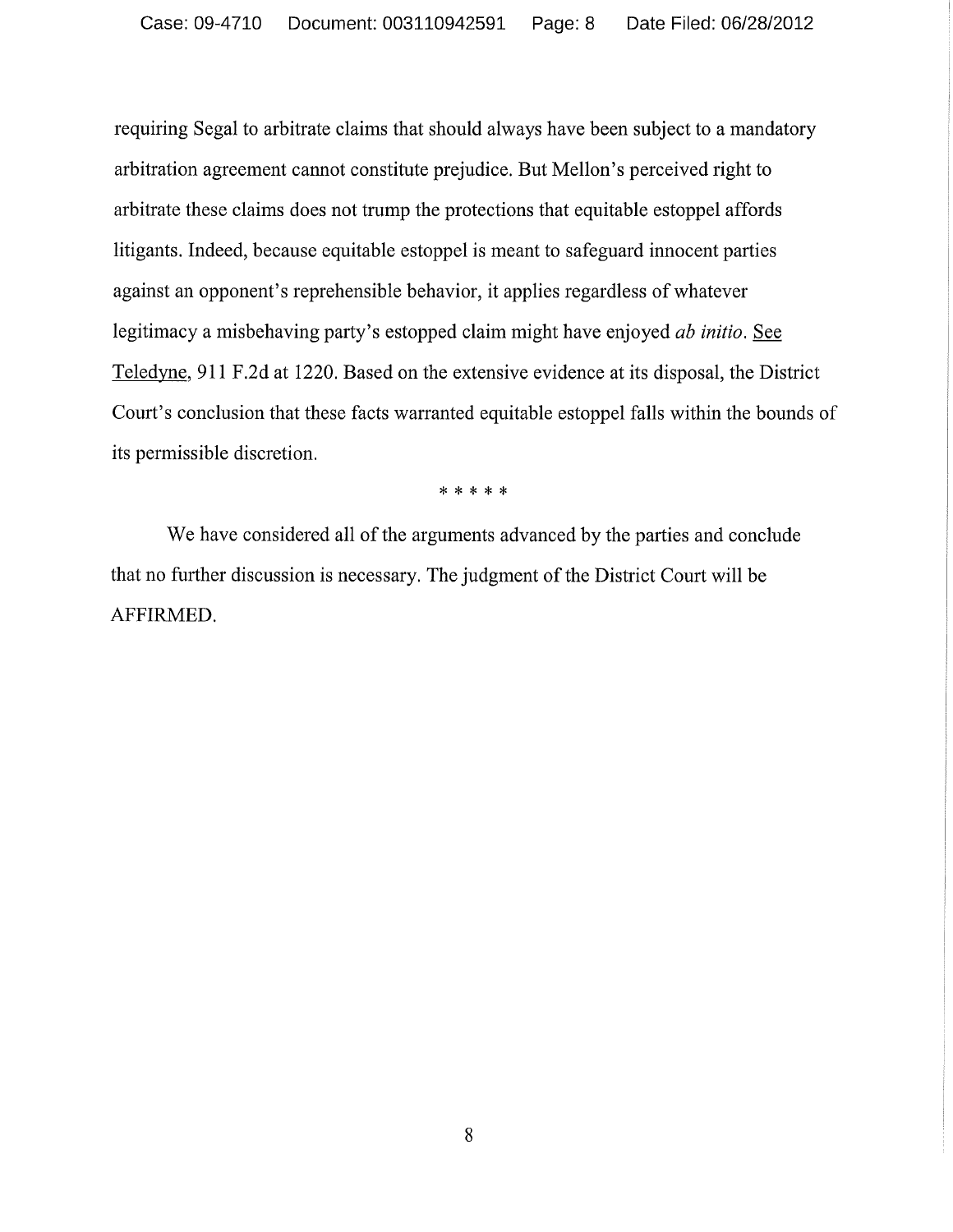# IN THE UNITED STATES DISTRICT COURT FOR THE EASTERN DISTRICT OF PENNSYLVANIA

KENNETH SEGAL, ADAM SEGAL, as trustee for and on behalf of THE KAREN AND KENNETH SEGAL DESCENDANTS TRUST, and SEGAL AND MOREL, INC.

Plaintiffs,

v.

STRAUSSER ENTERPRISES, INC., GARY STRAUSSER, and LEONARD MELLON,

Defendants.

**MEMORANDUM**

## **SCHMEHL, J. /s/ JLS JUNE 12, 2019**

# This is a contract dispute between multiple parties involving the transfer and proposed development of several real estate lots in Forks Township, Pennsylvania. Specifically, parcels of land were divided into three separate phases and agreements for construction of single-family homes, condominiums, and townhomes. Plaintiffs bring these claims against Defendants for improperly filing a State Court Complaint and *Lis Pendens* in the Court of Common Pleas of Northampton County, which frustrated a proposed transaction between Plaintiffs and a thirdparty purchaser. Plaintiffs bring four claims against Defendants: Tortious Interference with Contract (Count I); Tortious Interference with Prospective Contractual Relations (Count II); Dragonetti Act (Count III); and Abuse of Process (Count IV). Defendants SEI and Mr. Mellon individually move for summary judgment arguing Plaintiffs' federal claims are precluded under collateral estoppel given the 2012 Redding Panel arbitration decision, and the claims fail as a matter of law. For the reasons explained below, this Court will deny Defendant SEI and

CIVIL ACTION NO. 07-4647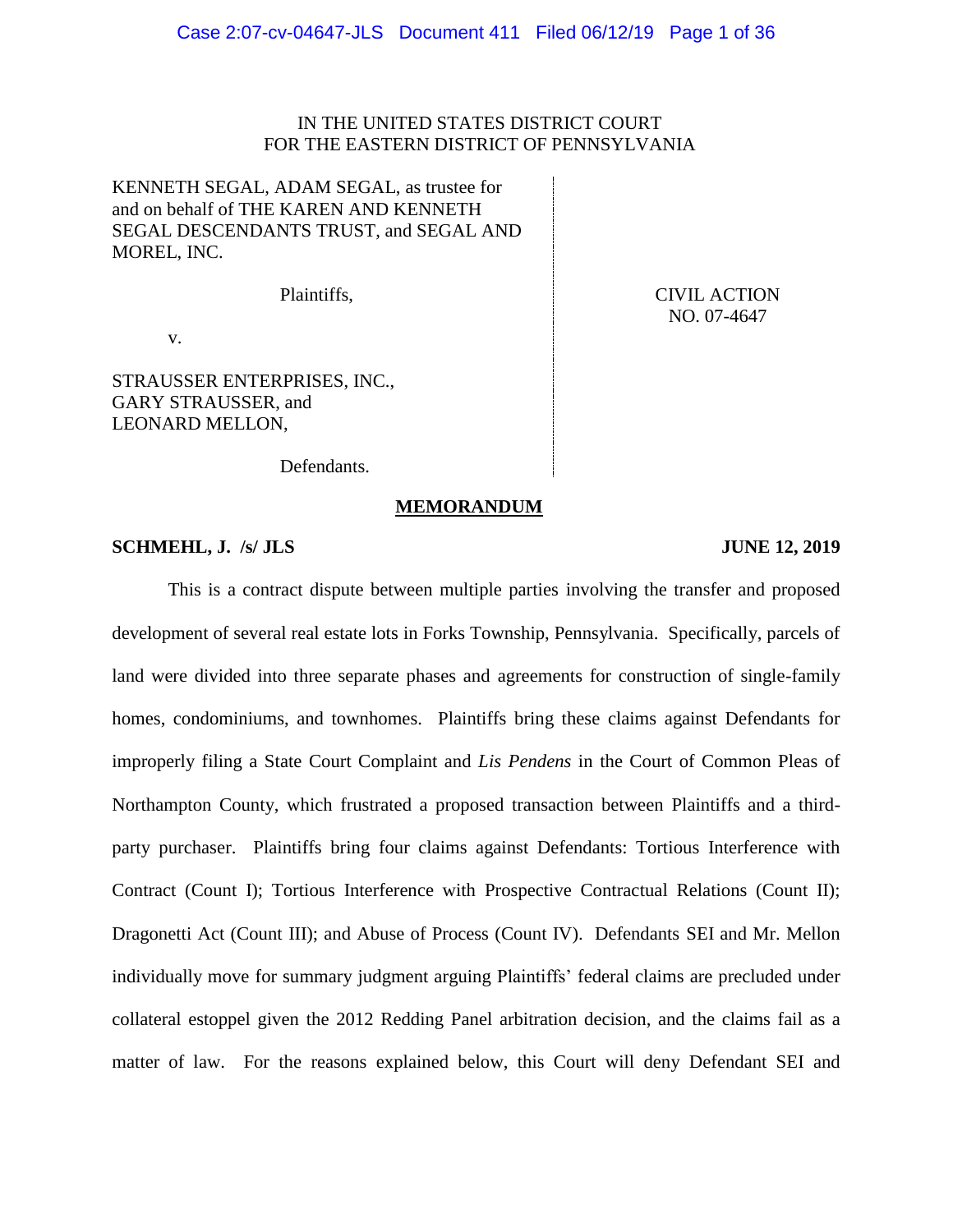#### Case 2:07-cv-04647-JLS Document 411 Filed 06/12/19 Page 2 of 36

Defendant Mr. Mellon's motions for summary judgment. We will first address Defendant SEI's collateral estoppel argument and then turn to the claims as a matter of law.

## **I. UNDISPUTED FACTS**

 $\overline{a}$ 

The parties stipulated to the below facts for use in connection with Defendants' motions for summary judgment. This matter has a complicated history and involves numerous parties. Plaintiffs in this action are: 1) Segal and Morel, Inc. ("S&M, Inc."), builders and developers; 2) Kenneth Segal, President of S&M, Inc.; and 3) Adam Segal, sole trustee of The Karen and Kenneth Segal Descendants Trust (the "Trust") (collectively "S&M"). (ECF Docket No. 395,  $\P\P$ 1-3.) Also, at the time of this dispute, Mr. Segal and the Trust were the sole members of the following limited liability companies: Segal and Morel at Forks Township II, LLC; Segal and Morel at Forks Township III, LLC; Segal and Morel at Forks Township IV, LLC; and Segal and Morel at Forks Township X, LLC f/k/a Segal and morel at Forks Township VII, LLC ("S&M LLC VII") (collectively the "S&M LLCs").

Defendants in this action are: 1) Strausser Enterprises, Inc., a corporation engaged in the business of home building and real estate/community development; 2) Gary Strausser, President of SEI (collectively with Strausser Enterprises, "SEI"); and 3) Leonard Mellon, attorney at law and duly licensed to practice in the Commonwealth of Pennsylvania.<sup>1</sup> (Id. at  $\P$  6-10.) During this time, SEI built homes and developed a community known as the Riverview Estates ("Riverview") located in Forks Township, Pennsylvania. (Id. at ¶ 8.) Riverview is a multi-phase real estate development of single-family homes, condominiums, and townhomes, which includes a golf course and recreational center. (Id. at ¶ 9.)

<sup>&</sup>lt;sup>1</sup> This Court will refer to Defendants collectively as SEI until we reach our analysis of Dragonetti Act claim for Mr. Mellon.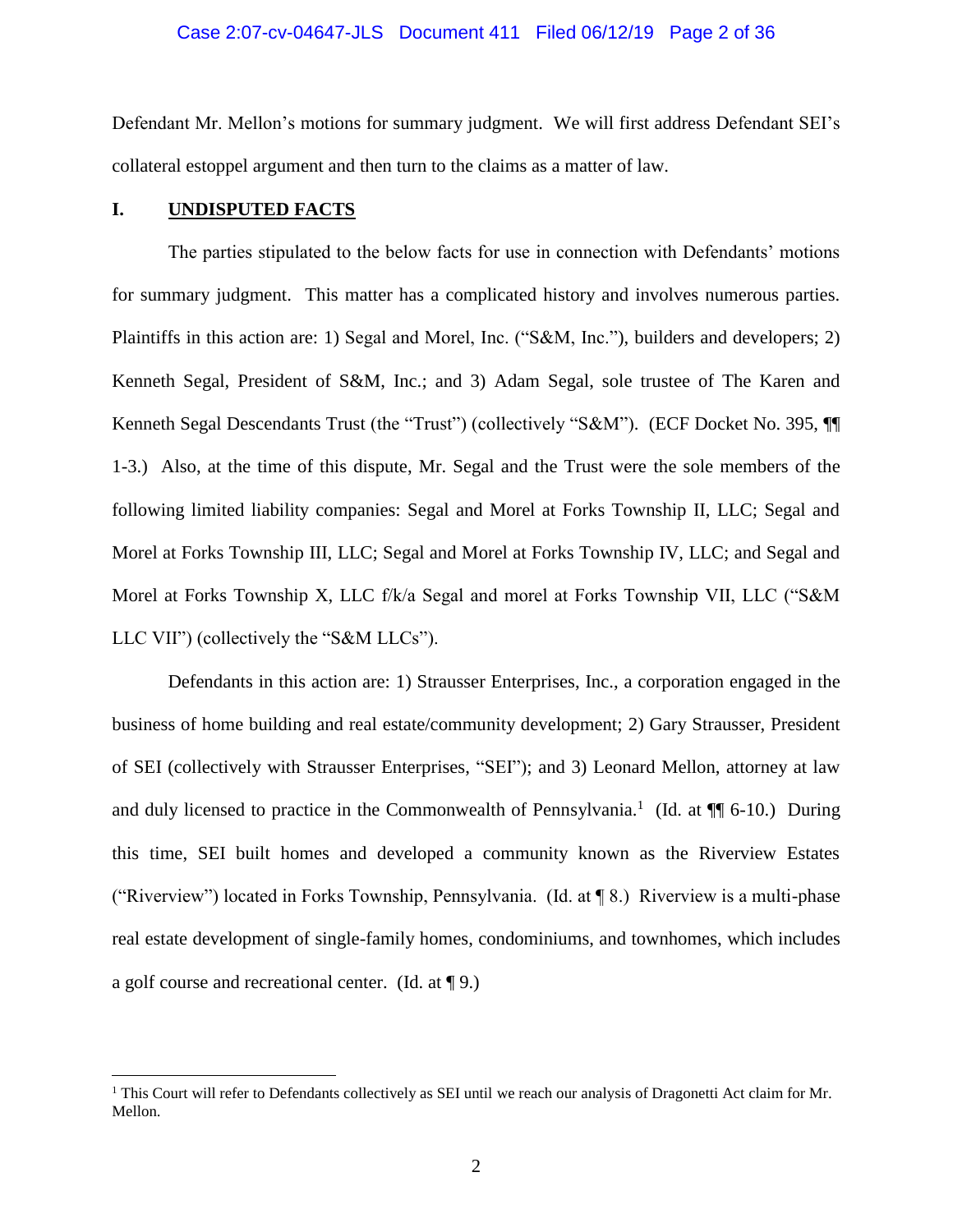#### Case 2:07-cv-04647-JLS Document 411 Filed 06/12/19 Page 3 of 36

S&M, Inc. contracted to purchase from SEI multiple parcels of land located in Forks Township, Northampton County, Pennsylvania, at a collective cost of more than \$15,000,000. (Id. at ¶ 12.) The parcels of land were divided into three separate phases and agreements for construction of single-family homes, condominiums, and townhomes. (Id. at ¶ 13.) The first agreement, dated July 5, 2001, provided for a total of 105 single family dwellings known as Phase I (consisting of a maximum of 76 subdivided single family residential lots) and Phase III (consisting of 29 subdivided single family residential lots). (Id. at ¶ 14.) The second agreement, dated June 11, 2002, provided for a maximum amount of 110 condominiums, a parcel designation for a community center, and one single family residential lot known as Phase II. (Id.) And the third agreement, dated April 25, 2003, provided for a maximum of 56 townhouse lots known as Phase III. (Id.)

The July 5, 2001 (Phase I), and April 25, 2003 (Phase III), agreements were amended three times through a series of documents known as: 1) Amendment to Agreements of Sale of July 5, 2001, and April 25, 2003 ("First Amendment"); 2) Second Amendment to Agreements of Sale of July 5, 2001, and April 25, 2003 ("Second Amendment"); and 3) Third Addendum to Agreements of Sale of July 5, 2001, and April 25, 2003 ("Third Addendum"). (Id. at ¶ 15.) Specifically, the Second Amendment included an agreement where SEI would sell additional lots in Riverview – known as Phase IV – to S&M, Inc. (Id. at  $\P$  16.) The Third Addendum contained a binding arbitration provision. (Id. at  $\P$  17.) And the First Amendment and Third Addendum contained clauses ratifying and confirming the July 5, 2001, Agreement, and April 25, 2003, Agreement. (Id. at  $\P$  18.) More specifically, the arbitration provisions in the Third Addendum expanded the scope to encompass not only disputes "concerning the terms of the Purchase Agreements and earlier Amendments, but also all other 'disputes arising under or from [the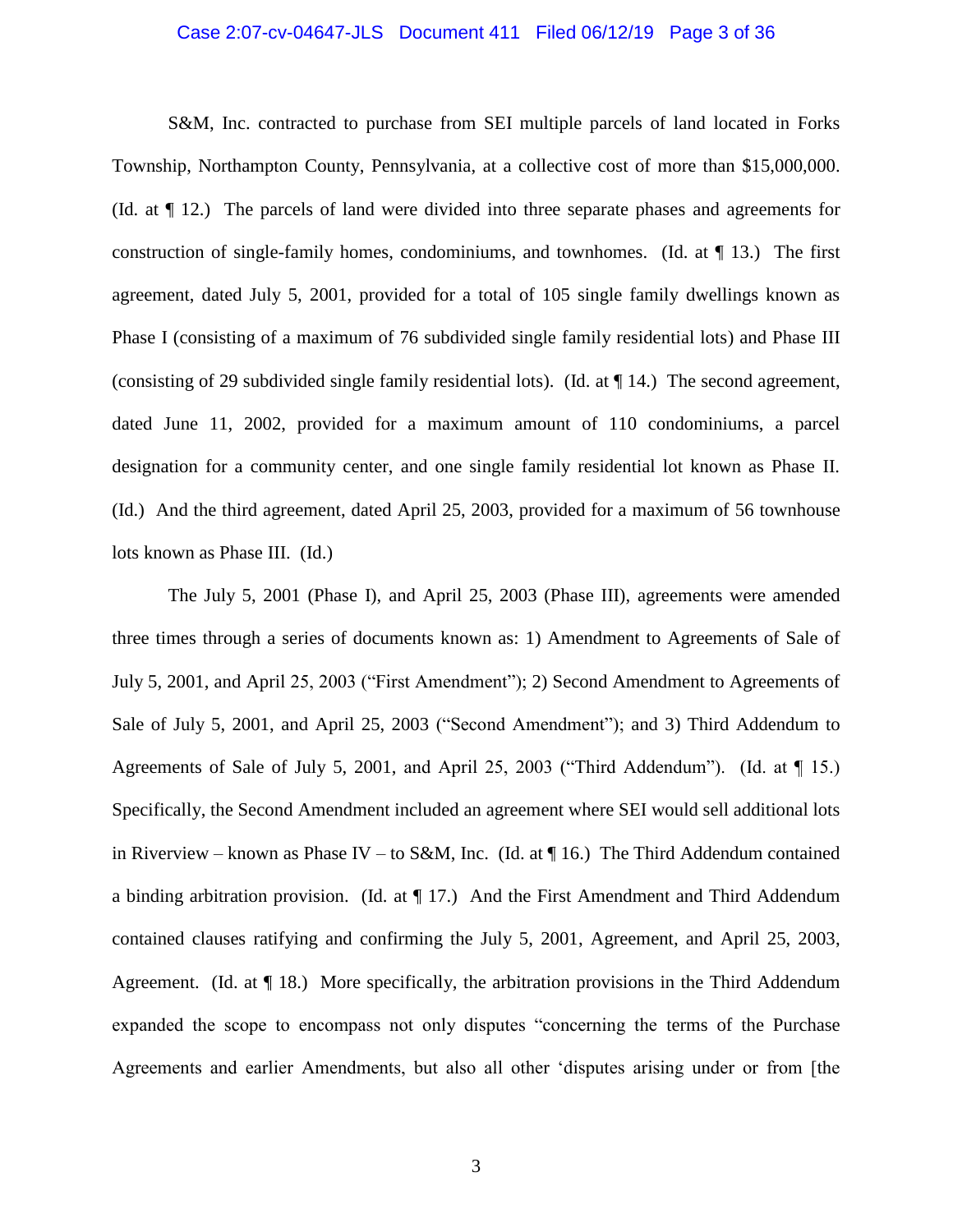#### Case 2:07-cv-04647-JLS Document 411 Filed 06/12/19 Page 4 of 36

Third Addendum] or any previous Addendum or the Agreements of Sale between the parties.'" (ECF Docket No. 1, ¶ 27.)

On September 7, 2001, SEI entered into an Agreement of Sale with Michael and Anthony Rinaldi to purchase about 125 acres of land located in Forks Township, Pennsylvania, known as the "Rinaldi Tract" or "Riverview West" (the "Rinaldi Agreement"). (ECF Docket No. No. 395, ¶ 19.) On February 28, 2003, SEI subsequently entered into an Assignment of the Rinaldi Agreement to S&M VII, LLC by contract which assigned SEI's rights and obligations under the Rinaldi Agreement to S&M VII, LLC. (Id. at ¶¶ 20-21.) Under the Rinaldi Agreement, SEI was to receive 25 acres of the approximate 125 total acres conveyed under the Rinaldi Assignment. (Id. at ¶ 22.) The Agreements mentioned above, along with the First Amendment, Second Amendment, Third Addendum, Rinaldi Agreement, and Rinaldi Assignment – collectively known as the "Purchase Agreements" – closed in multiple phases: December 5, 2001 (Phase I); March 7, 2003 (Riverview West); October 3, 2003 (Phase II); April 20, 2004 (Phase III Townhouses and Singles); and, February 17, 2005 (Phase IV). (Id. at ¶ 24.)

The current dispute between the parties arises out of the "Buy Back Option" language in the June 11, 2002 (Phase I), Agreement, and "Right of First Refusal" language in the April 25, 2003 (Phase III), Agreement. (Id. at ¶ 25.) First, the June 11, 2002, Agreement included a "Buy Back" provision under clause 5.17.4, which stated:

Buyer acknowledges that Phase II is a four-year build out and agrees to aggressively market the purchased properties to homebuyers. Should Buyer be unable to market the properties successfully, absent any government imposed moratorium, building an average of 20 units per year over a four (4) year period, it hereby agrees to give Seller a right of first refusal to take back the approved and improved lots at the same price contained herein.

This buy back option creates no obligation on Seller to re-purchase any lots, nor is it a guarantee of their marketability. This option is also not intended to have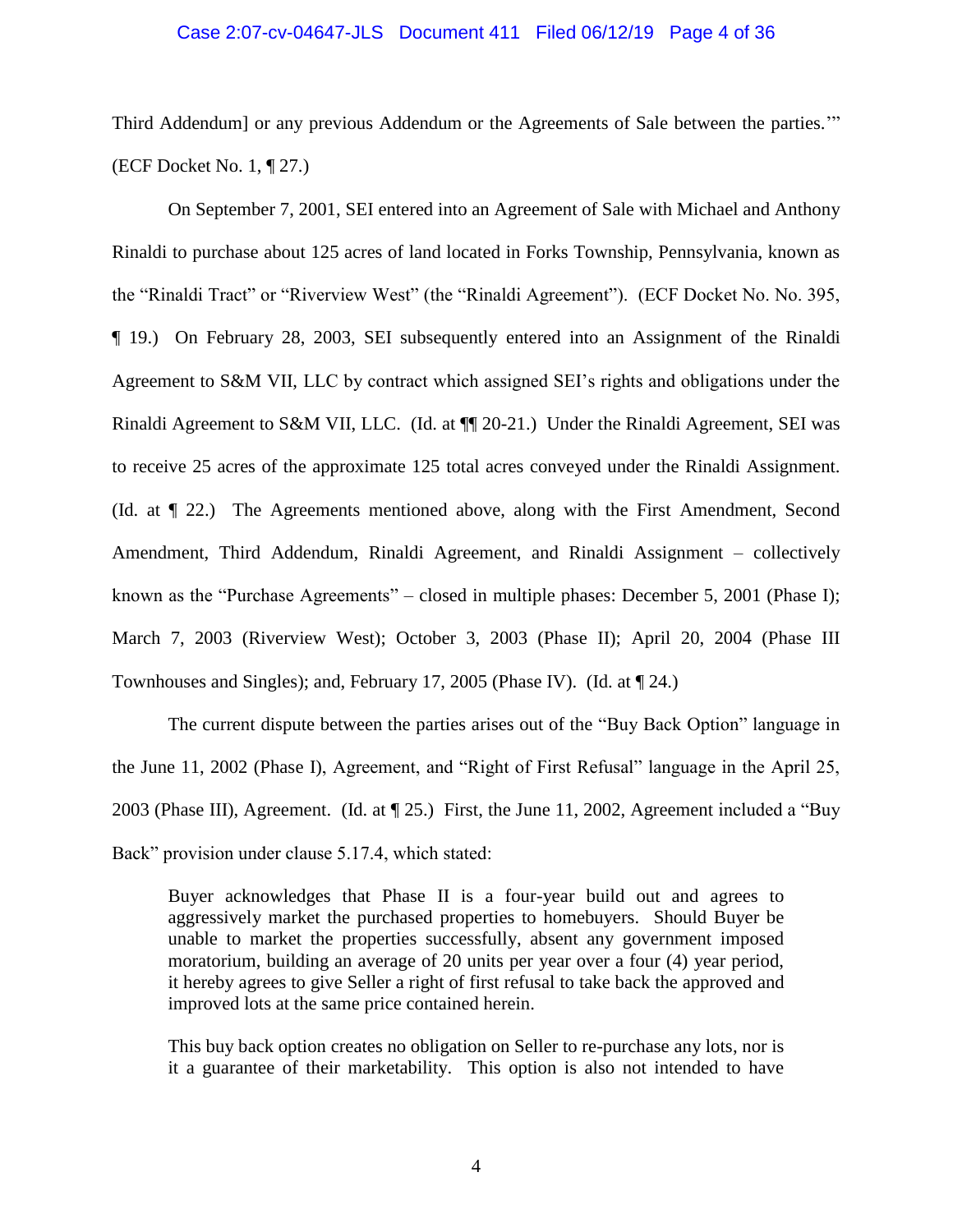priority over any mortgage interest in the property and Seller agrees to subordinate this option to any and all financing or Buyer.

(Id.) Second, the April 25, 2003, Agreement included a "Right of First Refusal" provision under

clause 5.17.4, which stated:

Should Buyer decide to sell all or some of the lots Buyer hereby agrees to give Seller a right of first refusal to take back the approved and improved lots.

This buy back option creates no obligation on Seller to re-purchase any lots, nor is it a guarantee of their marketability. This option is also not intended to have priority over any mortgage interest in the property and Seller agrees to subordinate this option to any and all financing or Buyer.

(Id. at ¶ 28.) Prior to finalizing the language in the "Right of First Refusal" provision under clause 5.17.4 of the April 25, 2003, Agreement, the parties agreed to strike two phrases: 1) "be unable to market the properties successfully, absent any government imposed moratorium, building an average of 25 units per year"; and 2) "at the same price contained herein." (Id. at  $\P$ 26-27.)

Following execution of the Purchase Agreements, S&M, Inc. assigned "its rights, interests, and obligations under the Purchase Agreements to" certain limited liability companies, such as S&M LLC, whose sole members were Mr. Segal and the Trust. (Id. at  $\P$  29-30.) Specifically, S&M states: "[S&M, Inc.] shall have the right to designate one or more of its subsidiaries or affiliate entities to acquire title to the Property hereunder." (ECF Docket No. 1, ¶ 15.) S&M, Inc. then assigned "all of its rights, interests and obligations under and pertaining to" the Purchase Agreements and the Amendments, to the S&M LLCs – affiliates of S&M, Inc. (Id. at ¶ 17.) Accordingly, all of S&M, Inc.'s rights were transferred to the S&M LLCs.

On December 21, 2005, Mr. Segal and the Trust entered into an Agreement of Sale with K. Hovnanian Pennsylvania Acquisitions, LLC ("KHOV"). (Id. at [ 31.) According to the contract, KHOV was acquiring "all Membership Interests in the LLCs, pursuant to the terms and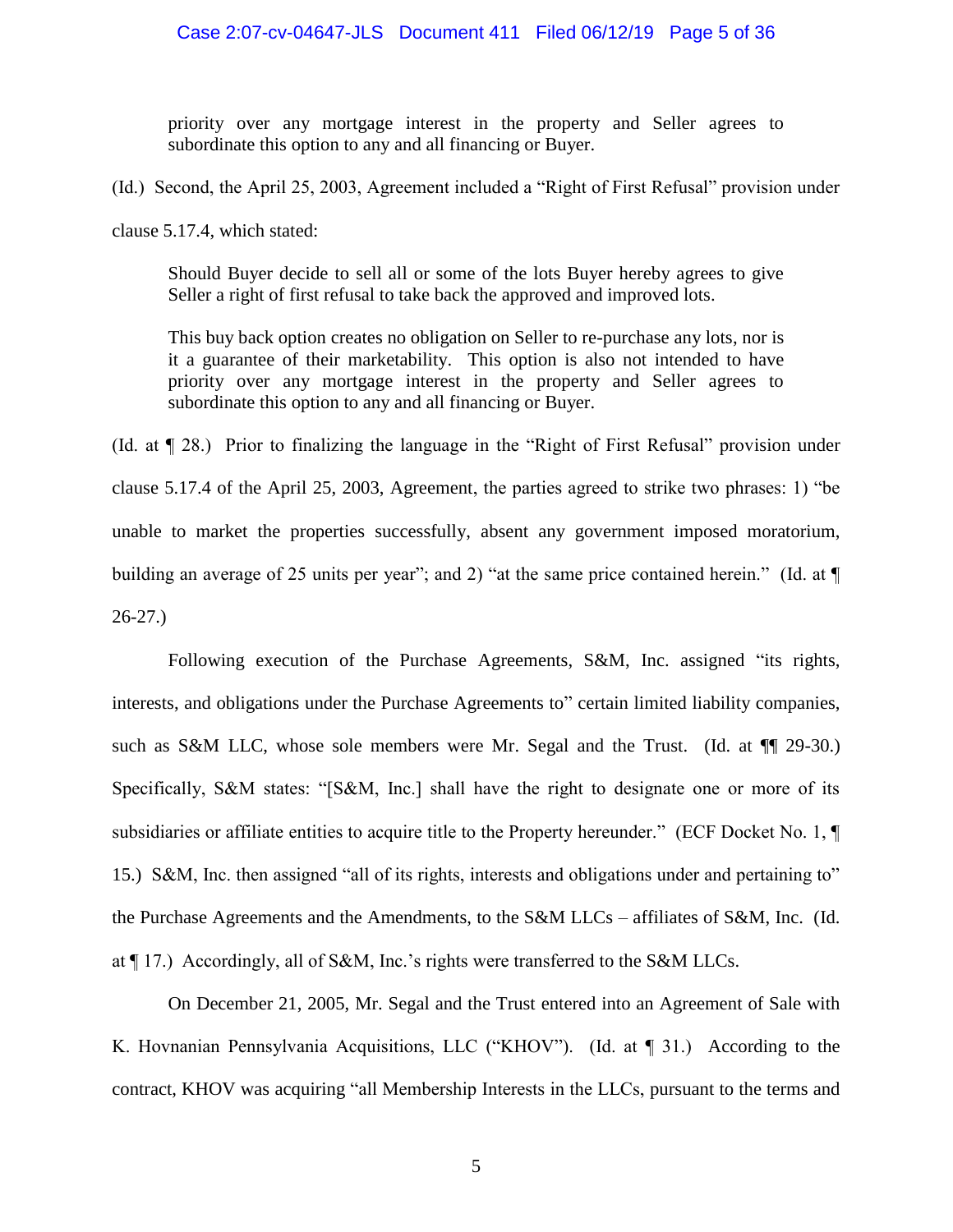# Case 2:07-cv-04647-JLS Document 411 Filed 06/12/19 Page 6 of 36

conditions of [the Hovnanian Agreement]" from Mr. Segal and the Trust. (Id. at ¶ 32.) The

Hovnanian Agreement defined "Membership Interest" as:

[A]ll Assets defined herein, but shall not include any assumption of debts, claims, accounts payable, liabilities or obligations of Seller's of any kind or nature, whether accrued or unaccrued, absolute or contingent; and Seller shall, after Closing, remain responsible for all debts, claims or accounts payable, liabilities or obligations of Seller.

(Id. at ¶ 33.) The Hovnanian Agreement defined "Assets" as:

[I]nclude[ing] but not limited to all real property, including all model homes, homes under construction, some of which are sold, some of which are speculative, signed agreements of sale for homes, inventories, work in progress, raw materials, office supplies and office equipment, vehicles, furniture, licenses, permits, approvals, goodwill, architectural plans, blue prints, trademarks, rights, title and interest in all of Seller's contracts, deposits, correspondence and sales files and escrow funds held by an entity in favor of the LLC. The Assets are listed on Exhibit C attached hereto. All Assets which are to remain with Seller or which will be transferred at an additional cost to Buyer are delineated on Exhibit C. Seller shall have the right to retain use of the plans for the single family homes. Buyer may not use such plans on another Buyer project; however, Buyer retains the right to use the multi family home plans on other projects, without restriction.

(Id. at ¶ 34.) The parties anticipated closing the Hovnanian Agreement on February 15, 2006, for

a total of \$39,000,000. (Id. at ¶¶ 35-36.)

On February 3, 2006, Mr. Segal offered to sell Mr. Strausser and SEI 56 townhouse units in Phase III – then owned by S&M III, LLC – for \$74,000 per unit. (Id. at  $\P$   $\P$  37-38.) At the time of this offer, Mr. Segal and the Trust signed the Hovnanian Agreement. (Id. at ¶ 39.) Mr. Segal did not inform Mr. Strausser of the proposed KHOV deal when he offered to sell the townhomes to Mr. Strausser. (Id. at ¶ 40.) On February 10, 2006, Mr. Strausser offered to pay Mr. Segal \$74,000 per unit and begin the title work to settle within 3-4 weeks. (Id. at  $\P$  41.) The following day, Mr. Strausser expressed his intent to exercise his "right of first refusal to purchase the townhouse lots of Riverview Estate Phase III as per the Agreement of Sale executed in April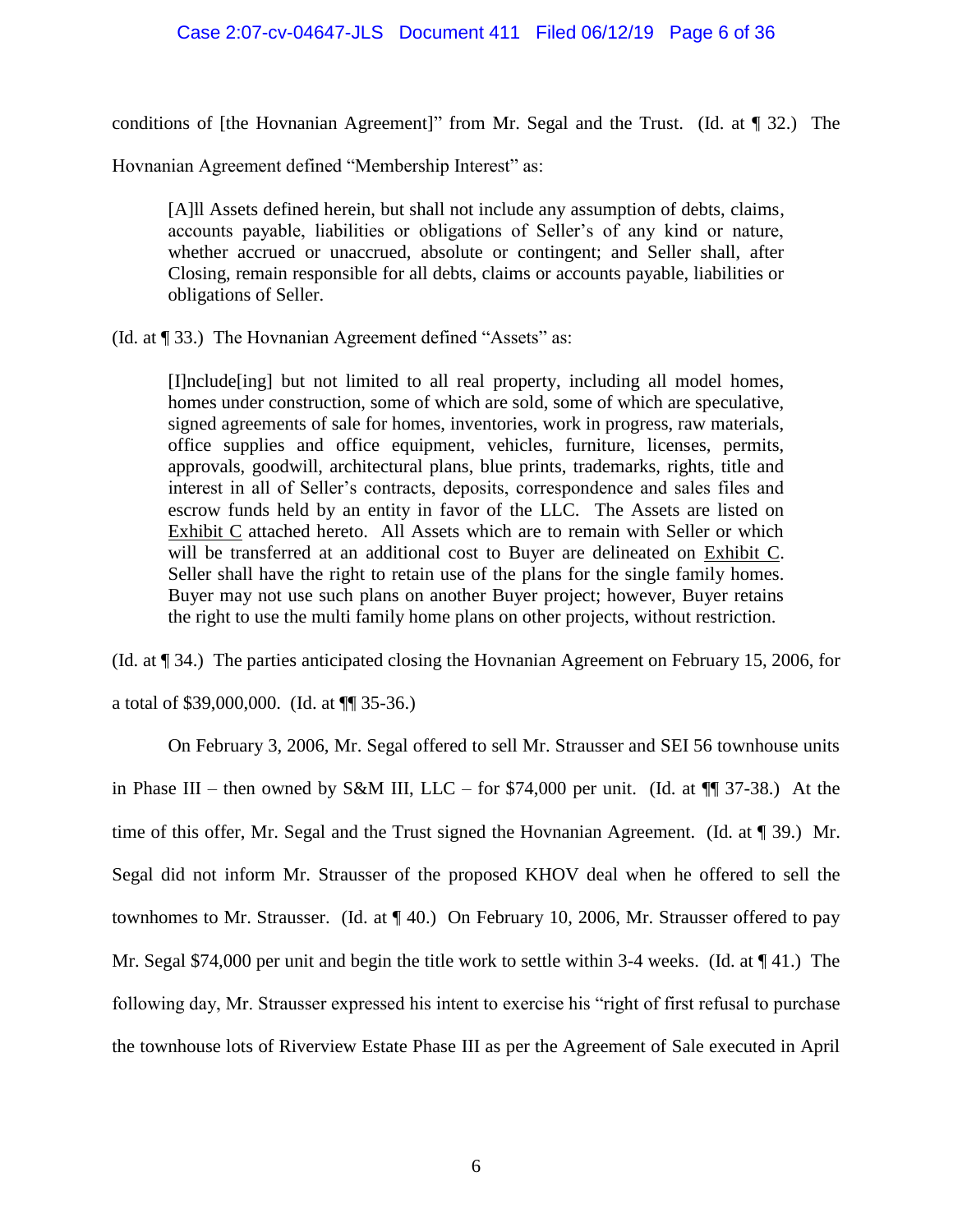#### Case 2:07-cv-04647-JLS Document 411 Filed 06/12/19 Page 7 of 36

2003 Section 5.17 Sub-paragraph 4." (Id. at ¶ 42.) Although Mr. Stausser expressed his intent to exercise his right of first refusal, the 56 townhouse units were never conveyed. (Id. at  $\P$  43.)

Ten days after the offer to Mr. Strausser, and because of the above, SEI filed both a Complaint in Equity ("State Court Complaint") against S&M, Inc. and S&M VII, LLC, and a Praecipe for *Lis Pendens* in the Court of Common Pleas of Northampton County. (Id. at ¶ 44- 45.) The Northampton County Prothonotary entered a Notice of Entry of *Lis Pendens* for the following real estate parcels: 1) the Rinaldi Tract; 2) Phase II of Riverview Estates; 3) Phase III of Riverview Estates; and 4) Phase IV of Riverview Estates. (Id. at ¶ 47.)

SEI's State Court Complaint alleged four counts against S&M, Inc. and S&M VII, LLC. (Id. at ¶ 48.) Count I alleged: SEI complied with all conditions precedent in the Rinaldi Assignment to close on its 25 acre parcel; it notified S&M VII, LLC of its desire to close; and S&M VII, LLC had not yet agreed to a time and place for settlement. (Id. at  $\P$  49.) Count I sought specific enforcement of the Assignment Agreement, enjoin S&M VII, LLC from selling the 25 acres to a third party, and order S&M, LLC VII to convey the 25 acre parcel to SEI. (Id. at 50.) Count II alleged: SEI intended to exercise its option to purchase back the lots that were subject to the June 11, 2002, Agreement, but that it could not do so because S&M, Inc. intended to sell the lots to a third party. (Id. at ¶ 51.) Count II sought to order S&M, Inc. convey the lots in Phase II to SEI. (Id. at ¶ 52.) Count III alleged: SEI intended to exercise its option to purchase back the lots that were subject to the April 25, 2003, Agreement, but could not do so because S&M, Inc. was in the process of selling the lots to a third party. (Id. at ¶ 53.) Count III sought to enjoin S&M, Inc. from selling the lots to a third party and instead order S&M, Inc. to convey the lots to SEI. (Id. at ¶ 54.) Count IV alleged: the Agreements of July 5, 2001, and April 25, 2003, provided SEI with a right of first refusal to buy back certain lots in the event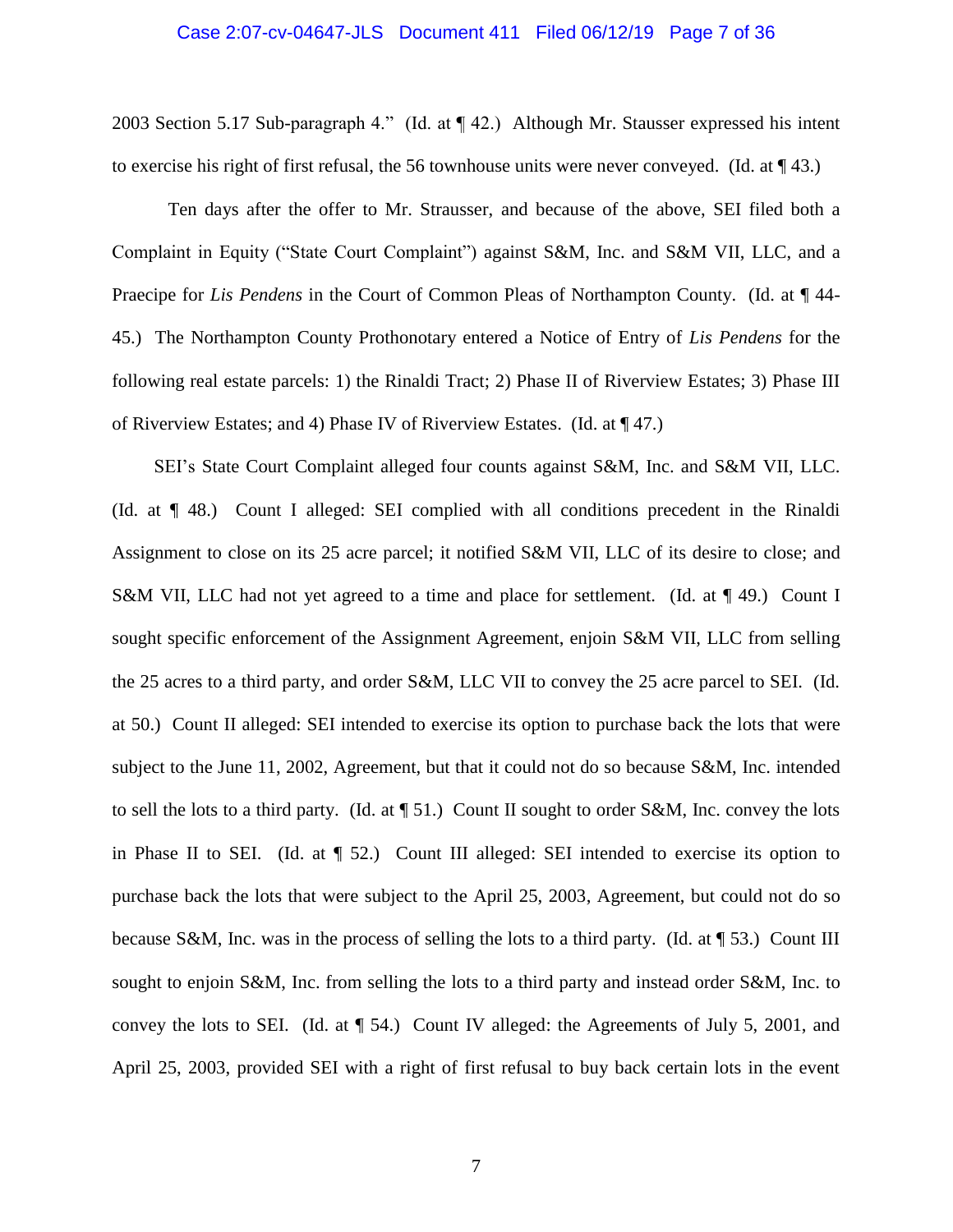#### Case 2:07-cv-04647-JLS Document 411 Filed 06/12/19 Page 8 of 36

S&M, Inc. decided to sell the lots to a third party; SEI intended to exercise its option to purchase those lots, but S&M, Inc. refused to honor the option because it was in the process of selling the lots to a third party in violation of the Agreements. (Id. at ¶¶ 55-56.)

S&M, Inc. and S&M VII, LLC moved to strike the *Lis Pendens* and dismiss SEI's State Court Complaint. (Id. at ¶ 57.) On February 28, 2006, in an Opinion discussed more fully below, Judge Paula A. Roscioli of the Court of Common Pleas of Northampton County granted S&M, Inc. and S&M VII, LLC petition to strike the *Lis Pendens* and dismiss SEI's State Court Complaint; Judge Roscioli directed the prothonotary to remove any indexed *Lis Pendens*. (Id. at ¶ 58; ECF Docket No. 396-3, Ex. X., at 133-142.) But the day before Judge Roscioli entered her Order and Opinion, KHOV terminated the Hovnanian Agreement alleging Segal and the Trust were in violation of the representations and warranties and the "time of the essence" clause in the Hovnanian Agreement. (Id. at 59; ECF Docket No. 1, at ¶¶ 36-37.) Following Judge Roscioli's Opinion striking the *Lis Pendens* and dismissing the State Court Complaint, SEI appealed the decision to the Pennsylvania Superior Court. (Id. at ¶ 60.) Judge Roscioli issued a Pa.R.A.P. 1925(a) Statement, and on October 20, 2006, the Superior Court affirmed Judge Roscioli's February 28, 2006, Opinion striking the *Lis Pendens* and dismissing the State Court Complaint. (Id. at ¶¶ 61-62.)

During the pendency of the appeal to the Superior Court, the parties continued to arbitration seeking determinations of various rights and obligations under the Purchase Agreements. (Id. at  $\P$  63.) The first arbitration – the Walters Panel – consisted of a threemember panel chaired by Thomas Walters, Esquire. The Walters Panel produced five awards between July 14, 2006, and December 19, 2008. Specifically, the July 14, 2006, award stated:

The transfer of membership interest, in whole or in part, by the L.L.C. assignees of Segal and Morel, Inc., as set forth in the afore referred to agreements will not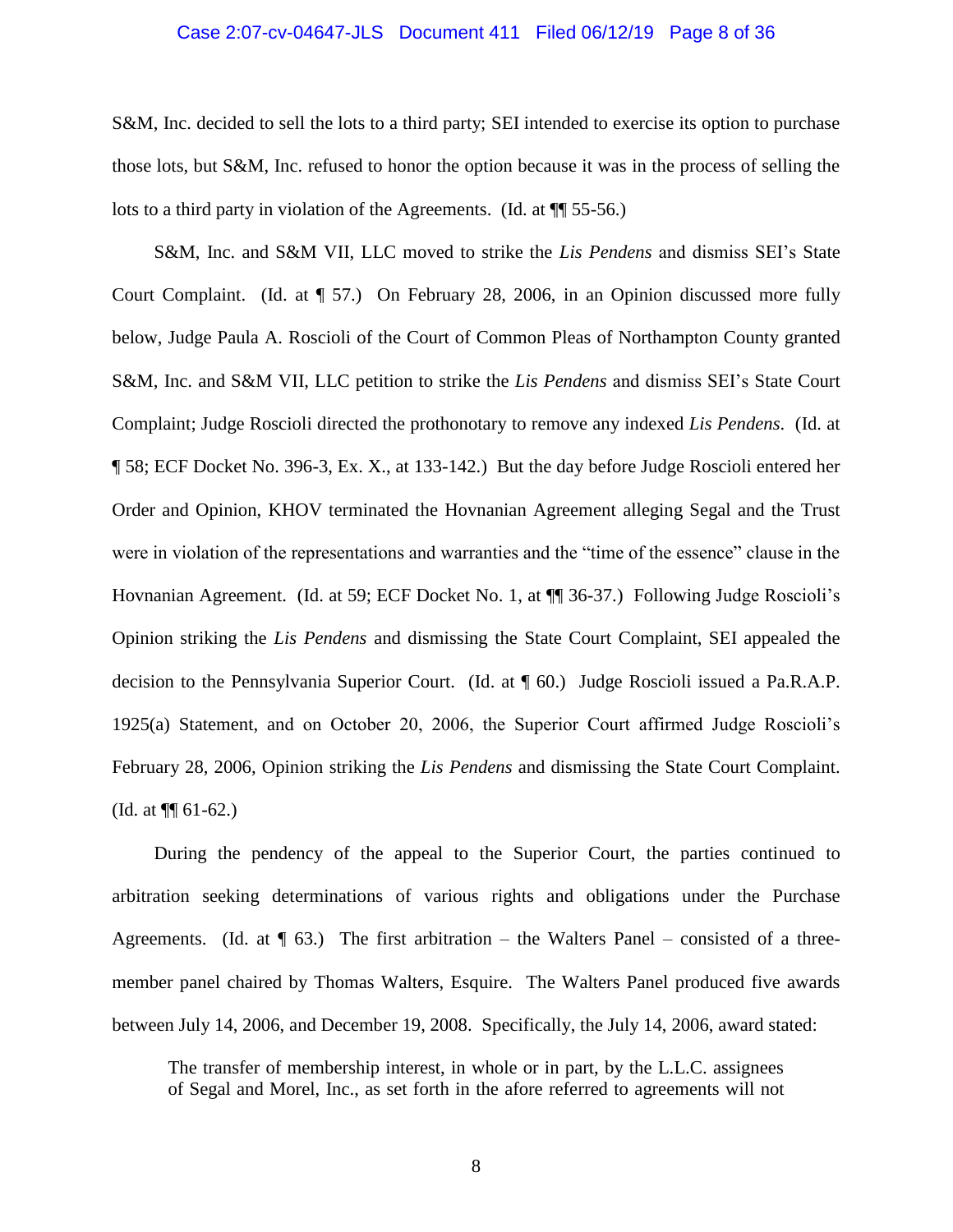#### Case 2:07-cv-04647-JLS Document 411 Filed 06/12/19 Page 9 of 36

trigger, and are not subject to, the right of first refusal as set forth in the agreement of April 25, 2003, as amended.

(Id. at  $\P$  66.)

On November 5, 2007, Mr. Segal, the Trust, and S&M, Inc., initiated this federal action against SEI, Mr. Strausser, and Mr. Mellon, alleging Tortious Interference with Contract, Tortious Interference with Prospective Contractual Relations, Malicious Prosecution under 42 Pa. C.S.A. § 8351, and Abuse of Process. (Id. at  $\P$  67-70.) SEI filed a counterclaim against S&M alleging SEI exercised its option to reacquire the Phase II lots under Paragraph 5.17.4 of the June 11, 2002, Agreement. (Id. at ¶ 73.) SEI also counterclaimed that SEI accepted S&M's offer to sell certain lots in Phase III, and after that acceptance, S&M, Inc. refused to convey the plots of land to SEI given they were improperly included in the sale to KHOV. (Id. at ¶ 74.) By accepting the offer, SEI alleged it was at least the equitable owner of the lots in Phase III, meaning S&M, Inc. breached the April 25, 2003, Agreement by failing to honor SEI's exercise of the option. (Id. at  $\P$  75.) S&M moved to dismiss the Counterclaim arguing the parties already submitted to binding arbitration. (Id. at  $\P$  77.) SEI moved to stay its Counterclaim pending resolution of the claims at arbitration. (Id. at ¶ 78.) This Court stayed SEI's Counterclaim and the claims proceeded to arbitration. (Id. at ¶¶ 79-80.)

On May 6, 2010, SEI filed a Petition to Compel the Appointment of an Arbitrator to Serve as if Appointed by the Respondents in the Court of Common Pleas of Northampton County, identifying two claims against S&M, Inc., S&M II, LLC, and S&M III, LLC. (Id. at ¶ 81.) On October 17, 2011, SEI filed a complaint in arbitration against S&M, Inc. and Mr. Segal, which covered other entities not a party to this action, like S&M II, LLC, S&M III, LLC, and S&M IV, LLC. (Id. at  $\P$ 82.)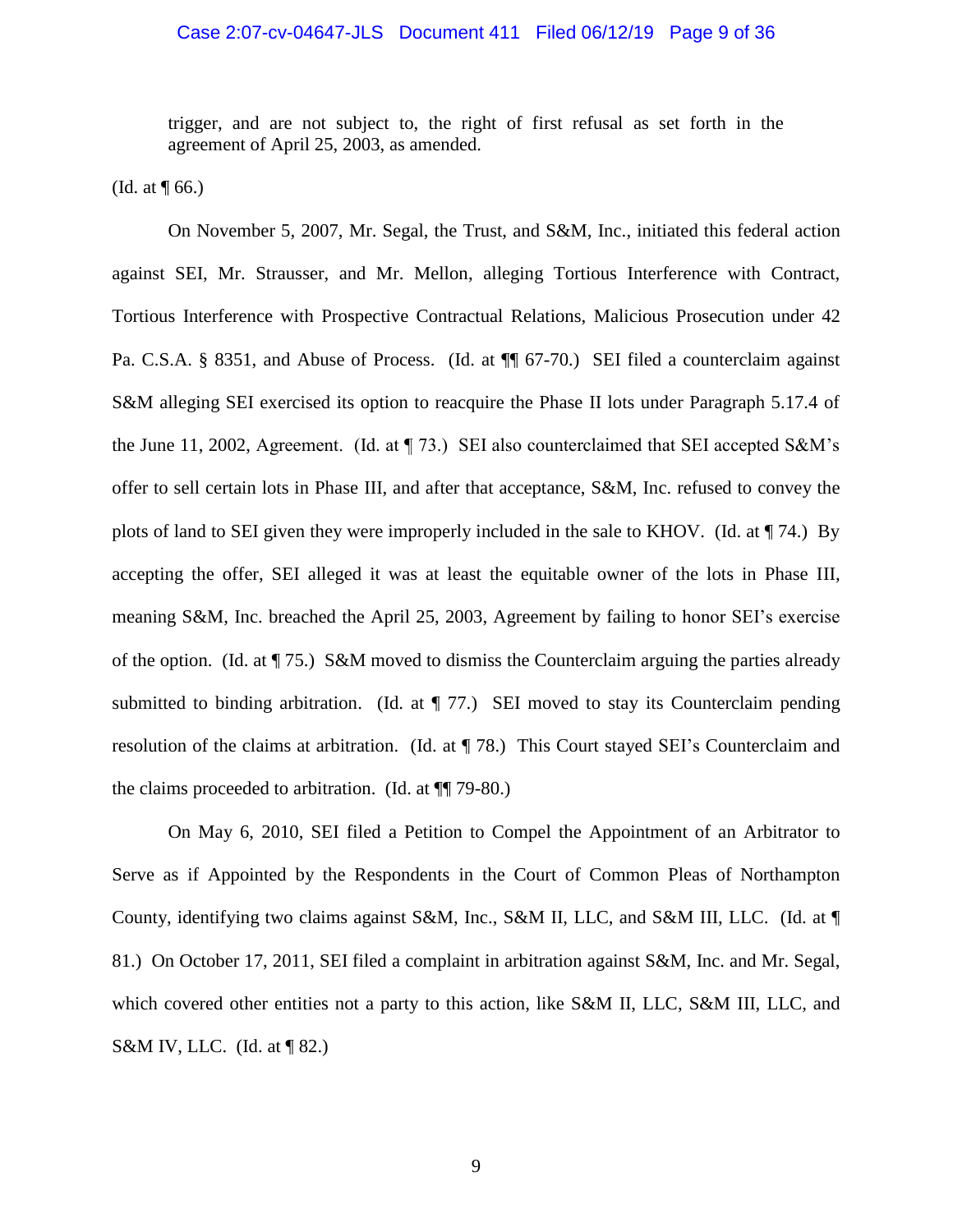# Case 2:07-cv-04647-JLS Document 411 Filed 06/12/19 Page 10 of 36

The second arbitration – the Redding Panel – chaired by Edward L. Redding, Esquire, issued its Order on October 23, 2012, finding in favor of SEI on all claims except for attorneys' fees. (Id. at ¶¶ 83-85.) Although the arbitration panel found in favor of SEI, the panel produced multiple documents – the Majority Order, Majority Opinion, and Dissenting Opinion – which required more litigation. (Id. at ¶ 84.) The parties litigated whether any of the Opinions constituted an "award" susceptible to confirmation by the Northampton County Court of Common Pleas. (Id. at ¶ 86.) On August 23, 2013, this Court stayed the present action so the parties could litigate the "meaning and effect" of the Redding Panel's 2012 Majority Order, Majority Opinion, and Dissenting Opinion. (Id. at ¶ 87.) On July 6, 2016, the Pennsylvania Superior Court affirmed the final judgment entered on the Redding Panel's arbitration award by the Court of Common Pleas; all appeals concluded when the Pennsylvania Supreme Court denied the Petition for Allowance of Appeal filed by S&M, Inc., S&M II, LLC, S&M III, LLC, S&M IV, LLC, and Mr. Segal. (Id. at ¶ 89.) On April 6, 2017, this Court lifted the stay and reassigned the matter to the undersigned.

#### **II. STANDARD OF REVIEW**

Summary judgment is proper when there is no genuine dispute of material fact and the movant is entitled to a judgment as a matter of law. Fed.R.Civ.P. 56(a). A dispute as to a material fact is genuine if "the evidence is such that a reasonable jury could return a verdict for the nonmoving party." *Anderson v. Liberty Lobby, Inc*., 477 U.S. 242, 255 (1986). On a motion for summary judgment, the court must consider the "underlying facts and all reasonable inferences therefrom in the light most favorable to the party opposing the motion." *Slagle v. Cnty. of Clarion*, 435 F.3d 262, 264 (3d Cir. 2006) (citations omitted). If the movant carries its initial burden of showing the basis of its motion, the burden shifts to the non-moving party to go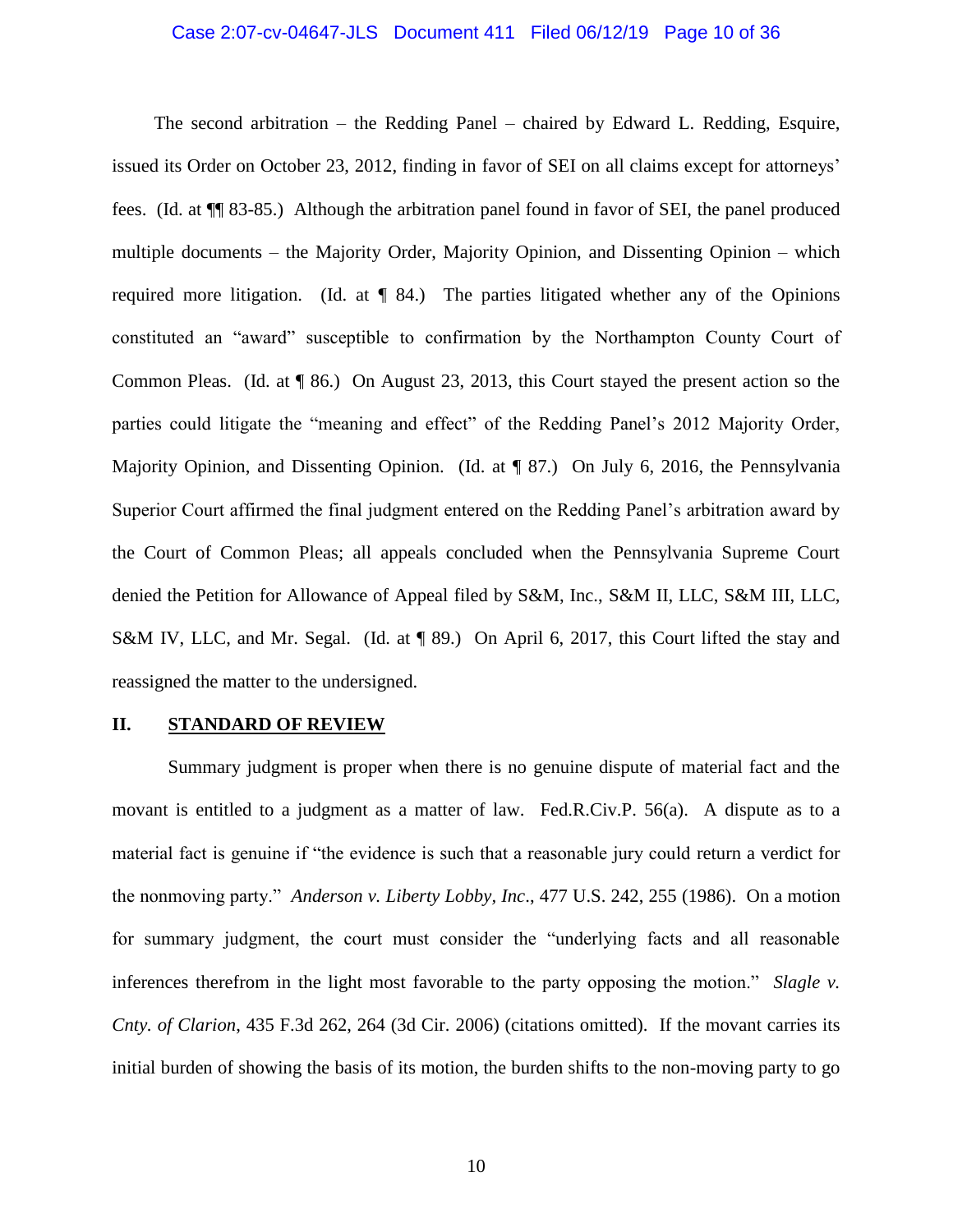#### Case 2:07-cv-04647-JLS Document 411 Filed 06/12/19 Page 11 of 36

beyond the pleadings and point to "specific facts showing that a genuine issue exists for trial." *Celotex Corp. v. Catrett*, 477 U.S. 317, 323–24 (1986). In other words, the non-moving party "must present more than just bare assertions, conclusory allegations or suspicions to show the existence of a genuine issue." *Podobnik v. US. Postal Serv*., 409 F.3d 584, 594 (3d Cir. 2005) (citation and internal quotation marks omitted). Summary judgment must be granted against a non-moving party who fails to sufficiently "establish the existence of an essential element of its case on which it bears the burden of proof at trial." *Blunt v. Lower Merion Sch. Dist*., 767 F.3d 247, 265 (3d Cir. 2014).

## **III. ANALYSIS**

## 1. Issue Preclusion is not Applicable to any of S&M's Claims.

Issue preclusion prevents parties from litigating the same issues after a court of competent jurisdiction already adjudicated the issue on the merits, and entered a final judgment as to those parties and their privies. *Witkowski v. Welch*, 173 F.3d 192, 198 (3d Cir. 1999) (citing *Schroeder v. Acceleration Life Ins. Co.*, 972 F.2d 41, 45 (3d Cir. 1992)). This prevents and precludes re-litigation of issues already litigated and necessary to the outcome of the first action. *Disney Enterprises, Inc. v. Entertainment Theatre Group*, 2014 WL 5483487, at \*3-4 (E.D. Pa. 2014). Issue preclusion requires three elements:

(1) the identical issue was previously adjudicated; (2) the issue was actually litigated; (3) the previous determination was necessary to the decision; and (4) the party being precluded from relitigating the issue was fully represented in the prior action.

*Id.* at \*4 (citing *Howard Hess Dental Labs. Inc. v. Dentsply Int'l, Inc.*, 602 F.3d 237, 247–48 (3d Cir. 2010) (quoting *Szehinskyj v. Atty. Gen. of U.S.*, 432 F.3d 253, 255 (3d Cir. 2005)); *see also PrecisionIR, Inc. v. Slawter,* 686 F.Supp.2d 540, 543 (E.D. Pa. 2010) (citing *Dici v. Pennsylvania*, 91 F.3d 542, 548 (3d Cir. 1996)); *Bortz v. Workmen's Compensation Appeal Bd.*,

11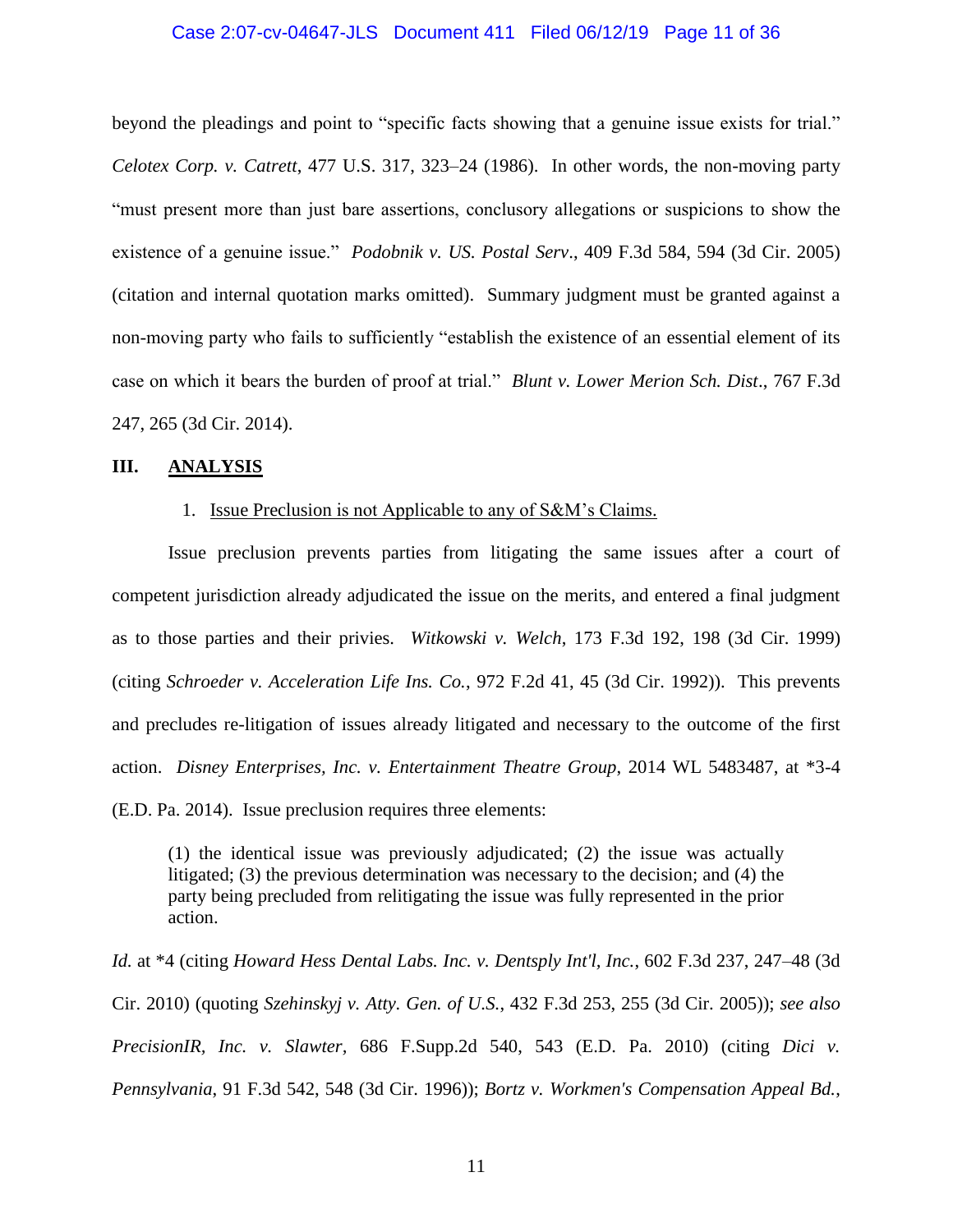#### Case 2:07-cv-04647-JLS Document 411 Filed 06/12/19 Page 12 of 36

683 A.2d 259, 261 (Pa. 1996); *Safeguard Mut. Ins. Co. v. Williams*, 345 A.2d 664, 668 (Pa. 1975); *Shaffer v. Smith*, 673 A.2d 872, 874 (Pa. 1996); *Kelley v. TYK Refractories Co.*, 860 F.2d 1188, 1194 (3d Cir. 1988); *Bradley v. Pittsburgh Bd. Of Ed.*, 913 F.2d 1064, 1073 (3d Cir. 1990); *Gregory v. Chehi*, 843 F.2d 111, 121 (3d Cir. 1988); *Rider v. Commonwealth of Pennsylvania*, 850 F.2d 982, 989-90 (3d Cir. 1988), *cert. denied*, 488 U.S. 993, (1988). Our Court of Appeals expanded on these elements by "consider[ing] whether the party being precluded had a full and fair opportunity to litigate the issue in question in the prior action and whether the issue was determined by a final and valid judgment." *Disney*, 2014 WL 5483487 at \*4 *(*citing *Jean Alexander Cosmetics, Inc. v. L'Oreal USA, Inc.*, 458 F.3d 244, 249 (3d Cir. 2006)).

Issue preclusion also applies to the arbitration process where a judgment is obtained. *Witkowski v. Welch*, 173 F.3d at 199. "Under Pennsylvania law, arbitration proceedings and their findings are considered final judgments for the purposes of [issue preclusion]." *Dyer v. Travelers*, 572 A.2d 762, 764 (Pa. Super. Ct. 1990) ("An arbitration award from which no appeal is taken has the effect of a final judgment on the merits."); *Ottaviano v. Southeastern Pennsylvania Trans. Auth.*, 361 A.2d 810, 814 (Pa. Super. Ct. 1976); Restatement (Second) of Judgments § 84 (1982) ("[A] valid and final award by arbitration has the same effects under the rules of res judicata, subject to the same exceptions and qualifications, as a judgment of a court."); *Id.* § 13 ("[F]or purposes of issue preclusion ... 'final judgment' includes any prior adjudication of an issue in another action that is determined to be sufficiently firm to be accorded conclusive effect."). SEI argue the 2012 Redding Panel's decision is a final judgment of the court and should be given preclusive effect in this case.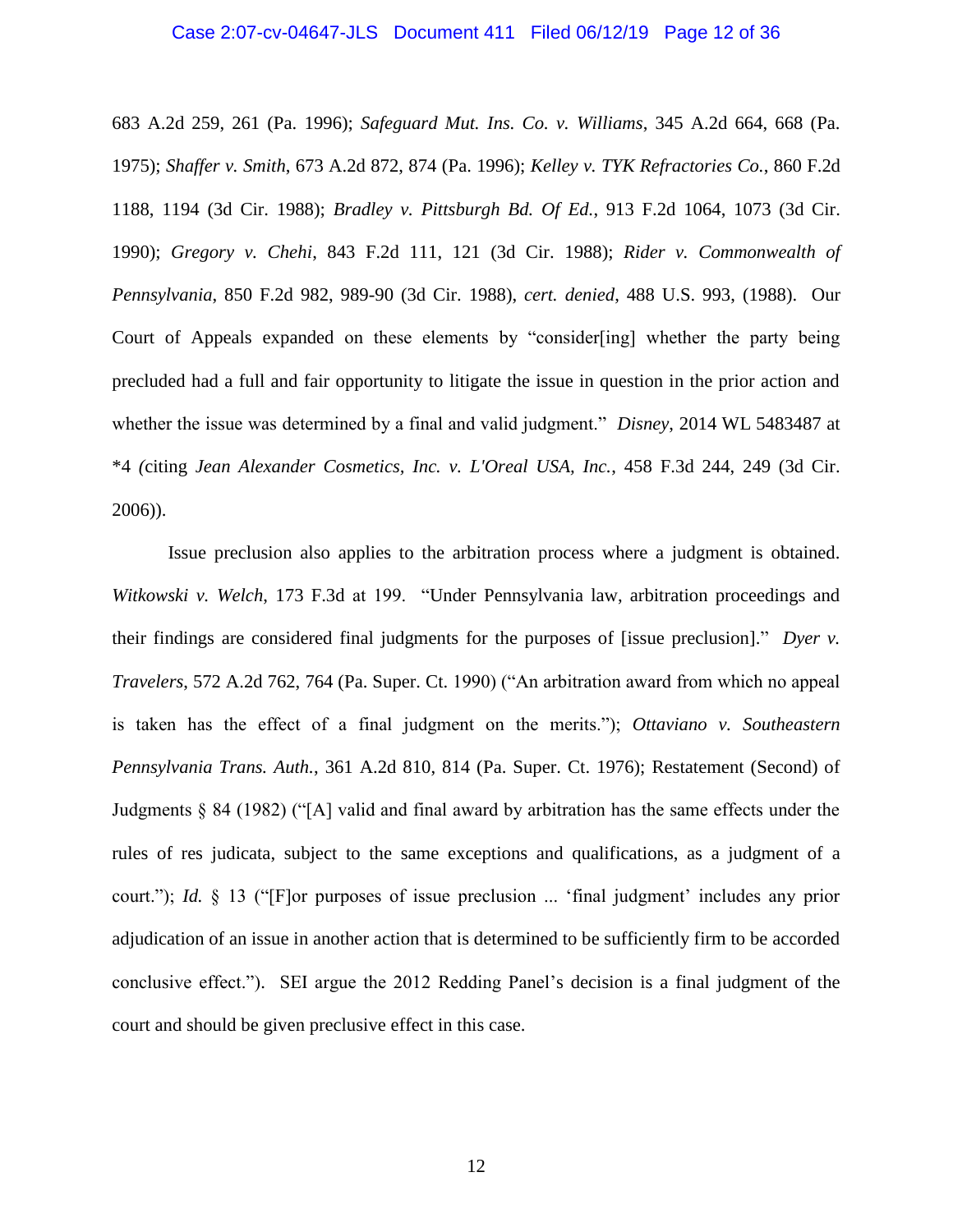## Case 2:07-cv-04647-JLS Document 411 Filed 06/12/19 Page 13 of 36

For the reasons below, this Court concludes the issues between the Redding Panel's 2012 decision and this current action lack identity and were not previously litigated. Therefore, issue preclusion will not apply to any of S&M's claims.

# *a. The issues decided by the Redding Panel lack identity with the issues Plaintiffs present in this action.*

The Redding Panel's 2012 Opinion does not satisfy the requirements of issue preclusion because the issues here, while tangentially related, are not identical. Under the Restatement (Second) of Judgments, courts consider four factors in determining whether issues are identical:

(1) substantial overlap between the evidence or argument to be advanced in the two proceedings; (2) application of the same rule of law; (3) overlap in discovery and pretrial preparation; and (4) how closely related the claims are.

*PrecisionIR*, 686 F.Supp.2d at 543 (citing Restatement (Second) of Judgments § 27 cmt. c (1982)). When two issues involve different facts, issue preclusion will only apply if the factual differences "are of no legal significance whatever in resolving the issue presented." *Id.* (citing *United States v. Stauffer Chem. Co.*, 464 U.S. 165, 172 (1984)).

In *PrecisionIR v. Slawter*, the Slawter defendants argued PrecisionIR's withdrawal of its Virginia Uniform Trade Secrets Act ("VUTSA") claim in a related case pending in the Southern District of New York – *PrecisionIR v. Clepper* – precluded PrecisionIR's similar VUTSA claim against defendants in *Slawter*. *Slawter,* 686 F.Supp.2d at 541. In *Clepper*, PrecisionIR asserted claims under Virginia law against defendants Brent Clepper and TalkPoint Communications that were similar in *Slawter*. *Id.* at 542. Count IV of the original complaint in *Clepper* alleged defendant Clepper and TalkPoint violated the VUTSA. *Id.* Specifically, PrecisionIR alleged defendant Clepper learned trade secrets while employed at PrecisionIR and later utilized those secrets as an employee at TalkPoint – a competitor to PrecisionIR. *Id.* Similarly, in *Slawter*, PrecisionIR alleged former employee Michael Slawter misappropriated its trade secrets. *Id.* But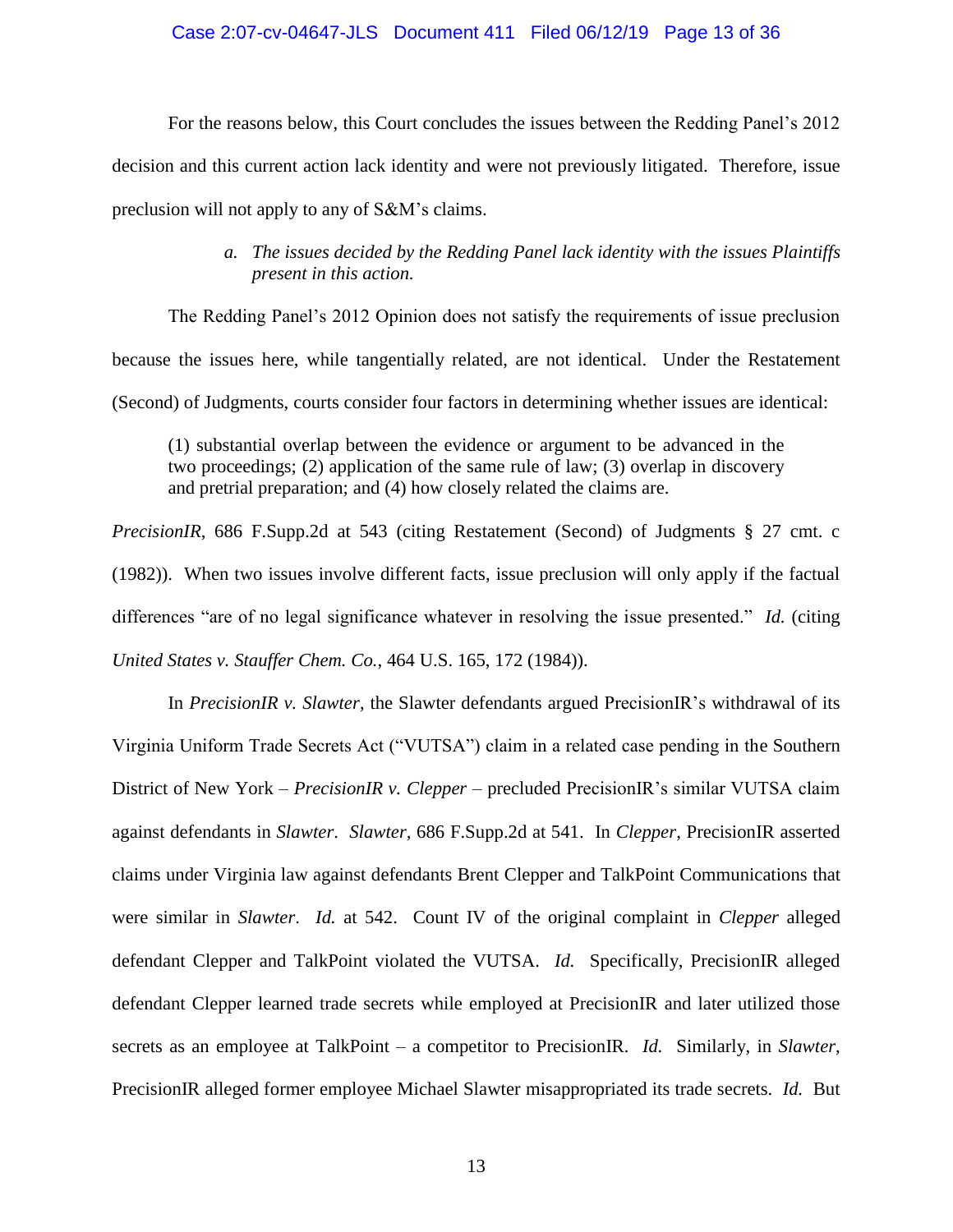# Case 2:07-cv-04647-JLS Document 411 Filed 06/12/19 Page 14 of 36

in *Clepper*, PrecisionIR Amended its complaint withdrawing its VUTSA claim against defendant Clepper and TalkPoint. *Id.* As a result, defendants in *Slawter* moved to preclude plaintiff PrecisionIR from asserting the VUTSA claim given PrecisionIR's withdrawal of the VUTSA claim in *Clepper*. *Id.*

This Court in *Slawter* declined to give preclusive effect as the issues in *Clepper* were not identical to the issues in *Slawter*. *Id.* at 543. The evidence advanced to prove the VUTSA claim in each case, as this Court explained, would not significantly overlap as defendant Slawter and defendant Clapper had different roles at PrecisionIR. *Id.* The distinct nature of Slawter's and Clepper's work would have required PrecisionIR to present different evidence to prove VUTSA allegations in each case. *Id.* And that means, the court continued, the alleged methods of misappropriation were different in the two cases and declined to give preclusive effect to the issues. *Id.* at 543-44.

In *Disney Enterprises, Inc. v. Entertainment Theatre Group*, the parties argued whether SLMI was precluded from asserting ownership of Spider-Man given earlier decisions in other jurisdictions which concluded "SLMI cannot prove its ownership of the copyrights because it is barred from re-litigating that issue due to issue preclusion." *Disney*, 2014 WL 5483487 at \*4. This Court agreed with other jurisdictions and gave preclusive effect to Judge Crotty and Judge Martinez's decision precluding SLMI's ownership assertion to Spider-Man. *Id.* The specific issue in *Disney* was whether "Judge Crotty's decision precludes SLMI's claim in this case, and that issue may be addressed by reference to the other decisions that have already relied on Judge Crotty's opinion, particularly Judge Martinez's decision." *Id.* In short, the issue was whether the preclusive effect of Judge Crotty's decision on SLMI's assertion of ownership was also preclusive in the *Disney* case. *Id.* This Court found all factors of issue preclusion present: 1) the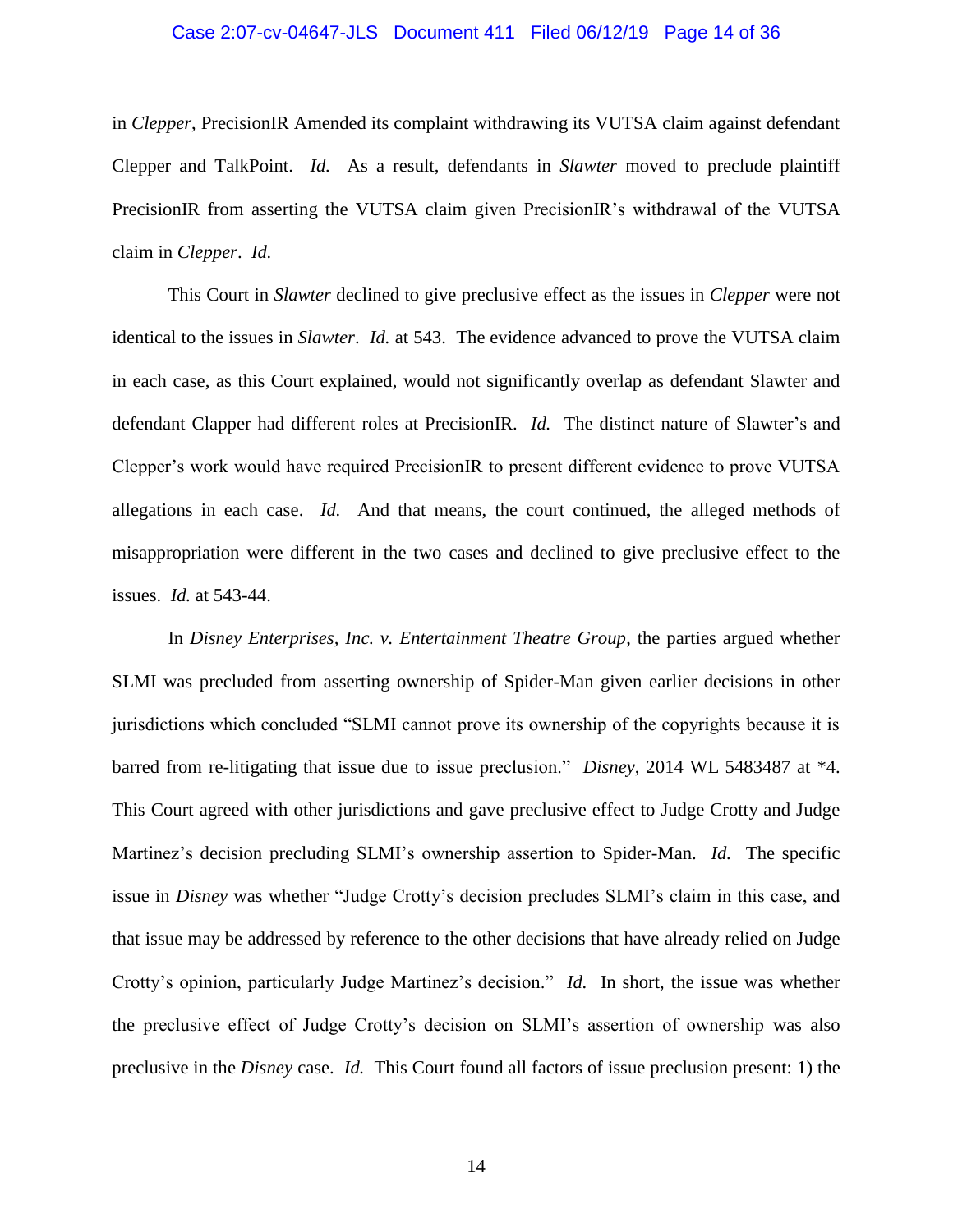#### Case 2:07-cv-04647-JLS Document 411 Filed 06/12/19 Page 15 of 36

issues were identical because the issue of ownership of the copyrighted comic book characters based on the 1998 Agreement was decided against Disney in several prior cases; 2) the issue was actually litigated as the briefing on Disney's motion to dismiss addressed issues relating to SLMI's inability to prove ownership of the copyrights because it was barred from re-litigating the issue due to issue preclusion; 3) the issue was necessary to the decision as Judge Martinez addressed only personal jurisdiction and issue preclusion and dismissed based upon issue preclusion; and 4) SLMI was fully represented in the action decided by Judge Martinez because SLMI itself was the plaintiff in that case. *Id.* at 4-5.

Here, SEI argues issue preclusion applies to S&M's claims because the Redding Panel already decided the issues raised in S&M's Complaint. First, SEI argues issue preclusion applies to the Dragonetti Act claim following the Redding Panel's final award granting SEI a legitimate buyback option and right of first refusal. (ECF Docket No. 394-2, at 12.) SEI claims S&M cannot now prove SEI lacked probable cause to file the State Court Complaint and *Lis Pendens* – one element under the Dragonetti Act – given the Redding Panel's final award. Second, SEI argues issue preclusion applies to S&M's abuse of process claim because SEI possessed a legitimate basis and probable cause to file the State Court Complaint and *Lis Pendens* given the Redding Panel's final award. (Id. at 16.) And finally, SEI argues issue preclusion applies to S&M's claims of tortious interference because SEI acted to protect some legitimate interest – its buyback option/right of first refusal – following the Redding Panel's final award. (Id. at 22-23.) Essentially, SEI argues S&M is precluded from bringing any claims because the Redding Panel's award effectively permitted SEI to file the State Court Complaint and *Lis Pendens* six years after S&M's Complaint was filed in this Court.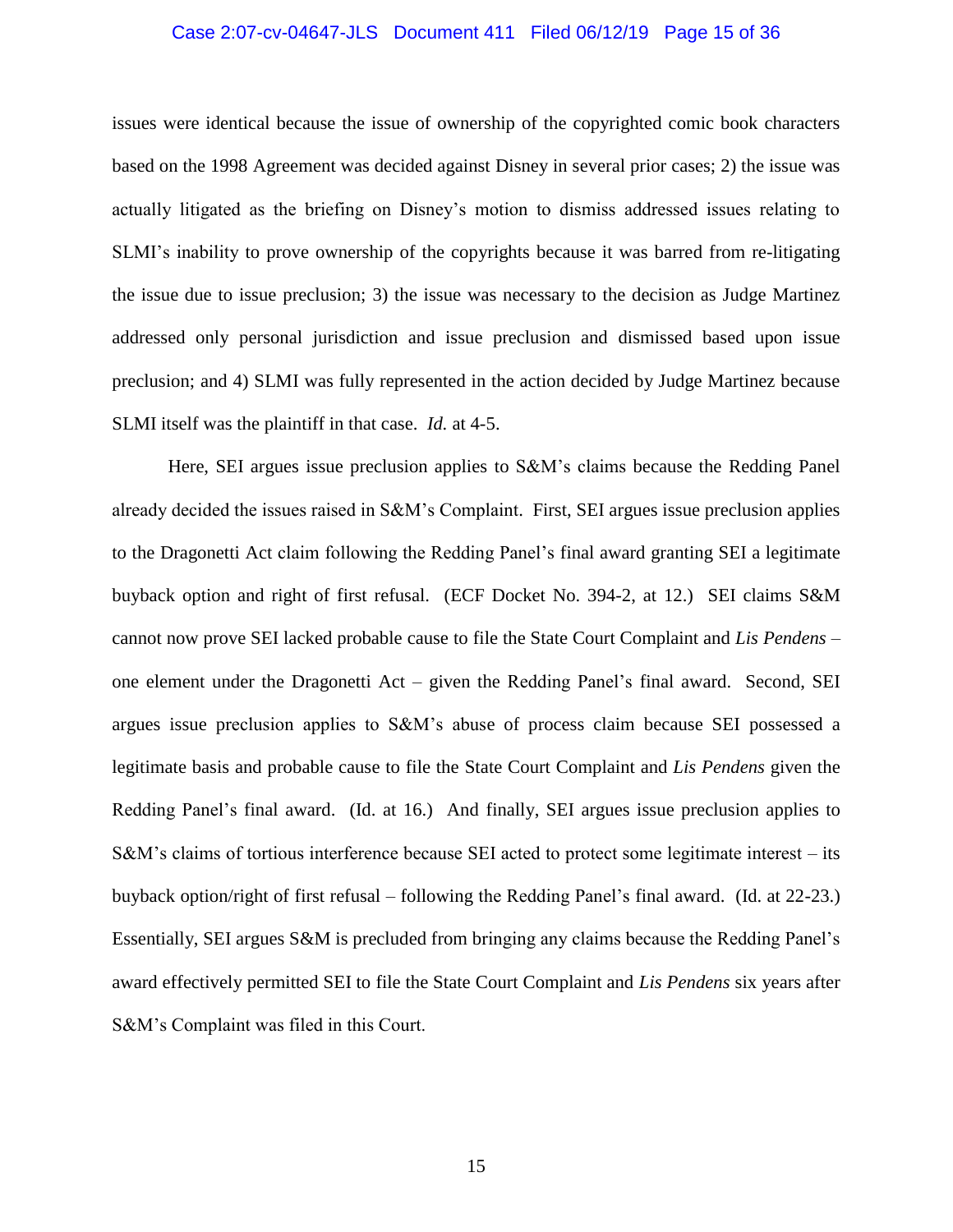#### Case 2:07-cv-04647-JLS Document 411 Filed 06/12/19 Page 16 of 36

Before the Redding Panel's 2012 award, as we previously explained, SEI filed a State Court Complaint and *Lis Pendens* in 2006 to enforce its rights in the Northampton County Court of Common Pleas. But, the state court refused to address the merits of SEI's complaint and *Lis Pendens* and the court dismissed the action due to the parties' enforceable binding arbitration agreement. (ECF Docket No. 396-3, at 133-134.) Specifically, the court noted that neither party requested the court direct the parties to submit the dispute to arbitration, as no party disputed they were subject to binding arbitration, and therefore found it unnecessary to direct the parties. (Id.)

The court highlighted SEI's request to stay the complaint and continue the equitable protection of the *Lis Pendens* pending the resolution of the dispute through arbitration. (Id. at 134.) More specifically, the state court dismissed SEI's complaint and struck the *Lis Pendens* stating: "By its own admission, [SEI's] complaint is inappropriate. This admission undermines the notion that [SEI] has pursued its complaint in good faith, and in the Court's opinion, tips any balance of the equities against it." (ECF Docket No. 1-20, at 9.) Regarding the *Lis Pendens*, the court continued: "Plaintiff has used the *lis pendens* mechanism as a procedural weapon, and this is inappropriate"; the court refused to extend the *Lis Pendens* to the subject properties. (Id. at 10.) The court determined, "Plaintiff filed its Complaint in order to secure a *lis pendens* attached to the properties at issue in its dispute . . . the practical effect of a recorded *lis pendens* is to render a defendant's property unmarketable." (Id.) Following the state court's determination that SEI's complaint and *Lis Pendens* were inappropriate and pursued in bad faith, the Superior Court affirmed the state court's decision. (ECF Docket No. 396-3, at 141.) Six years after the state court's decision and Superior Court appeal, the Redding Panel recognized SEI's legitimate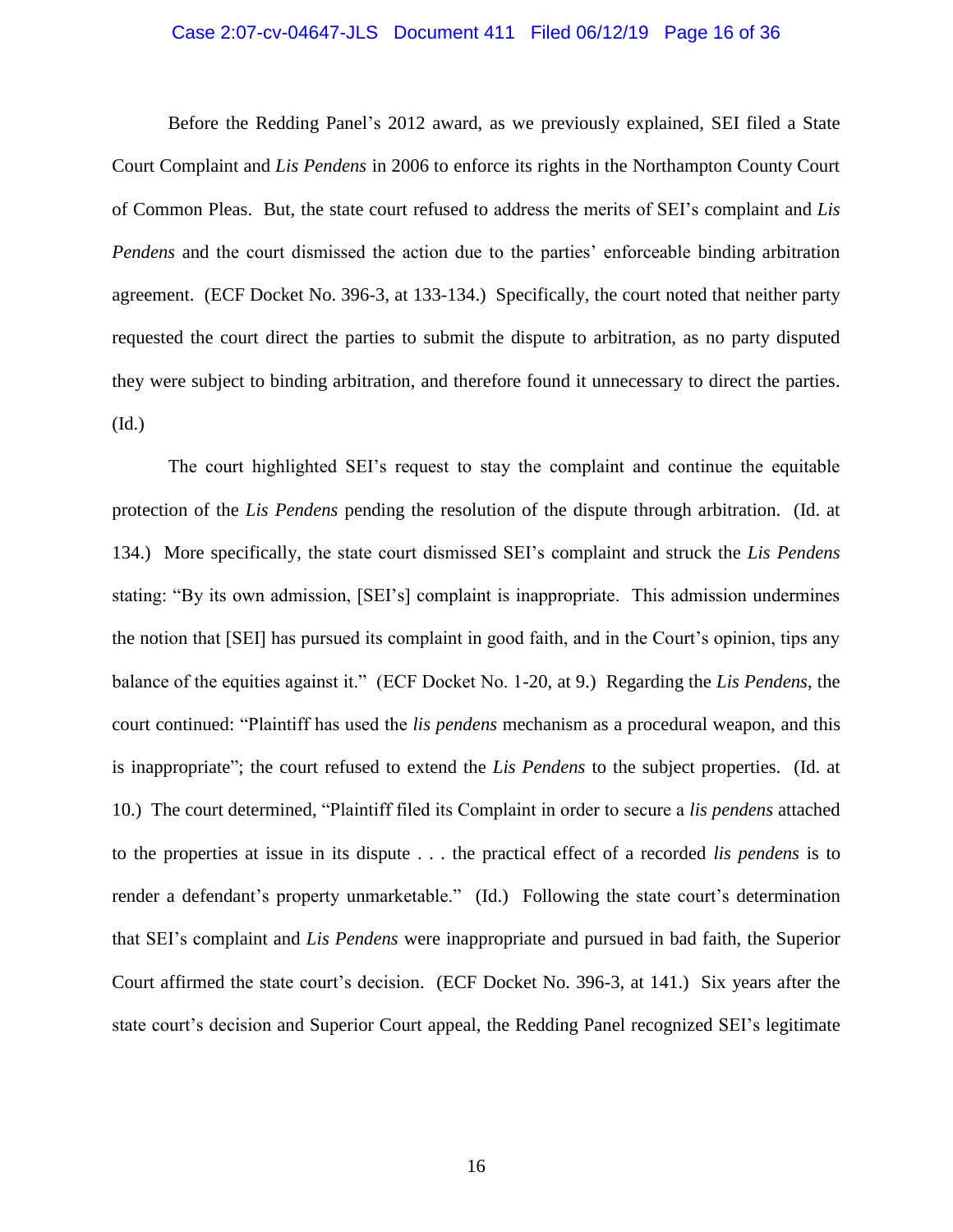#### Case 2:07-cv-04647-JLS Document 411 Filed 06/12/19 Page 17 of 36

buyback rights/options in relation to Phase II and Phase III of the Purchase Agreements. (ECF Docket No. 396-4, 19-71.)

The issues litigated by the Redding Panel focused on whether KHOV agreement constituted a sale of assets or membership interest and whether SEI's rights were triggered by the sale. (ECF Docket No. 396-4, at 26.) Specifically, the Redding Panel's opinion calculated damages for a breach of Phase II and Phase III buybacks, and whether the KHOV agreement was a sale of assets or membership interest. (Id.) First, the Redding Panel concluded the Phase II buyback was an option and not a right of first refusal which did not require a third-party offer to trigger buyback rights. The Redding Panel analyzed the language in the Phase II and Phase III Purchase Agreements and determined Phase II consisted of a buyback option because:

The description of the buyback right as an "option," the failure to include any mechanism for notification of either the offer or the exercise of the right of first refusal, and the fact that SEI had the right to require the lots for a strike price as opposed to a match, all point to the conclusion: that the Phase II Buyback was intended as an option and not a right of first refusal.

(Id. at 11.) Second, the Redding Panel concluded the agreement between KHOV and S&M was a sale of assets which triggered SEI's buyback rights under Phase III. (ECF Docket No. 394-2, at 3-4.) The panel analyzed the language in the KHOV Agreement and concluded it was a sale of lots given how "Membership Interests" is defined to include only the assets. (Id. at 20.) The panel also concluded the agreement was a sale of assets because the title in the agreement contained "sale of all . . . assets of the" LLC's, and because of the way KHOV was taking title at closing. (Id. at 20-21.)

Although the Redding Panel determined SEI had legitimate buyback rights, S&M does not dispute the legitimacy of the Redding Panel's decision; instead, S&M argues SEI weaponized the legal proceedings by improperly filing the State Court Complaint and *Lis*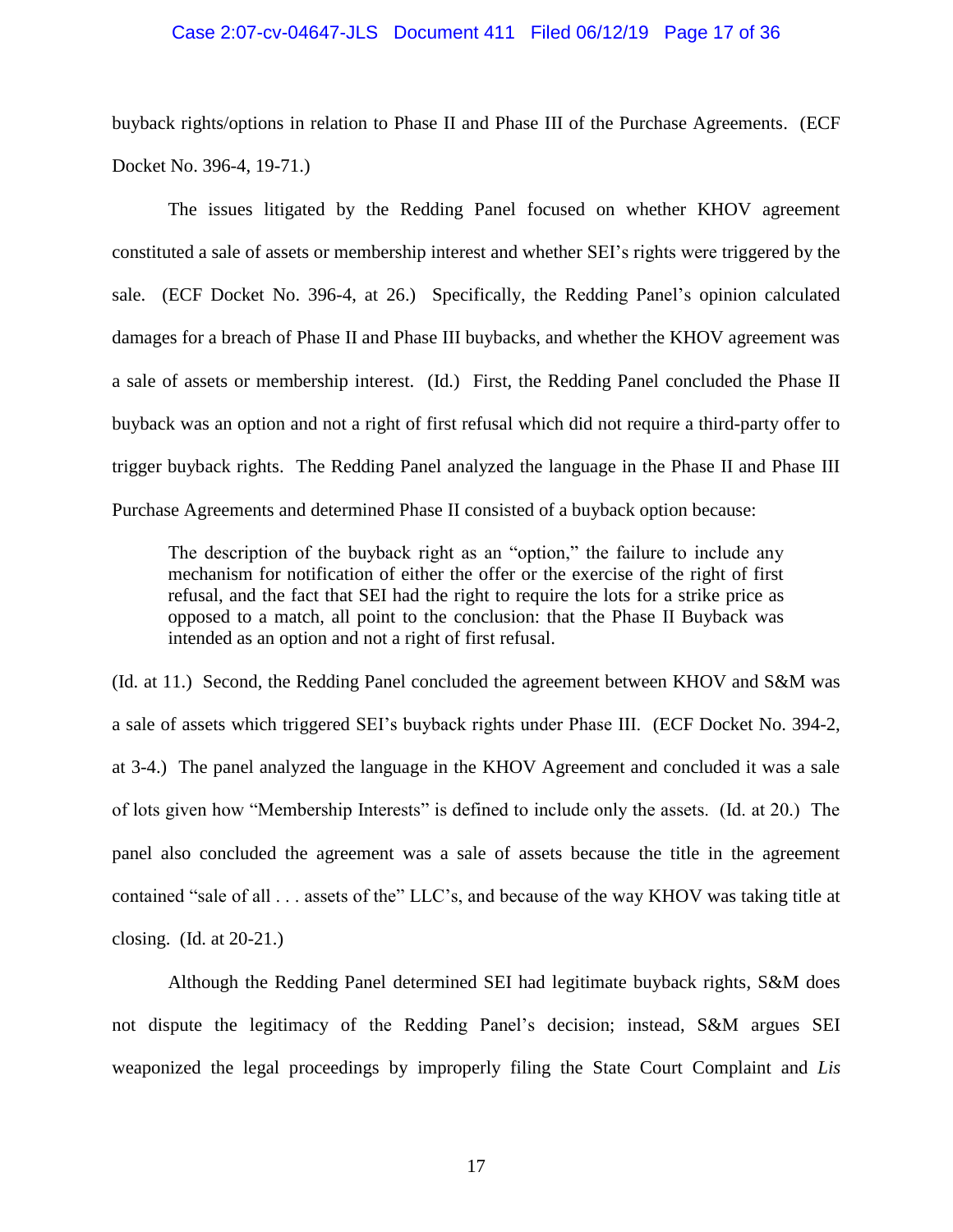#### Case 2:07-cv-04647-JLS Document 411 Filed 06/12/19 Page 18 of 36

*Pendens* and purposefully interferred with the KHOV transaction. (ECF Docket No. 400, at 2.) S&M's Complaint alleges the parties agreed "that they (as well as their assigns) would litigate all disputes arising between them by virtue of the Purchase Agreements, as amended, by binding arbitration." (ECF Docket No. 1, ¶ 28.) S&M also contends:

SEI was aware of the impending transaction and desperately wanted to stop it, hoping that doing so would garner leverage from which to secure monetary concessions from the Segal Sellers. SEI and Strausser, along with Mellon, their long-time counsel, hatched a baseless, spiteful and malicious plan to derail the transaction by filing a frivolous lawsuit mentioned below. Despite knowing that the Purchase Agreements, as amended, mandated that all disputes between SEI and S&M, Inc. (or their assigns) arising under such Agreements be adjudicated by binding arbitration, SEI instituted suit on February 13, 2006 in the Court of Common Pleas for Northampton County against S&M, Inc. and one of the S&M LLCs, Segal and Morel at Forks Township VII, LLC.

(Id. at ¶¶ 42-43.) Although S&M's Complaint alleges SEI lacked a buyback options or right of first refusal, the gravamen of S&M's claims arises out of SEI's improper use of the legal proceedings to interfere with the KHOV deal. The Complaint focuses on SEI's Phase II and Phase III rights primarily as they relate to the State Court Complaint and *Lis Pendens*. (ECF Docket No. 1; ECF Docket No. 396-3; ECF Docket No. 400, at 2.)

The factual differences between the Redding Panel arbitration and the instant case, like those in *PrecisionIR*, are of legal significance in resolving the issues presented. The issues before this Court lack an application of the same rule of law, lack overlap in discovery and pretrial preparation, and are not closely related. The issues SEI is trying to preclude – whether SEI had probable cause and a legitimate interest to file the *Lis Pendens* and State Court Complaint – were not litigated by the Redding Panel. In fact, the Redding Panel never made a factual determination that SEI had probable cause or a legitimate interest to file its 2006 Northampton County action; the Redding Panel merely determined SEI had legitimate buyback rights in Phase II and Phase III. (ECF Docket No. 396-4.) The Redding Panel never addressed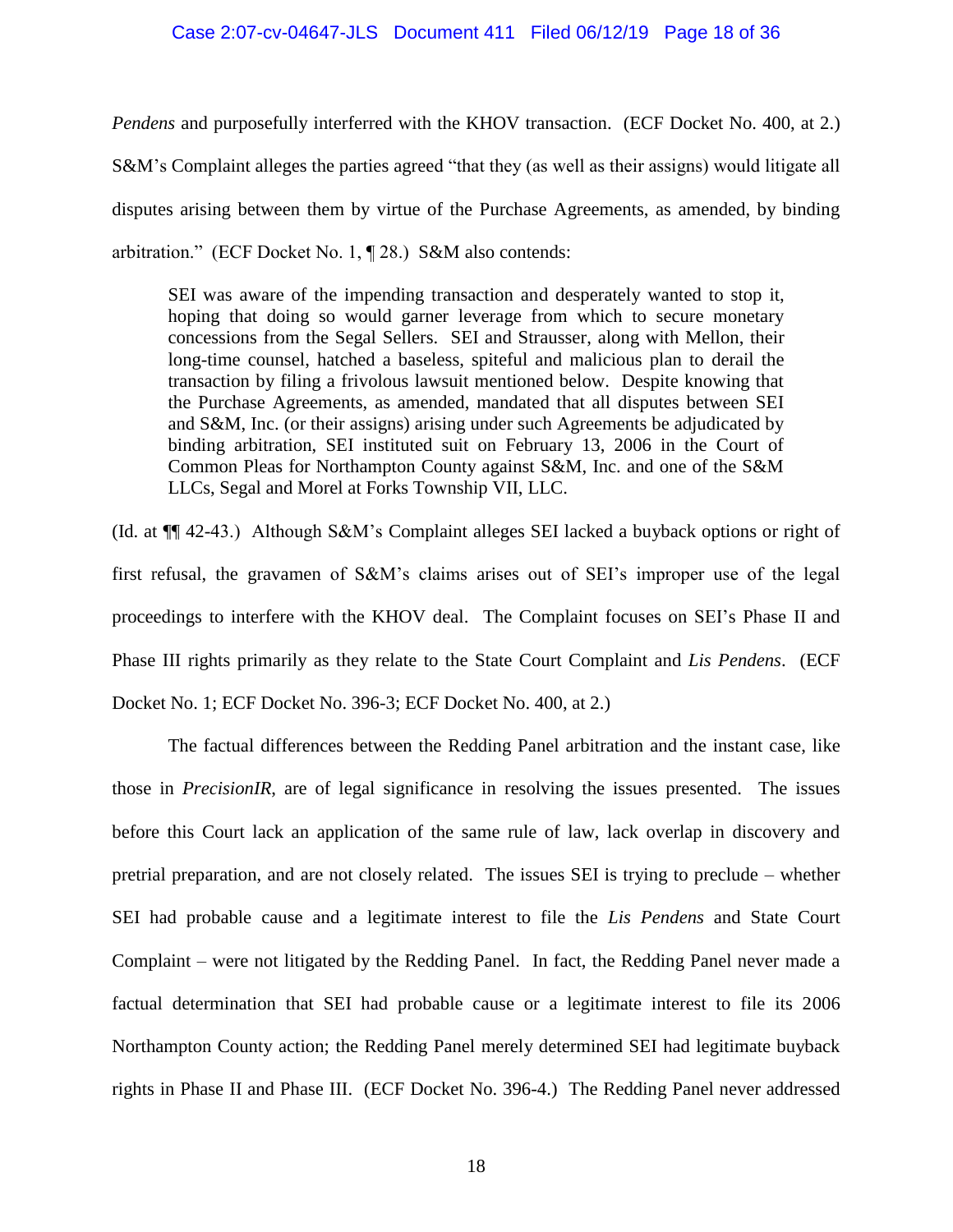#### Case 2:07-cv-04647-JLS Document 411 Filed 06/12/19 Page 19 of 36

the legitimacy of SEI's State Court Complaint and *Lis Pendens*. (ECF Docket No. 396-4.) S&M filed its Complaint in response to SEI's improper State Court filing and *Lis Pendens* and not in response to the Redding Panel's award granting SEI legitimate buyback and first refusal rights; rights that no court of competent jurisdiction recognized until six years after S&M's Complaint in this Court.

Even if this Court were to accept SEI's argument that the 2012 Redding Panel's decision retroactively created probable cause and a legitimate interest, the issues would still lack identity as the Dragonetti Act, Abuse of Process, and Tortious Interference claims require more than a showing of probable cause and legitimate interest. And although a showing of probable cause may be considered a complete defense to a Dragonetti Act claim – usually a question of law for the court – the existence of probable cause "may be submitted to the jury when facts material to the issue of probable cause are in controversy." *Gigli v. Palisades Collection, L.L.C.*, 2008 WL 3853295, at \*13 (M.D. Pa. 2008) (citing *Broadwater v. Sentner*, 725 A.2d 779, 782 (Pa. Super. Ct. 1999); *see also McKibben v. Schmotzer*, 700 A.2d 484, 492-93 (Pa. Super. Ct. 1997) (quoting *Kelley v. Gen. Teamsters, Chauffeurs & Helpers, Local Union 249*, 544 A.2d 940, 941 (Pa. 1988))). Likewise, this case certainly lacks an overlap in discovery from the 2012 Redding Panel as different evidence would need to be presented and different witnesses would need to be deposed and examined. Given all these factors and issues, this Court will not give preclusive effect to S&M's claims as the claims should be submitted to the jury.

#### *b. The parties did not waive their right to arbitration.*

SEI claims the parties waived their binding arbitration agreement when SEI filed his State Court Complaint and *Lis Pendens*. Citing *Goral v. Fox Ridge, Inc.*, SEI claims "the existence of an arbitration clause clearly does not preclude the filing of a lawsuit. Indeed,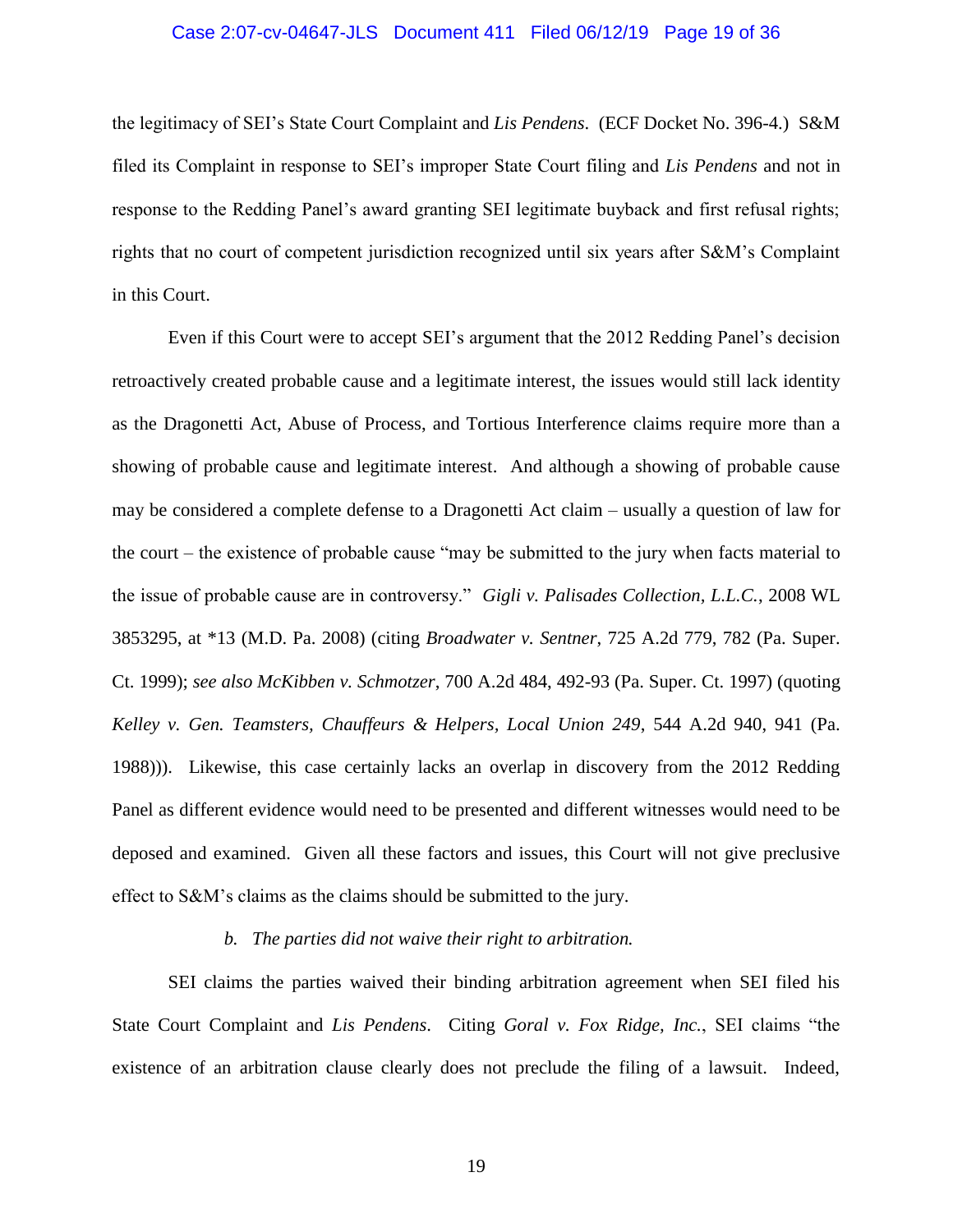# Case 2:07-cv-04647-JLS Document 411 Filed 06/12/19 Page 20 of 36

arbitration clauses are waivable," and therefore filing a claim on a contract with an arbitration clause is not a Dragonetti claim. (ECF Docket No. 402, at 7) (citing *Goral v. Fox Ridge, Inc.*, 683 A.2d 931, 933 (Pa. Super. Ct. 1996)). Under Pennsylvania law, a waiver of the right to proceed in arbitration may be explicitly stated or may be inferred from "a party's undisputed acts or language so inconsistent with a purpose to stand on the contract provisions as to leave no opportunity for a reasonable inference to the contrary." *Keystone Technology Group, Inc. v. Kerr Group, Inc.*, 824 A.2d 1223, 1226 (Pa. Super. Ct. 2003) (citing *Goral*, 683 A.2d at 933). But, as the court in *Keystone* stated: "the mere filing of a complaint or an answer without resulting prejudice to the objecting party will not justify a finding of waiver of the right to arbitration." *Id.* (citing *Kwalick v. Bosacco*, 329 Pa.Super. 235, 238, 478 A.2d 50, 52 (1984)).

*Goral* is distinguishable because the appellants in *Goral* sought relief from the trial court and failed to obtain a favorable ruling; only then did the appellants seek arbitration as an alternative forum. *Goral*, 683 A.2d 934. *Keystone* also differs because plaintiff sought to arbitrate a few weeks after filing the complaint. *Keystone*, 824 A.2d at 1226. In *Keystone*, the court concluded the plaintiff did not waive the right to arbitrate given the lack of discovery conducted and the defendant's failure to argue they suffered prejudice or that plaintiff gained an unfair advantage. *Id.* at 1227.

Here, SEI and S&M agreed beforehand – and the state court agreed – the dispute was subject to binding arbitration; however, SEI bypassed the binding arbitration in favor of the courts while knowing of the binding arbitration agreement. The state court refused to address the merits of the dispute given the agreement between all parties to resolve any disputes via binding arbitration. SEI's did not waive its right to arbitrate by filing the State Court Complaint and *Lis*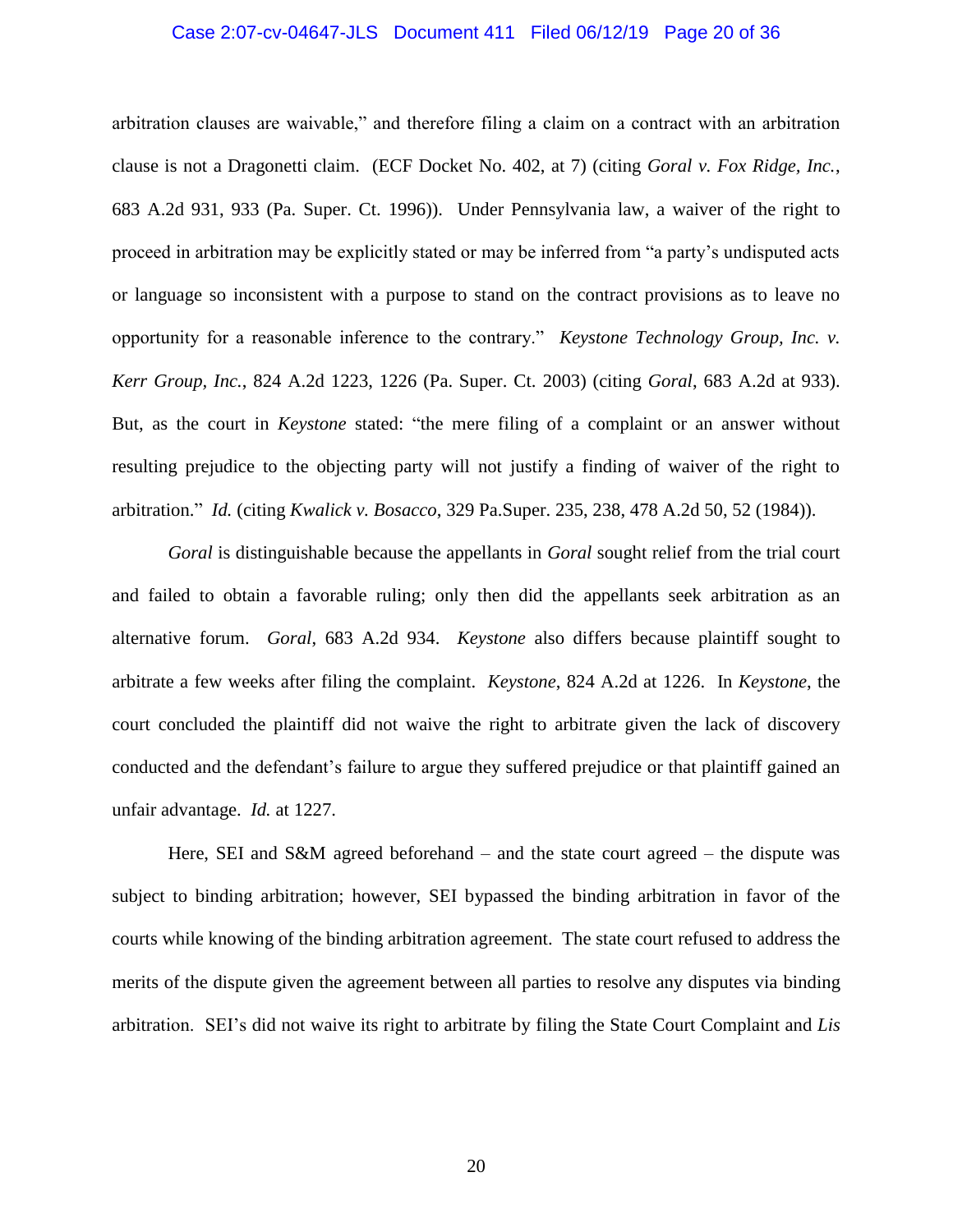## Case 2:07-cv-04647-JLS Document 411 Filed 06/12/19 Page 21 of 36

*Pendens* and was subject to the arbitration agreement with S&M. Again, SEI appears to be using the courts as a procedural weapon against S&M and its federal claims.

Accordingly, this Court does not find the parties waived their right to binding arbitration following SEI's State Court filing and *Lis Pendens*.

## 2. Genuine Issues of Material Fact Exist for Claims Against SEI.

*a. Dragonetti Act claim (Count III)<sup>2</sup>*

The gist of S&M's Dragonetti Act claim is that SEI and Mr. Mellon were grossly negligent and lacked probable cause when they filed and maintained the state court action and *Lis Pendens* given the existence of the binding arbitration agreement. (ECF Docket No. 1, ¶¶121-125.) According to S&M, the parties entered into an agreement to participate in binding arbitration for any and all disputes over the property development. (Id. at ¶123.)

Under the Dragonetti Act, liability may be imposed for wrongful use of civil proceedings

if:

 $\overline{a}$ 

(1) [they] act[ ] in a grossly negligent manner or without probable cause and primarily for a purpose other than that of securing the proper discovery, joinder of parties or adjudication of the claim in which the proceedings are based; and (2) The proceedings have terminated in favor of the person against whom they are brought.

42 Pa.C.S. § 8351(a). A claim for Dragonetti Act requires: (1) the Dragonetti defendant procured, initiated or continued the civil proceedings against the other party; (2) the proceedings were terminated in favor of the person against whom they are brought; (3) the Dragonetti defendant did not have probable cause; (4) the primary purpose for which the proceedings were brought was not that of securing proper discovery, joiner of parties or adjudication of the claim on which the proceedings were based; and (5) the Dragonetti plaintiff suffered damages as set forth in 42 Pa.C.S. § 8353. *Adams v. Wells Fargo Bank, N.A.*, 2017 WL 1355421, at \*2 (E.D.

<sup>2</sup> This Court will address the claims in the order presented in Defendants' brief.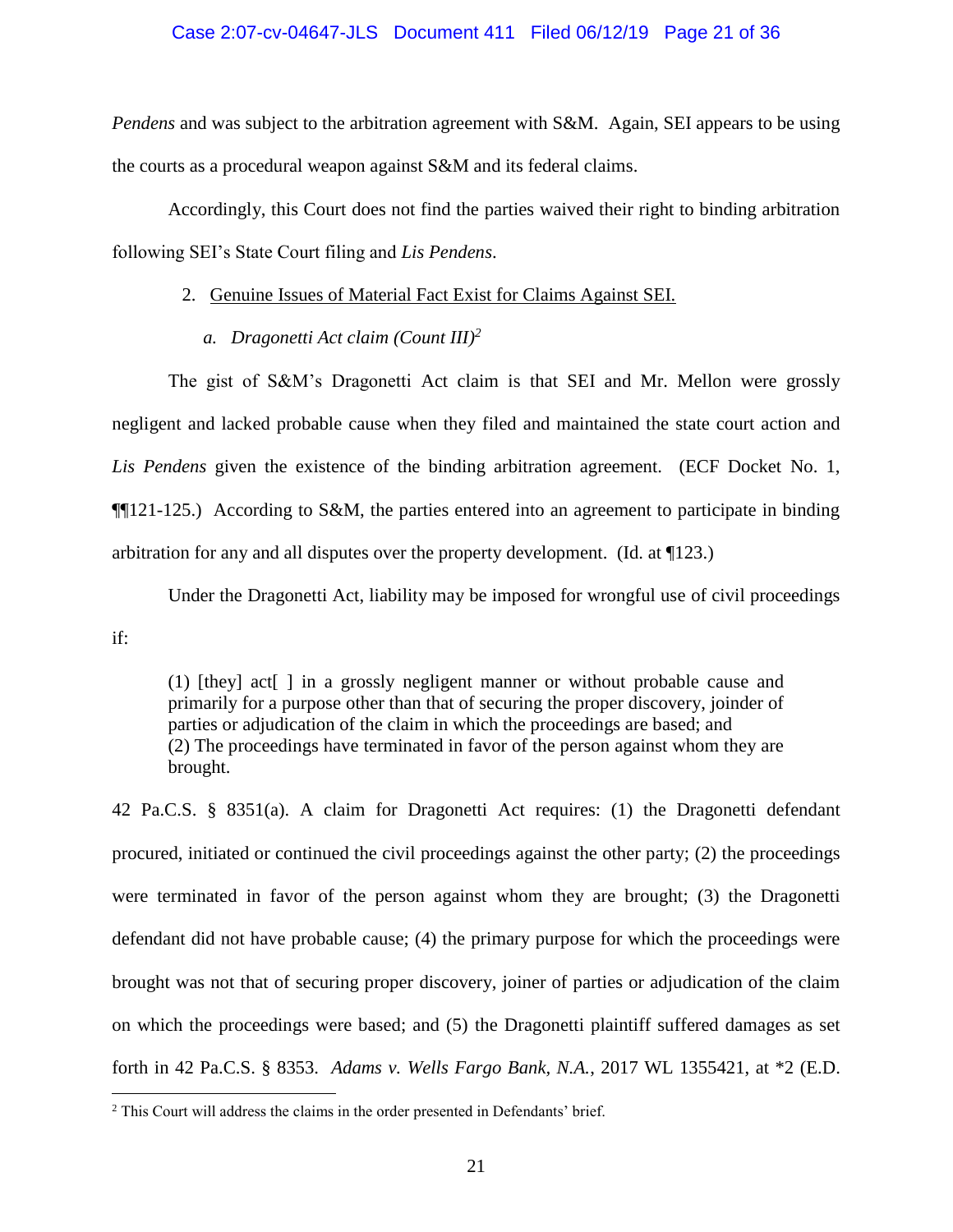#### Case 2:07-cv-04647-JLS Document 411 Filed 06/12/19 Page 22 of 36

Pa. 2017); *see also Villani v. Seibert*, 159 A.3d 478, 491 (Pa. 2017). This Court also recognizes the Dragonetti plaintiff must show the Dragonetti defendant filed the underlying action with both a lack of probable cause and for an improper purpose. *Id.*; *see also Broadwater v. Sentner*, 725 A.2d 779, 784 (Pa. Super. Ct. 1999).

This Court will first address S&M's claim for Dragonetti Act violations individually against Mr. Mellon, then address the claim for Dragonetti Act violations against SEI.

#### *i. Leonard Mellon, Esq.*

Mr. Mellon claims he cannot be held liable under the Dragonetti Act because the legal position, although not upheld by the lower court, was based on probable cause and supported by appropriate case law. (ECF Docket No. 397, at 9.) Under the Dragonetti Act, an individual has probable cause in pursuing the underlying action if they "believe[ ] in the existence of the facts upon which the claim is based" and also:

(1) reasonably believes that under those facts the claim may be valid under the existing or developing law; ... or

(3) believes as an attorney of record, in good faith that his procurement, initiation or continuation of a civil cause is not intended to merely harass or maliciously injure the opposite party.

42 Pa.C.S. § 8352. 3 Under the Dragonetti Act, Courts should assess attorneys objectively. *Bannar v. Miller*, 701 A.2d 232, 238 (Pa. Super. Ct. 1997). Attorneys who initiate civil proceedings on behalf of their client without probable cause, this Court explained, will not be liable "if [they] act[ ] primarily for the purpose of aiding [their] client in obtaining a proper adjudication of [their] claim." *Schmidt v. Currie*, 470 F.Supp.2d 477, 480 (E.D. Pa. 2005) (citing *Gentzler v. Atlee*, 660 A.2d 1378, 1382 n.6 (1995)). But, where an underlying action is filed or maintained without justification, the court may infer an improper purpose. *Id.* (citing *Broadwater v. Sentner*, 725 A.2d 779, 784 (Pa. Super. Ct. 1999). Pennsylvania courts explain:

 $\overline{a}$ 

<sup>&</sup>lt;sup>3</sup> The second factor, omitted here, applies only to non-attorneys.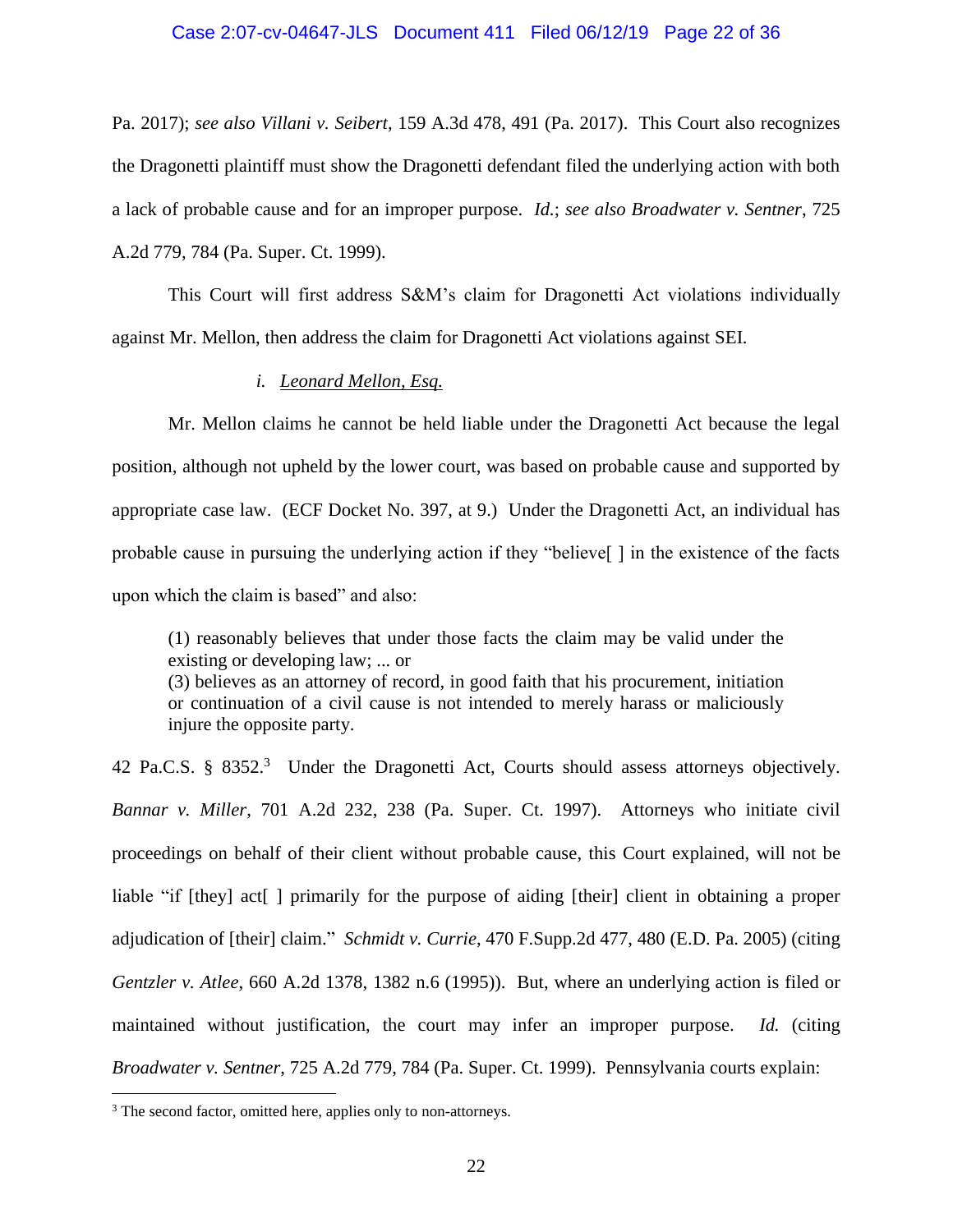[a]n attorney is not required or expected to prejudge [their] client's claim, and although [they are] fully aware that its chances of success are comparatively slight, it is [their] responsibility to present it to the court for adjudication if [their] client so insists after [they have] explained to the client the nature of the chances.

*Id.* at 481 (citing *Broadwater*, 725 A.2d at 784). But where an attorney knowingly prosecutes a groundless action for a malicious purpose, the attorney would be liable under the Dragonetti Act.

In *Schmidt*, the issue was whether the plaintiff's patient's attorney violated the Dragonetti Act by pursuing a state-court medical malpractice action against the plaintiff when the plaintiff prevailed. *Id.* at 482. This Court compared a Dragonetti action against an attorney to a legal malpractice action which requires analysis of an attorney's standard of care under the Dragonetti Act. *Id.* This Court in *Schmidt* found that the standard of care in a professional malpractice case is a question of fact for the jury which requires the use of expert evidence to rebut summary judgment. Id. at 482-483; *see also Gans v. Mundy*, 762 F.2d 338 (3d Cir. 1985) (applying the requirement of expert evidence to a motion for summary judgment). Citing Our Court of Appeals in *Gans*, this Court in *Schmidt* shifted the burden from the moving party to the nonmoving party once the moving party averred facts and alleged they were not negligent. This Court explained, "a plaintiff who fails to produce expert evidence cannot meet [their] burden of proof." *Id.* at 483 (citing *Gans*, 762 F.2d at 343). The plaintiff in *Schmidt* did not produce an expert to establish evidence the defendants failed to meet the standard of care required for attorneys under the Dragonetti Act. *Id.* Given how the standard of care is a question of fact for the jury, "no jury could possibly assess whether the chances of success of the underlying action rose to the level of 'comparatively slight' without expert testimony." *Id.* at 484.

Mr. Mellon argues no improper purpose exists for "simply thwarting the sale to KHOV" by indexing the *Lis Pendens* as the *Lis Pendens* is an equitable device that "does not establish an actual lien on the affected property but merely give[s] notice to third parties that the real estate is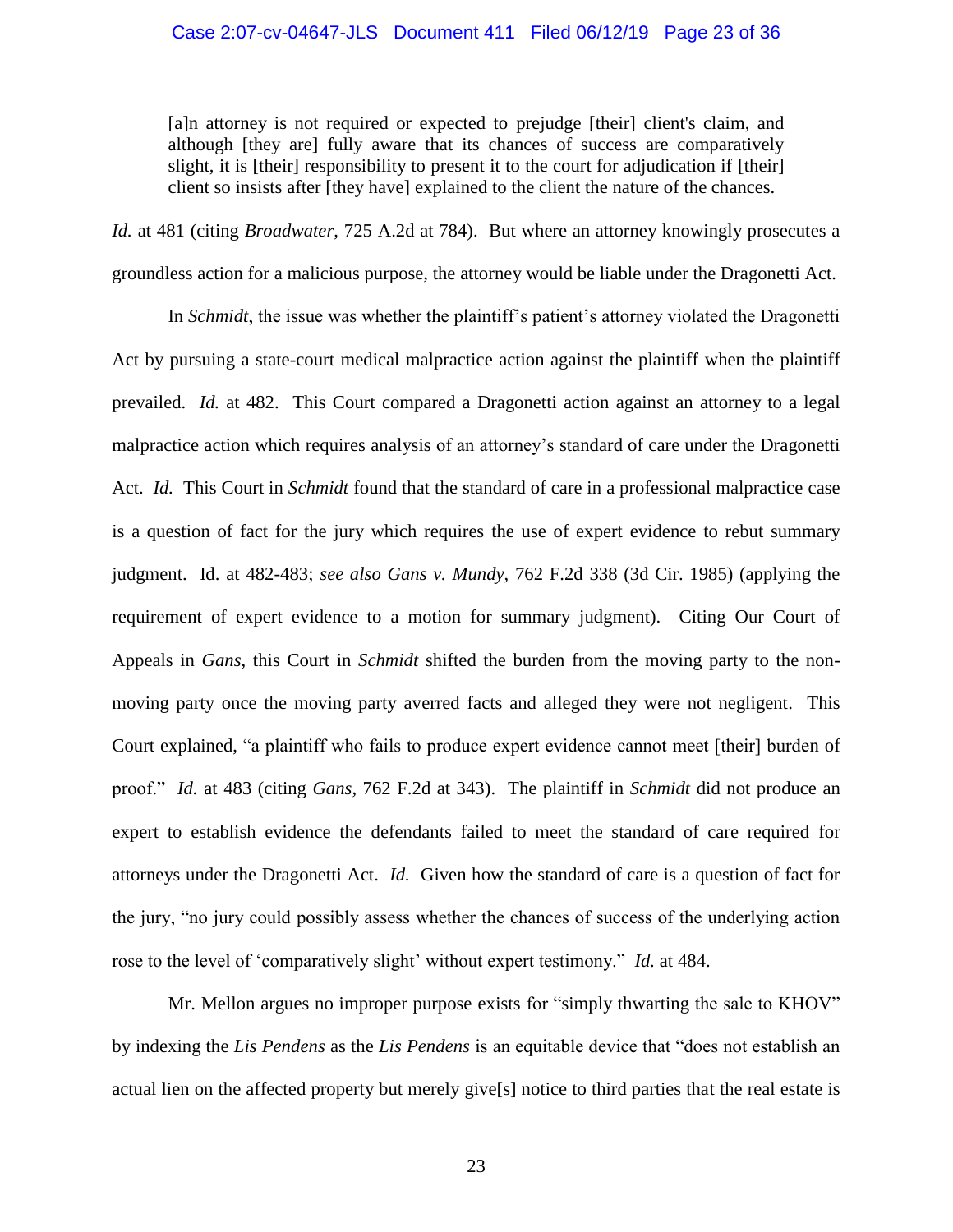#### Case 2:07-cv-04647-JLS Document 411 Filed 06/12/19 Page 24 of 36

subject to litigation." (ECF Docket No. 397, at 11) (citing *Michael v. GLD Foremost Holdings*, LLC, 156 A.3d 318, 322 (Pa. Super Ct. 2017). Mr. Mellon and Mr. Strausser testified at deposition the "purpose of indexing the *lis pendens* in the original injunction suit in Northampton County was, indeed, in perfect accord with its proper legal purpose of giving due notice of a dispute in litigation over property rights." (Id. at 11 n.2.) Mr. Mellon argues the urgent need to take immediate action to protect his clients' interest established both his probable cause and lack of gross negligence. (Id.) But, Mr. Mellon also argues whether he prevailed on SEI's behalf in the suit for injunctive relief before the lower court is "immaterial" for this Court's determination of whether he possessed probable cause or acted for an improper purpose. (Id. at 12.)

Unlike *Schmidt*, where the non-moving party failed to create a dispute of material fact regarding the standard of care to withstand summary judgment, S&M has created a genuine dispute regarding the standard of care required for attorneys under the Dragonetti Act. S&M submitted the testimony of an expert – Honorable Timothy K. Lewis<sup>4</sup> – who carefully and thoroughly explained the standard of care, and concluded that Mr. Mellon did not meet this standard of care. "Indeed, his own sworn testimony makes abundantly clear that he was fully aware of the contract requirement to proceed in arbitration." (ECF Docket No. 399-12, Ex. 12, at 36.) Judge Lewis opines, "no representative of Strausser Enterprises thoroughly reviewed, investigated, or understood the allegations in the complaint before they filed it and the *lis pendens*." (Id. at 2.)

Like *Schmidt*, where this Court shifted the burden on the non-moving party (plaintiff) to oppose the factual averments with expert evidence that the moving (defendant) party's conduct

 $\overline{a}$ 

<sup>4</sup> The Honorable Timothy K. Lewis currently serves as Co-Chair of the ADR Practice Group and the former Co-Chair of the Appellate Practice Group at Schnader Harrison Segal & Lewis, where he also serves as a mediator, arbitrator, settlement counselor, and appellate practitioner. Before moving to private practice, Judge Lewis served on the United States Court of Appeals for the Third Circuit and as a United States District Court Judge. (ECF Docket No. 399-12, Ex. B., at 49.)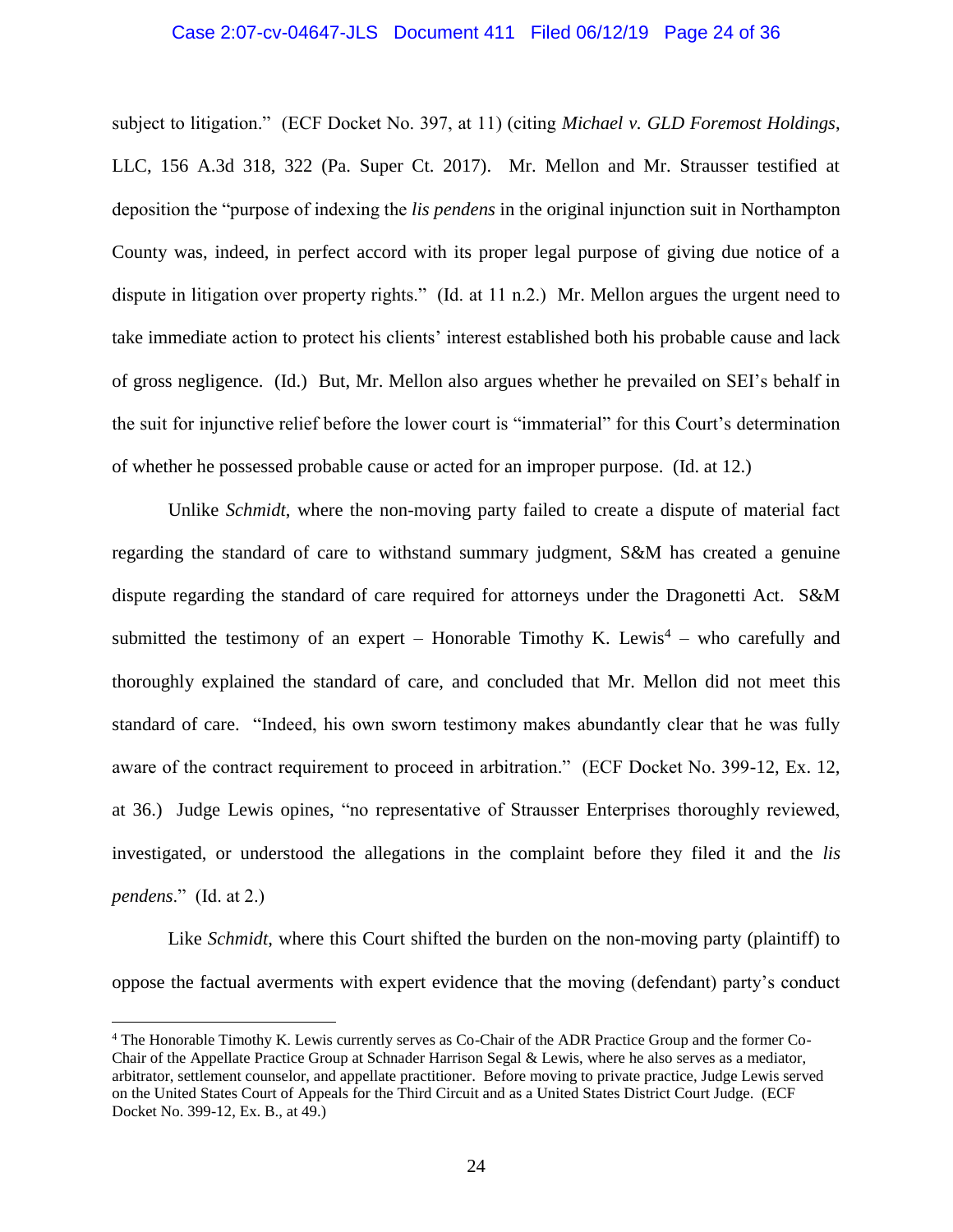# Case 2:07-cv-04647-JLS Document 411 Filed 06/12/19 Page 25 of 36

failed to meet the appropriate standard of care, the burden shifts on Mr. Mellon to provide evidence his conduct met the appropriate standard of care. As Mr. Mellon did not respond by providing expert testimony, Mr. Mellon cannot prevail against S&M at this stage in the litigation because S&M has succeeded in creating a dispute of material fact.

This Court will deny Mr. Mellon's summary judgment. We continue our analysis of the SEI Defendants below.

# *ii. SEI Defendants<sup>5</sup>*

SEI argues it had probable cause to file the state court action and index the *Lis Pendens* to secure its rights over the property. (ECF Docket No. 394-2, at 13-14.) As this Court noted above, an individual has probable cause in pursuing the underlying action if they "believe[ ] in the existence of the facts upon which the claim is based" and also:

(1) reasonably believes that under those facts the claim may be valid under the existing or developing law; [or]

(2) believes to this effect in reliance upon the advice of counsel, sought in good faith and given after full disclosure of all relevant facts within his knowledge and information;

42 Pa.C.S. § 8352. 6

 $\overline{a}$ 

SEI maintains it possessed the right to file a state court action and *Lis Pendens* in 2006 given the Redding Panel's 2012 decision. (ECF Docket No. 394-2, at 13-14.) SEI alleges S&M failed to meet the second element of the Dragonetti Act because the underlying proceeding – the binding arbitration – was terminated in SEI's favor. (Id. at 14.) SEI argues that although the 2006 Northampton County Action was "arguably adjudicated" in S&M's favor, SEI succeeded before the Redding Panel and therefore the proceedings were terminated in SEI's favor. (Id.)

<sup>5</sup> SEI in this subsection, and only this subsection, refers to Strausser Enterprises and Mr. Strausser, not Mr. Mellon.

<sup>&</sup>lt;sup>6</sup> The second factor, included here, was omitted from our analysis of Mr. Mellon as it only applies to non-attorneys. The third factor, omitted here, applies only to attorneys.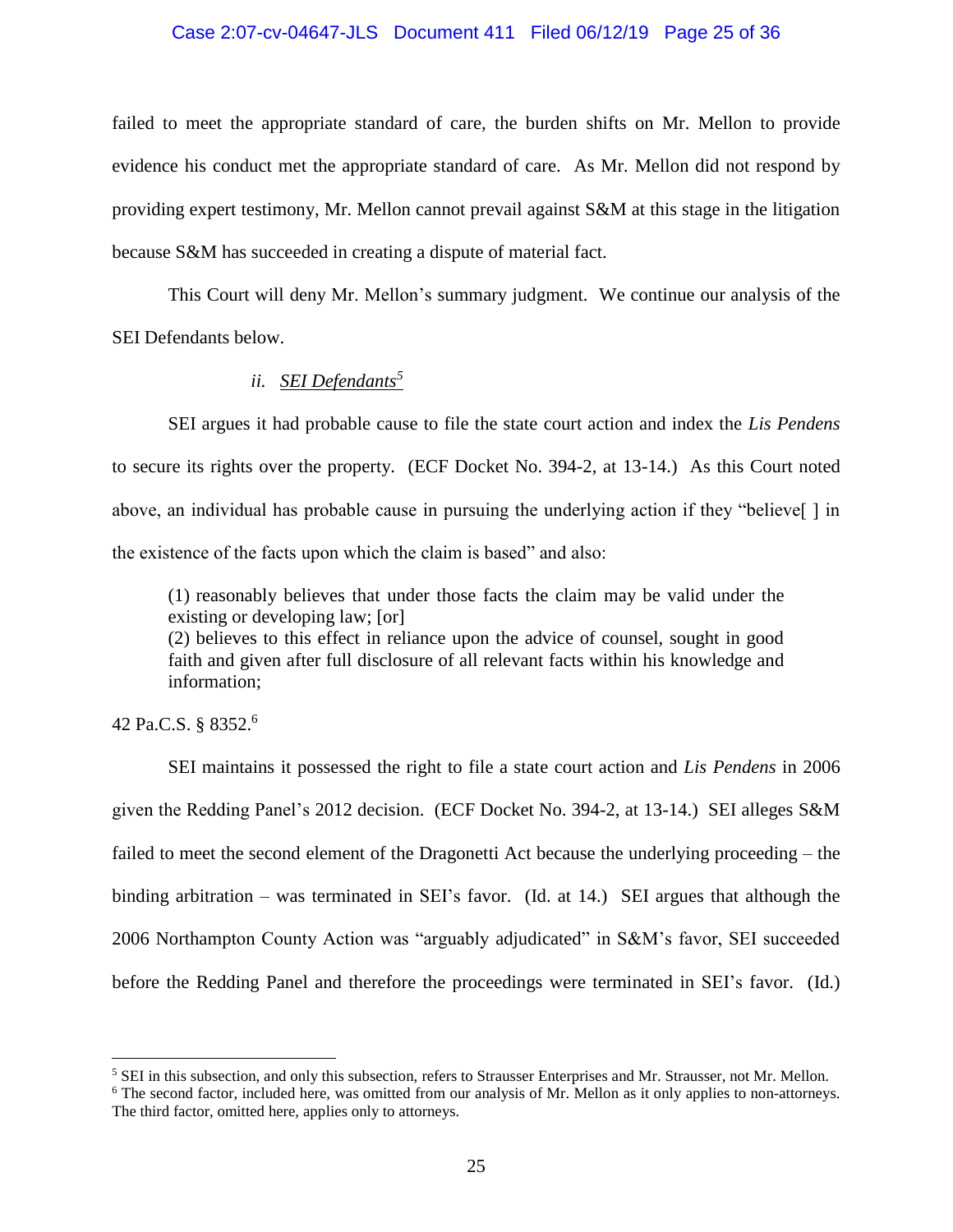#### Case 2:07-cv-04647-JLS Document 411 Filed 06/12/19 Page 26 of 36

Likewise, SEI claims it merely relied on the advice and consent of its counsel and therefore cannot be held liable for Dragonetti Act violations. (Id. at 25-26.)

S&M disputes SEI's claims and argues SEI filed its state court action and *Lis Pendens* for an improper purpose, creating a violation of the Dragonetti Act given the lack of probable cause. Specifically, S&M states: "the Strausser Defendants knowingly and deliberately breached their duty to arbitrate because they believed a court filing would be more likely to affect the KHOV transaction." Salvatore J. Panto, Jr., SEI's Chief Administrative Officer, testified Mr. Mellon expressed to him the need to stop the closing, specifically stating Mr. Mellon conveyed the following: "the arbitration allowed would take too long, it wouldn't put the buyer on notice because the arbitration hearing couldn't be set up for at least a week or more. And then that he researched the best way to put the buyer on notice is through a *lis pendens*." (ECF Docket No. 399-6, Ex. 6, Panto Dep. At 145:13-17.)

The import of the parties' strategy, opined Judge Lewis, "was the obvious ramifications filing the complaint and *lis pendens* would have on any potential transaction by Mr. Segal, the Trust, and Segal and Morel." (ECF Docket No. 399-12, Ex. 12, at 2.) Judge Lewis continued:

Mr. Strausser, Strausser Enterprises, and its counsel knew that their actions would encumber property and, in all likelihood, cause the pending transaction with K. Hovnanian to fall through. After their trial-level filings were dismissed, Mr. Strausser approved filing an appeal after learning Mr. Mellon's advice that an appeal would 'keep a cloud on the title' longer, even though Mr. Mellon had also made it clear that they would likely lose the appeal. Mr. Panto explained that the appeal 'would bring the buyer to Strausser, not just to Segal, just like it did with K. Hovnanian.' Thus, the clear purpose of pursuing the appeal was to further Strausser Enterprises' goals of payment for open items and luring potential buyers to it.

(Id. at 38-39.) Given SEI's use of the court system to secure monetary payment "that was not tethered to the title to land (as they had alleged)," Judge Lewis concluded SEI and Mr. Mellon acted for an improper purpose in filing the state court action and indexing the *Lis Pendens*. The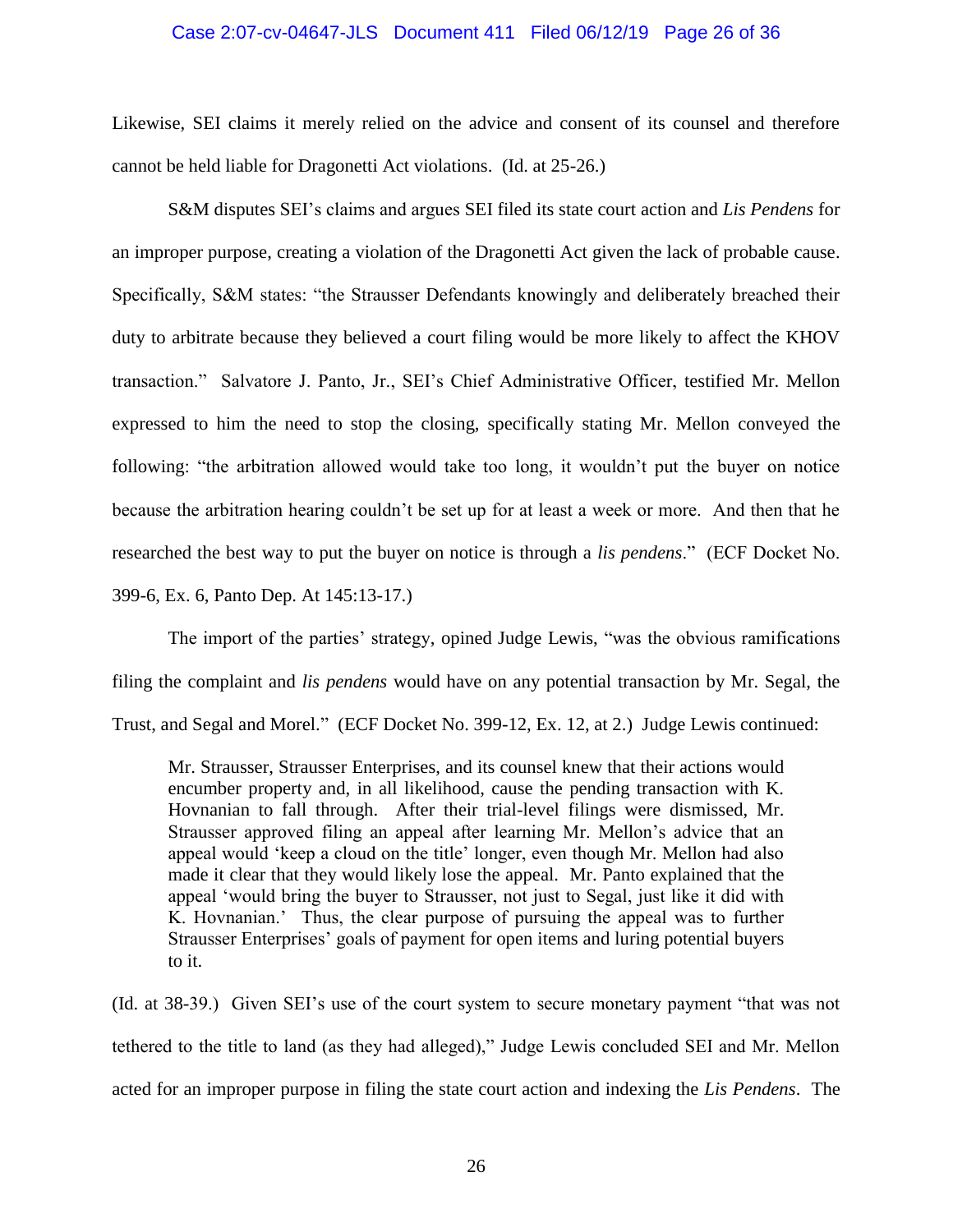# Case 2:07-cv-04647-JLS Document 411 Filed 06/12/19 Page 27 of 36

state court also determined SEI used the *Lis Pendens* as a procedural weapon, and found it inappropriate and not filed in good faith. (ECF Docket No. 400, Ex. X. Apr. 26, 2006 Opinion at 6.)

As there are genuine issues of material fact as to whether probable cause existed and whether the State Court Complaint and *Lis Pendens* were filed for an improper purpose, S&M's Dragonetti Act claim against SEI will remain.

## *b. Abuse of Process claim (Count IV)*

SEI contends S&M's abuse of process claim fails as a matter of law because it filed the State Court Complaint and *Lis Pendens* primarily to protect its property interests. (ECF Docket No. 394-2, at 17.) Under Pennsylvania law, abuse of process requires three elements: (1) the party used a legal process against the plaintiff; (2) primarily to accomplish a purpose for which the process was not designed; and (3) caused harm to the plaintiff. *ManorCare of Easton PA LLC v. Estate of Nagy*, 2017 WL 4347624, at \*8 (E.D. Pa. 2017). We again are unpersuaded and find genuine issues of material fact remain.

Mr. Strausser and SEI's counsel, Mr. Mellon, testified: "that the purpose of the filing of the *Lis Pendens* and Complaint was consistent with the legally recognized purpose of a *Lis Pendens*, i.e. to put third party buyers on notice that there was a dispute as to property rights." (Id.) Mr. Mellon testified he filed the State Court Complaint and *Lis Pendens* primarily to "put any third party purchaser on notice of what Mr. Strausser's rights were, and that they would be taking the property subject to those rights." (ECF Docket No. 396, ¶ 33; ECF Docket No. 396-2, Ex. I, 134:21-135:22; ECF Docket No. 394-2, at 18.) Mr. Mellon also testified Mr. Strausser never expressed any "ill motive" in trying to enforce his legal rights. (Id.) Mr. Strausser testified he only filed the state court action and *Lis Pendens* to secure and protect his property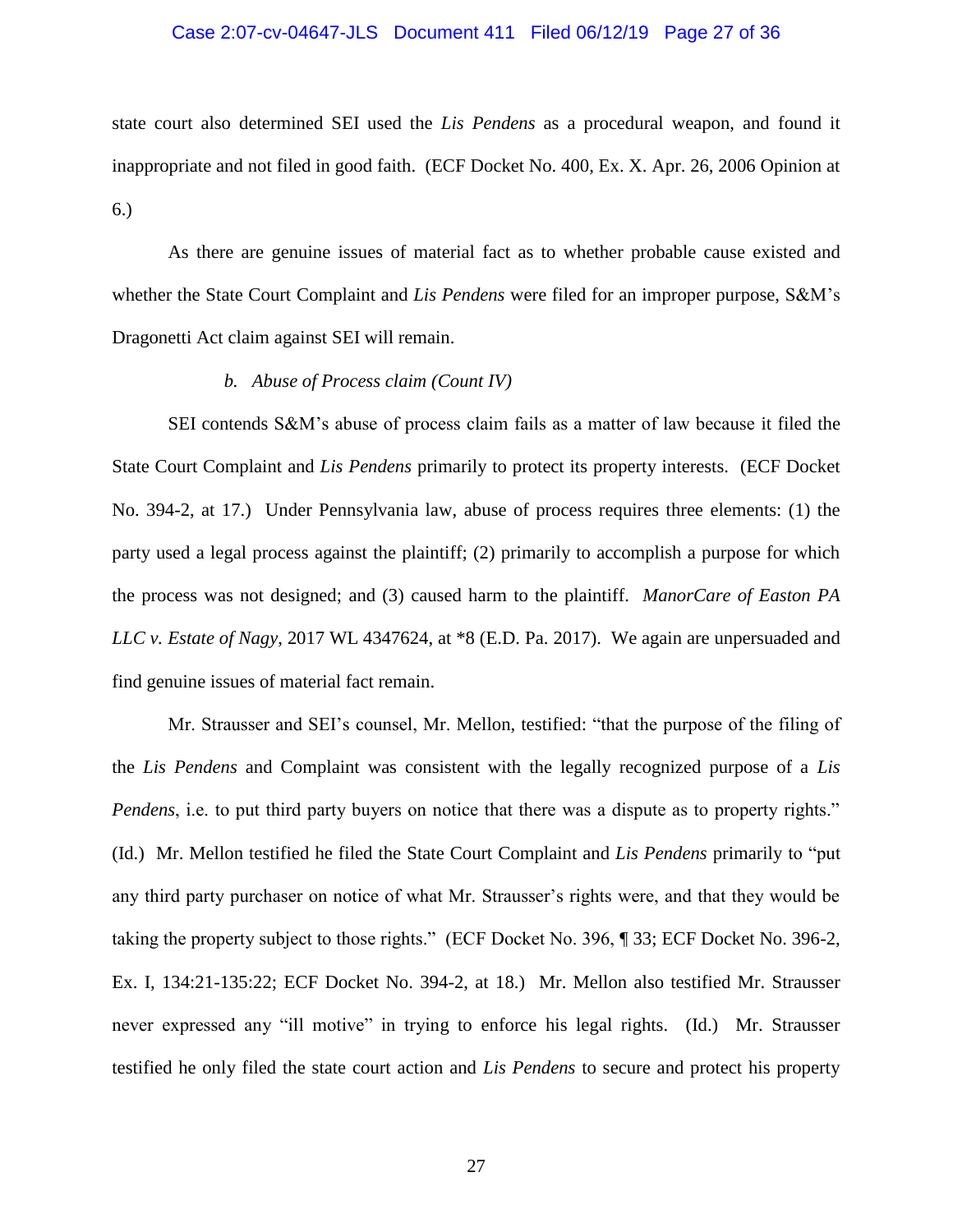#### Case 2:07-cv-04647-JLS Document 411 Filed 06/12/19 Page 28 of 36

rights in the agreements which he claimed were not being honored. (ECF Docket No. 396, Ex. T, 746:22-747:15.) SEI maintains it did not file the state court action and *Lis Pendens* to accomplish a purpose for which the process was not designed.

S&M disagrees with SEI's argument that SEI solely intended to enforce its legal rights. SEI admits to filing the State Court Complaint and *Lis Pendens* to disturb the KHOV transaction. Specifically, e-mail communication from Mr. Strausser to Mr. Panto states: "[S]omething has to be filed PRIOR to the Havanian [sic] sale so we get paid for ALL open items." (ECF Docket No. 399, Ex. 5, E-mail from G. Strausser to S. Panto (Feb. 9, 2006, 6:18 p.m. EST.) Mr. Strausser testified he told KHOV that S&M owed him money and "[he] wanted to get paid." (ECF Docket No. 399, Ex. 3, 505:11-22.) According to S&M, Mr. Panto sent an e-mail to Mr. Strausser which stated:

Len Mellon asked if you want to appeal the lis pendence [sic] ruling. The only advantage Len said is that it would keep a cloud on the title because the arbitration will be done by the time it gets to the superior court but he doesn't think we would win."

(ECF Docket No. 400, at 30) (citing 399-11, Ex. 11, Mar. 21-22, 2006, E-mail Exchange between S. Panto and G. Strausser.) The only advantage of filing the appeal on the state court action and *Lis Pendens* would be to place a "cloud on the title," not to succeed on the merits. It appears SEI and Mr. Mellon filed and appealed the state court action to "accomplish a purpose for which the process was not designed," which is required under abuse of process.

S&M's argument is further bolstered by Judge Paula A. Roscioli's 2006 Opinion: "Plaintiff has used the *lis pendens* mechanism as a procedural weapon, and this is inappropriate." (ECF Docket No. 396-3, Ex. X., at 141.) Judge Roscioli continued: "By its own admission, [SEI's] Complaint is inappropriate. This admission undermines the notion that Plaintiff has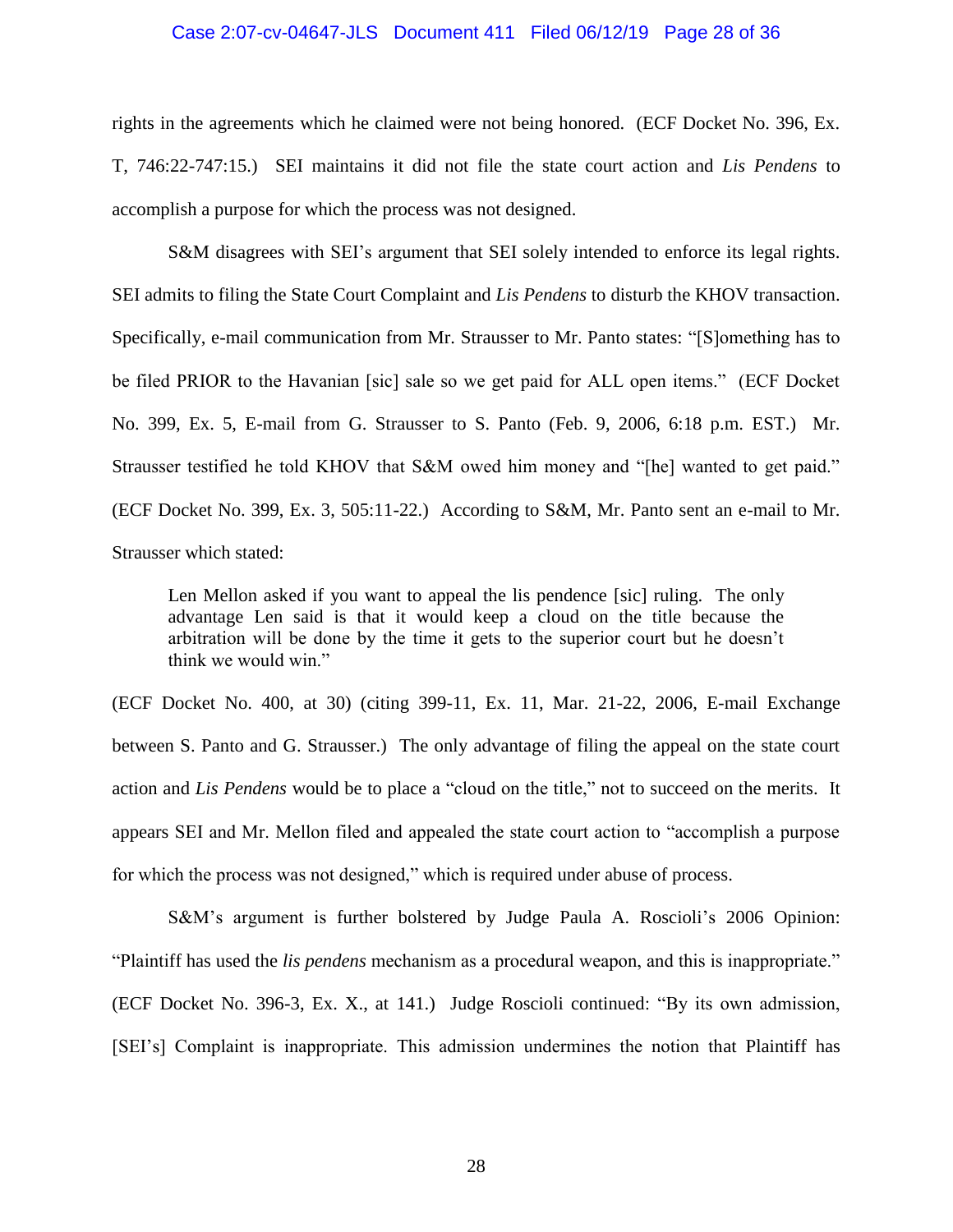#### Case 2:07-cv-04647-JLS Document 411 Filed 06/12/19 Page 29 of 36

pursued its Complaint in good faith, and in the Court's opinion, tips any balance of the equities against it." (Id.)

As S&M has created a genuine issue of material fact, S&M's claim for abuse of process will remain.

# *c. Tortious Interference with Contract and Prospective Contractual Relations (Counts I and II)*

SEI argues it should not be held liable under tortious interference with contract and prospective contractual relations given the absence of any purposeful action to harm existing relations. (ECF Docket No. 394-2, at 20-21.) To prove tortious interference with contract or prospective contractual relations under Pennsylvania law, four elements must be met: (1) the existence of a contractual, or prospective contractual relation between the complainant and a third party; (2) purposeful action on the part of the defendant, specifically intended to harm the existing relation, or to prevent a prospective relation from occurring; (3) the absence of privilege or justification on the part of the defendant; and (4) the occasioning of actual legal damage as a result of the defendant's conduct. *Lehigh Riverport Realty, L.P. v. Unity Bank*, 2016 WL 3213357, at \*2 (E.D. Pa. 2016).

The second and third elements are intertwined and require a showing the defendant acted intentionally to harm the plaintiff and that those actions were improper. *Empire Trucking Co., Inc. v. Reading Anthracite Coal Co.*, 71 A.3d 923, 934 (Pa. Super. Ct. 2013). In determining improper conduct, the courts look to the factors of the Restatement (Second) of Torts Section 767:

(a) the nature of the actor's conduct; (b) the actor's motive; (c) the interests of the others with which the actor's conduct interferes; (d) the interests sought to be advanced by the actor; (e) the social interests in protecting the freedom of action of the actor and the contractual interests of the other; (f) the proximity or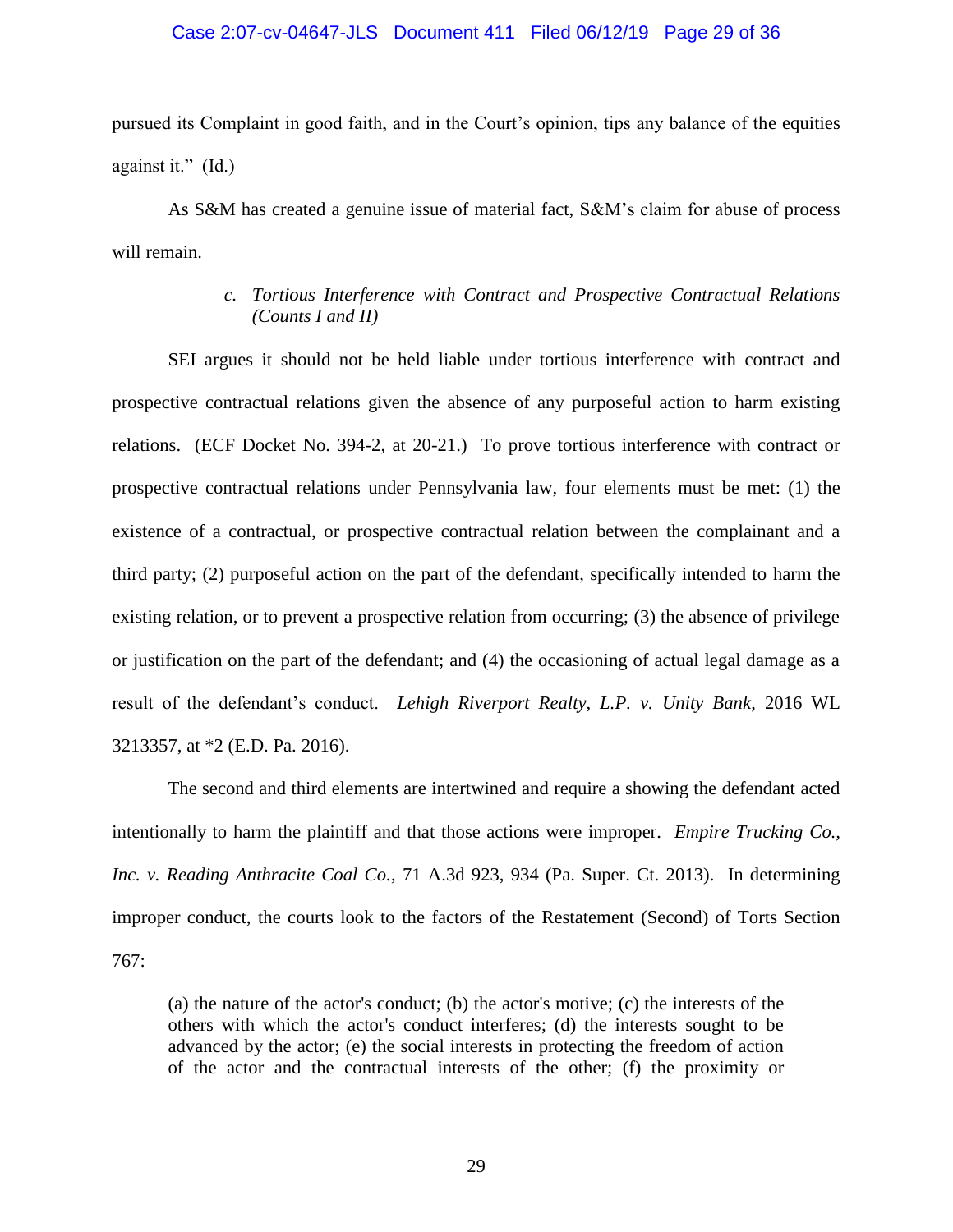remoteness of the actor's conduct to the interference; and (g) the relations between the parties.

*Id.* (citing Restatement (Second) of Torts § 767). Showing both harm and improper conduct is required because some intentionally harmful conduct is done "at least in part for the purpose of protecting some legitimate interest which conflicts with that of the plaintiff." *Id.* (citing *Phillips* 

*v. Selig*, 959 A.2d 420, 430 (Pa. Super. Ct. 2008)). Comment b to section 767 also states:

The issue in each case is whether the interference is improper or not under the circumstances; whether, upon a consideration of the relative significance of the factors involved, the conduct should be permitted without liability, despite its effect of harm to another. The decision therefore depends upon a judgment and choice of values in each situation. This Section states the important factors to be weighed against each other and balanced in arriving at a judgment; but it does not exhaust the list of possible factors.

*Phillips v. Selig*, 959 A.2d 420, 430 (Pa. Super. Ct. 2008) (citing Restatement (Second) of Torts § 767 cmt. b (1979)). In evaluating the above factors, the central inquiry is whether the defendant's conduct is "sanctioned by the 'rules of the game' which society has adopted." *Empire Trucking Co., Inc.*, 71 A.3d at 934; *see also Triffin v. Janssen*, 626 A.2d 571, 575 (Pa. Super. Ct. 1993) (holding refusal to consent to withdrawal of opposing party's attorney was not improper because conduct was consistent with the rules of court); *Small v. Juniata College*, 682 A.2d 350, 354 (Pa. Super Ct. 1996) (finding players on football team did not act improperly by voicing negative opinions of coach to college administration, which, upon investigation, discharged him, since in the academic world students are encouraged to voice their opinions).

SEI argues it was merely protecting its legitimate interests when it filed the State Court Complaint and *Lis Pendens*. Specifically, according to SEI, the 2012 Redding Panel further legitimized those rights precluding SEI from liability for tortious interference with contract and prospective contractual relations. (ECF Docket No. 394-2, at 22-24.) SEI continuously cites the 2012 Redding Panel decision as the basis for S&M's claims now failing as a matter of law. (Id.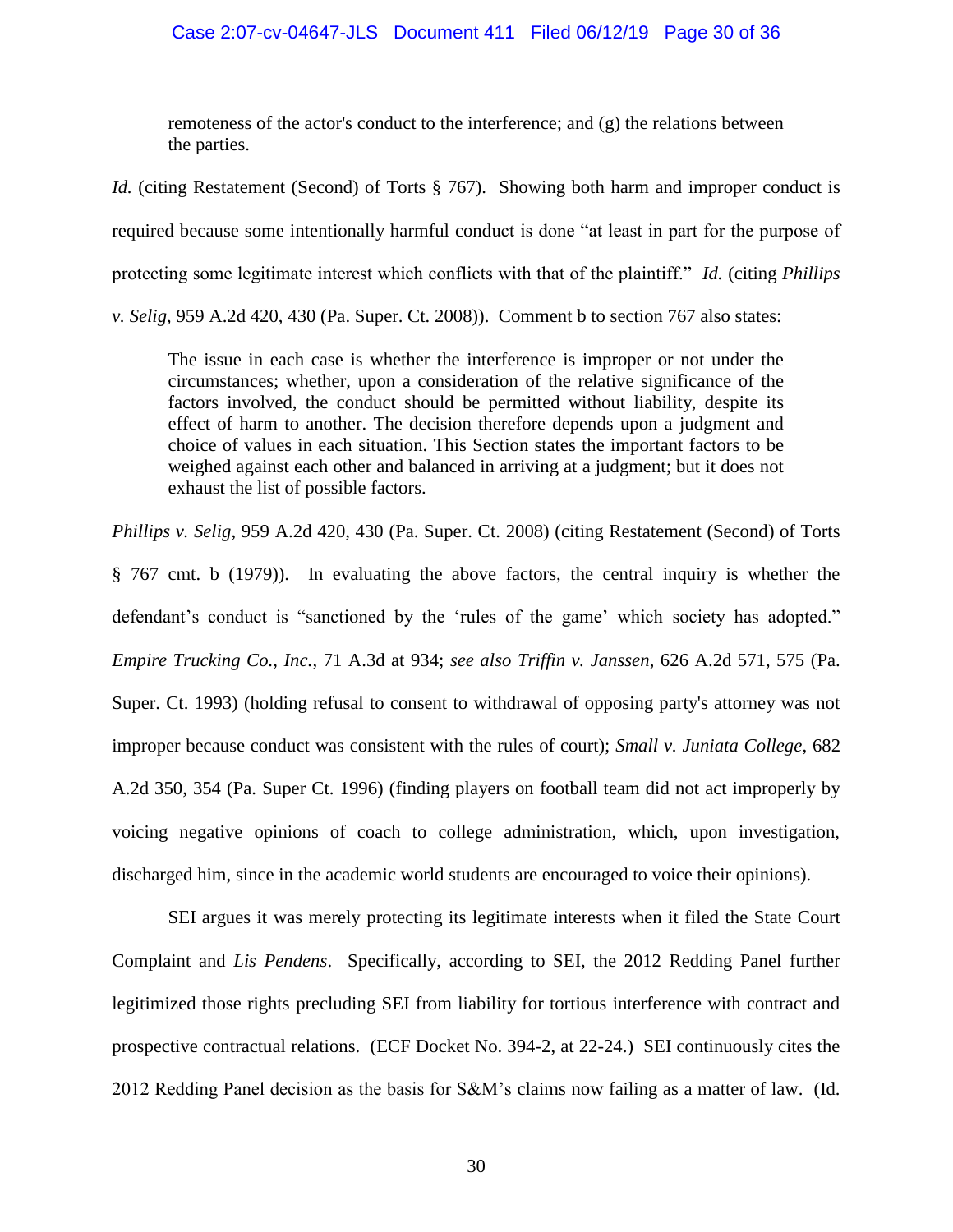# Case 2:07-cv-04647-JLS Document 411 Filed 06/12/19 Page 31 of 36

at 23.) But, S&M argues and the lower court agreed, the parties submitted to binding arbitration for any dispute arising out of the original land deal between the two parties. (ECF Docket No. 400, at 23-24.) It certainly appears SEI initiated the state court action and *Lis Pendens* to prevent the KHOV from being finalized. (Id. at 24, n.13.) As S&M provides, Mr. Strausser sent an email to Mr. Panto six days before the KHOV closing, stating: "If we do a[n] arbitration, it will not get filed against the property for their title insurance to pick up to the new buyers." (ECF Docket No. 400, at 24) (citing ECF Docket No. 399-5, Ex. 5, e-mail from G. Strausser to S. Panto (Feb. 9, 2006, 6:18 p.m. EST.)

Whether SEI's conduct was improper is a factual inquiry and credibility determination best reserved for a jury. As this Court cannot make a determination given the issues of material fact regarding S&M's tortious interference claims, this Court declines to dismiss this claim. At this stage in the proceedings, this Court cannot allow SEI to circumvent its contractual obligations and use the court system as a procedural weapon to enforce its rights. As we have discussed, SEI and S&M contemplated this exact situation and agreed to subject themselves to binding arbitration.

As there is a genuine issue of material fact regarding SEI's conduct, S&M's tortious interference claims will remain.

# 3. SEI is not Entitled to Summary Judgment Against S&M for Relying on the Advice of its Counsel.

SEI argues it is entitled to summary judgment on the Dragonetti Act and Abuse of Process claims because it reasonably relied on the advice of its counsel, Mr. Mellon. SEI advances this defense to establish probable cause and negate malice. *Ciolli v. Iravani*, 625 F. Supp. 2d 276 (E.D. Pa. 2009). SEI's reliance, however, is misguided. In *Bannar v. Miller*, the Superior Court of Pennsylvania stated: "Mere claims of reliance on one's lawyer does not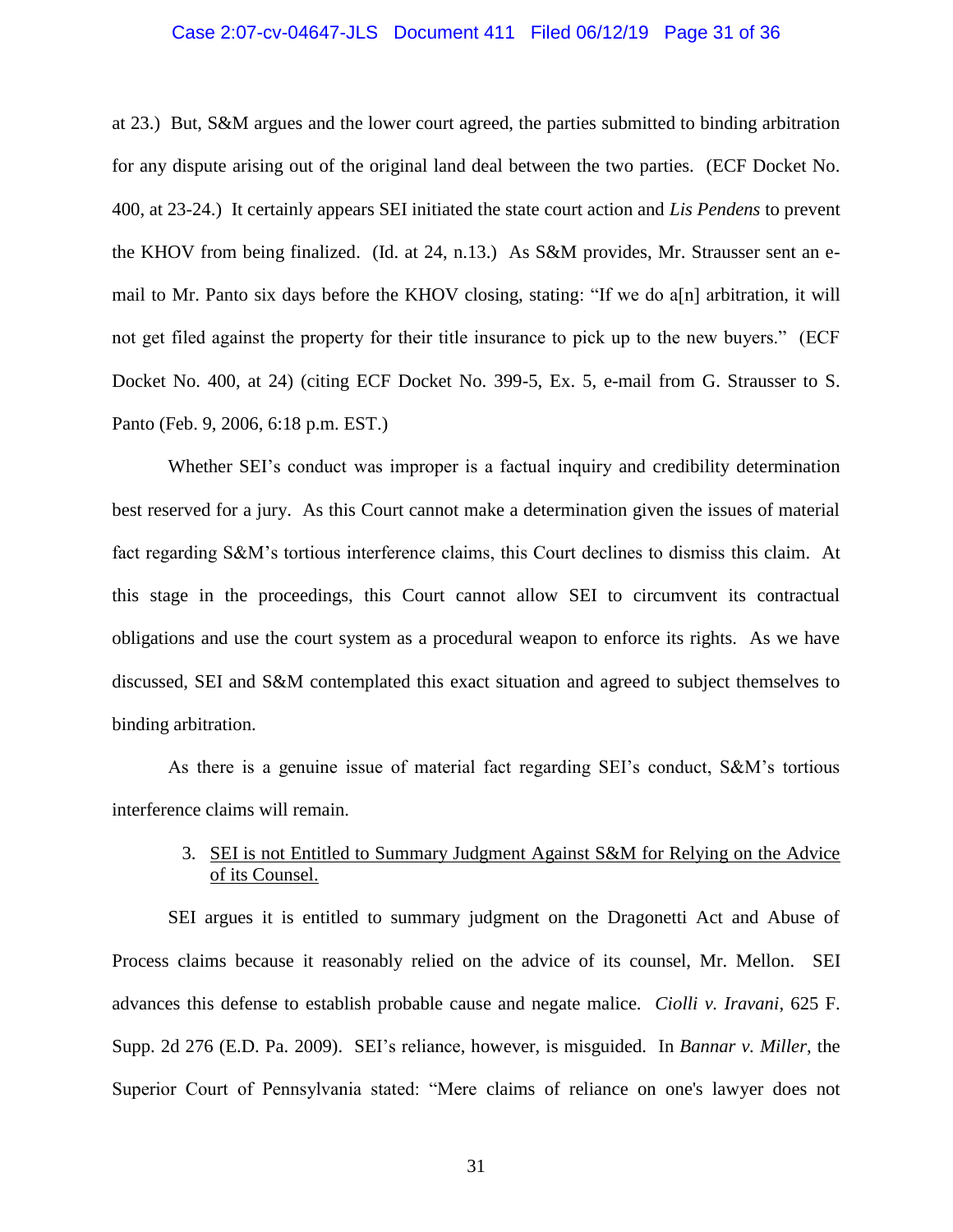#### Case 2:07-cv-04647-JLS Document 411 Filed 06/12/19 Page 32 of 36

insulate one from liability for an unfounded lawsuit." *Bannar v. Miller*, 701 A.2d 232, 238 (Pa. Super. Ct. 1997). Nothing in the record, the court continued, supported the suggestion that the defendant's reliance on the attorney would insulate him from determining whether he had probable cause to bring the suit. *Id.* "The decade of litigation shows appellant was no neophyte, swept away by an overzealous counsel." *Id.* We agree with the analysis in *Bannar* and find nothing in the record that would suggest the SEI Defendants were swept away by Mr. Mellon's years of "overzealous representation." SEI's involvement in its litigation strategy actually reveals the opposite. Because of this, this Court will not grant summary judgment.

## 4. SEI is not Entitled to Summary Judgment on the Issue of Standing.

Standing is an issue of federal law. *Wheeler v. Travelers Ins. Co.*, 22 F.3d 534, 537 (3d Cir. 1994). A party advocating a legal right does not have standing to seek relief based upon the rights of third parties. *Rakas v. Illinois*, 439 U.S. 128, 139 (1978). And so, under Article III standing, the "case and controversy" requirement compels the proponent of a legal right demonstrate: "(1) an 'injury in fact' or 'invasion of a legally protected interest' which is 'concrete and particularized'; (2) a 'causal connection between the injury and conduct'; and (3) a likelihood 'the injury will be redressed by a favorable decision.'" *Decus, Inc. v. Heenan*, 2017 WL 1396044, at \*3 (E.D. Pa. 2017) (quoting *In re Horizon Healthcare Servs. Inc. Data Breach Litig.*, 846 F.3d 625, 633 (3d Cir. 2017)).

SEI maintains S&M does not have standing to bring its claims for two reasons: 1) S&M was not a party to the Hovnanian Agreement; and 2) only S&M, Inc. and Segal VII were named Defendants in the state court action. (ECF Docket No. 394-2, at 29-33.) S&M argues SEI is precluded from arguing "irreconcilably inconsistent" positions regarding standing. Specifically, during the Redding Panel arbitration, SEI argued S&M, Inc., Mr. Segal, and the various S&M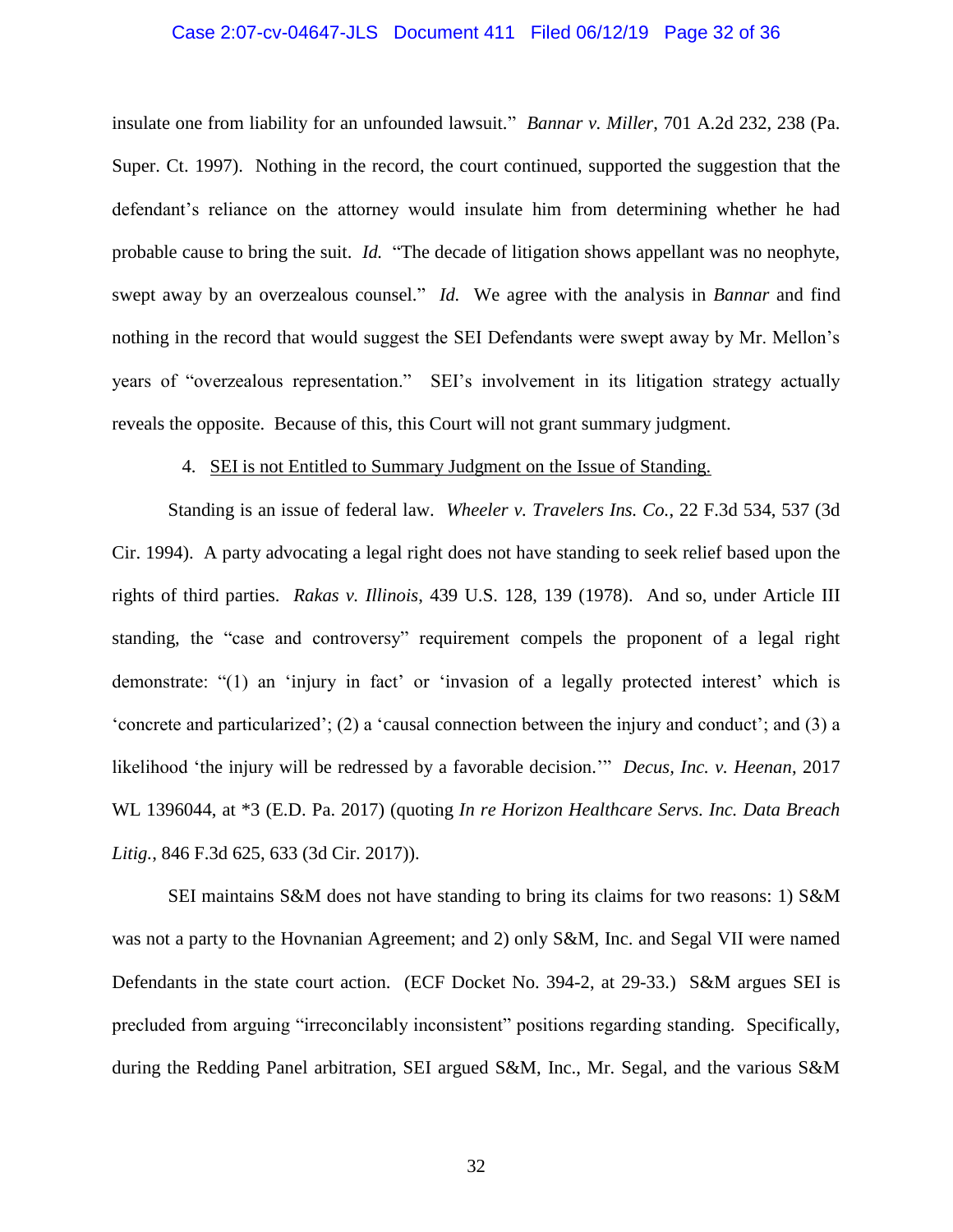#### Case 2:07-cv-04647-JLS Document 411 Filed 06/12/19 Page 33 of 36

LLCs were "legally indistinguishable under the Purchase Agreements." (ECF Docket No. 400,

at 31.) The Pennsylvania Superior Court agreed, concluding:

[S&M, Inc.] is the parent corporation of a number of single purpose limited liability companies created for the development of The Riverview Estates in Forks Township, including Segal and Morel at Forks Township VII, LLC, which was named in the prior dispute, and Segal and Morel at Forks Township II, LLC, Segal and Morel at Forks Township III, LLC, Segal and Morel at Forks Township IV, LLC, which are named in the present dispute . . . Futhermore, Kenneth Segal is an owner and the president of all the aforementioned corporations. Therefore, we find the parties involved in this dispute are in privity with those involved in the prior dispute.

*Id.* at 31-32 (quoting *Strausser Enters. v. Segal & Morel, Inc.*, 154 A.3d 842 (Pa. Super. Ct. 2016).

S&M's Complaint alleges: all rights, interests, and obligations previously held by S&M, Inc. were transferred to the S&M LLCs – Segal and Morel at Forks Township II, III, IV, and IV. But now, SEI contends, because SEI itself did not include all parties in the original state court action, none of the parties have standing in this case. We refuse to accept such a strict argument. SEI's State Court Complaint and *Lis Pendens* directly influenced the KHOV deal and caused injury to all "Segal Sellers," not just the parties named in SEI's state court action. As SEI and Mr. Mellon already admitted, they sought to block the Hovnanian Agreement by filing the State Court Complaint and *Lis Pendens*. Besides, Mr. Segal and the Trust have standing to sue because they were the actual parties to the Hovnanian Agreement. As S&M maintains, "the Pennsylvania Supreme Court has recognized that '[t]here can, of course, be no doubt that a stockholder can maintain an action, where the act of which complaint is made is not only a wrong against the corporation, but is also in violation of duties arising from contract, or otherwise, and owing to him directly.'" (ECF Docket No. 400, at 33) (citing *White v. First Nat'l Bank*, 97 A. 403, 406 (Pa. 1916).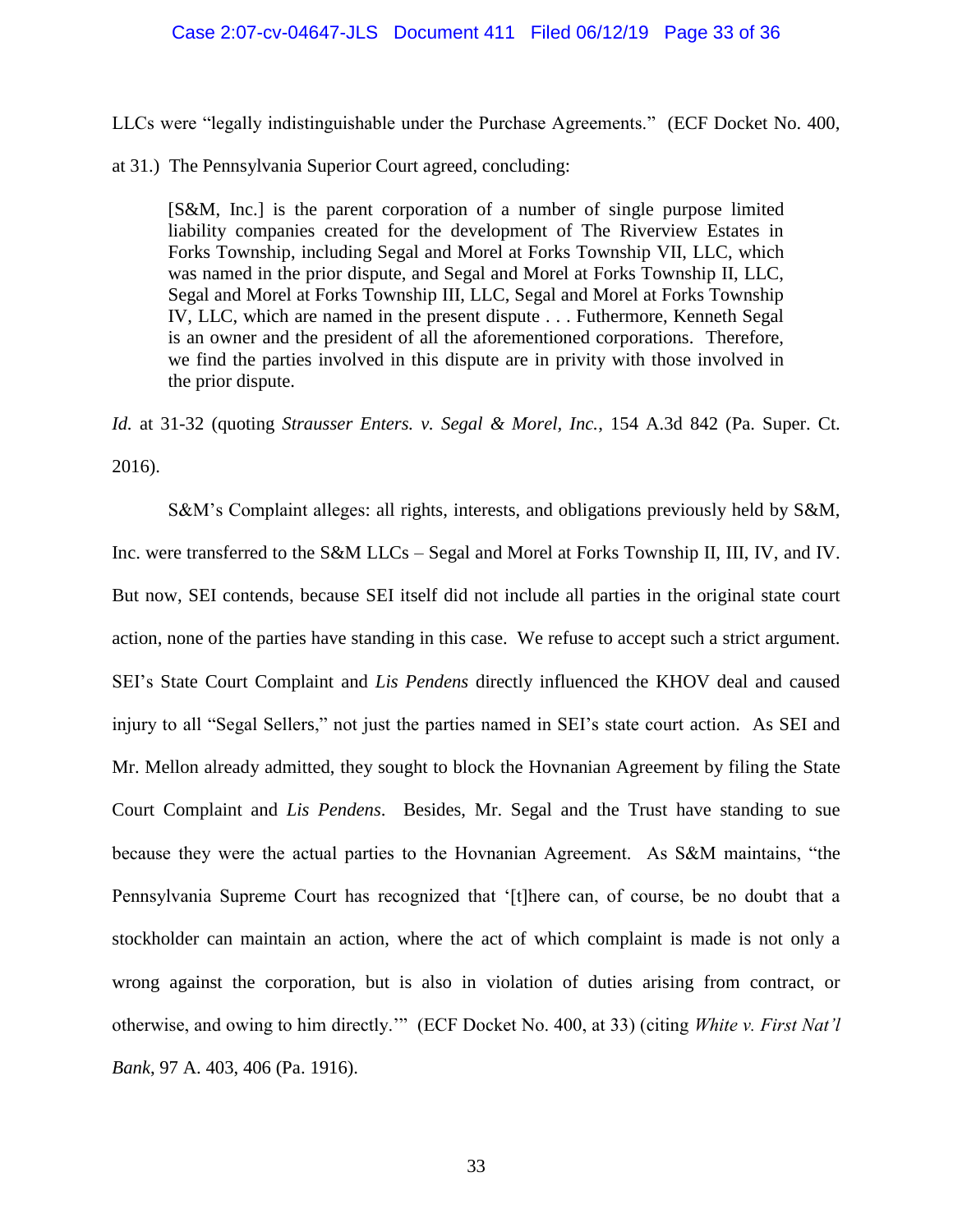# Case 2:07-cv-04647-JLS Document 411 Filed 06/12/19 Page 34 of 36

While claims under the Dragonetti Act cannot be maintained by an individual not a party to the underlying suit, an exception applies to indispensable parties that should have been joined in the underlying action. *Long v. Holtry*, 673 F. Supp. 2d 341, 354 (M.D. Pa. 2009). An indispensable party is defined as one "whose rights are so connected with the claims of the litigants that no decree can be made without impairing its rights." *Hart v. O'Malley*, 647 A.2d 542, 549 (Pa. Super. Ct. 1994); *see also Sprague v. Casey*, 550 A.2d 184 (Pa. 1988). And Pennsylvania courts have consistently held "property owners are indispensable parties in lawsuits concerning the owners' property rights." *Id.*; *see also Columbia Gas Transmission Corp. v. Diamond Fuel Co.*, 346 A.2d 788 (Pa. 1975). Given SEI intended to block the Hovnanian deal by filing the state court action – a deal which included Mr. Segal and the Trust's property rights – Mr. Segal and the Trust should have been joined in the state court proceeding as indispensable parties.

Because S&M alleges an Article III injury-in-fact which is concrete and particularized, and because Mr. Segal and the Trust were indispensable parties to the underlying state court action, S&M does not lack standing for any claim.<sup>7</sup>

## 5. SEI is not Entitled to Summary Judgment on Punitive Damages.

Punitive damages are awarded as punishment when the defendant's behavior is "outrageous, because of the defendant's evil motive or his reckless indifference to the rights of others." *Ruehl v. S.N.M. Enterprises, Inc.*, 2015 WL 2374256, at \*3 (M.D. Pa. 2015) (quoting *Feld v. Merriam*, 485 A.2d 742, 746–47 (Pa. 1984)). The defendant's conduct must be so outrageous as to amount to "willful, wanton or reckless" behavior. *Id.*; *see also Hutchison v.* 

 $\overline{a}$ 

<sup>7</sup> This Court does not accept SEI's argument that Mr. Segal and the Trust lacked standing to assert causes of action for Tortious Interference because they did not own the land subject to the purchase agreement with KHOV. (ECF Docket No. 394-2, at 33.) The Redding Panel determined the Hovnanian agreement triggered SEI's right of first refusal. The Redding Panel could not have come to that conclusion unless Mr. Segal and the Trust owned the land and possessed the authority to enter into the Hovnanian agreement in the first place.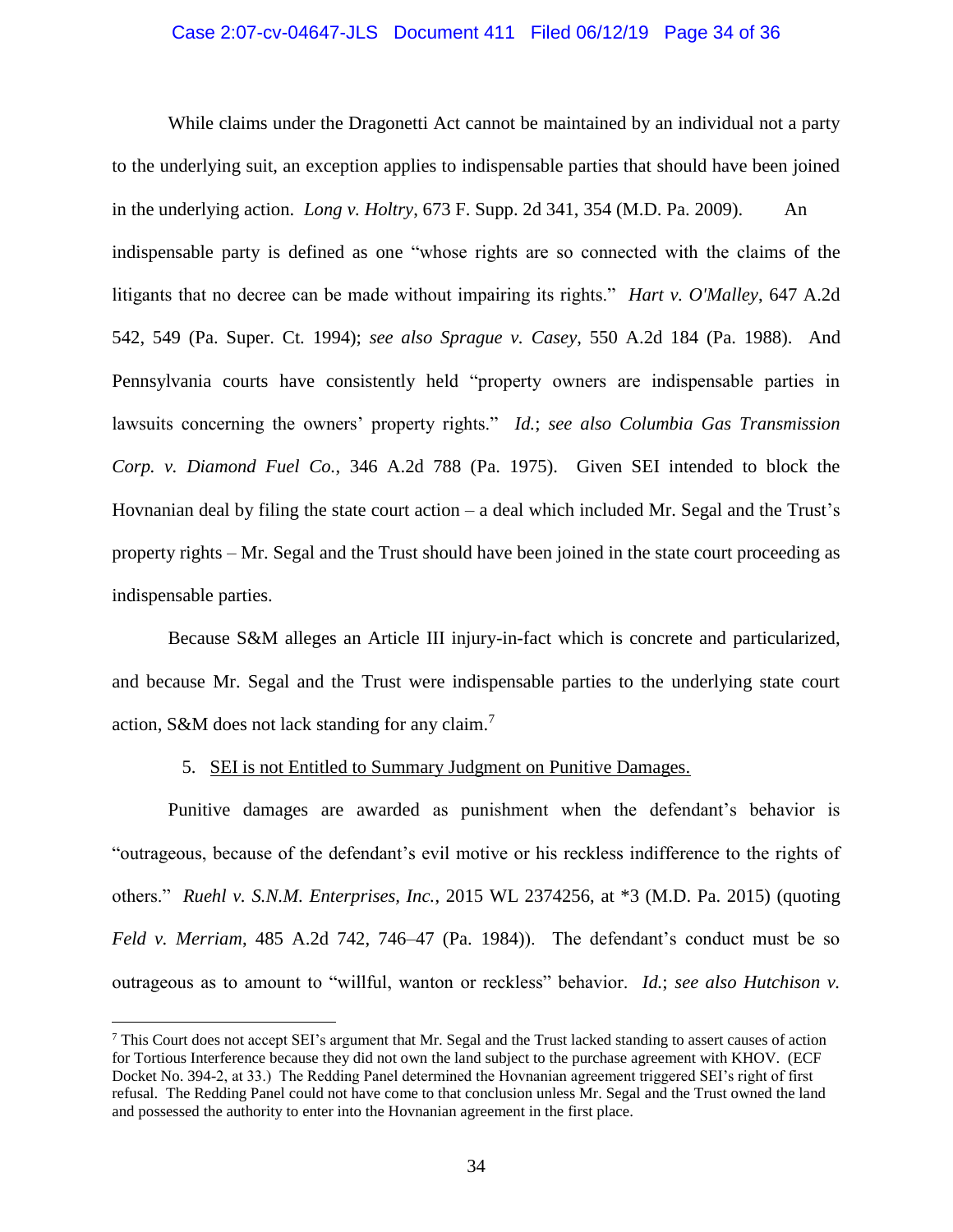*Luddy*, 870 A.2d 766, 770 (Pa. 2005). Importantly, assessing defendant's state of mind is noteworthy as the conduct must be intentional, reckless, or malicious. *Id.* (citing *Feld*, 485 A.2d at 748).

In assessing state of mind and "reckless indifference," Pennsylvania courts look to Section 500 of the Restatement (Second) of Torts. *Id.* (citing *Hutchison*, 870 A.2d at 771). Section 500 of the Restatement (Second) Restatement of Torts applies two different states of mind regarding "reckless indifference": 1) "where the 'actor knows, or has reason to know, ... of facts which create a high degree of risk of physical harm to another, and deliberately proceeds to act, or to fail to act, in conscious disregard of, or indifference to, that risk'"; and 2) "where the 'actor has such knowledge, or reason to know, of facts, but does not realize or appreciate the high degree of risk involved, although a reasonable man in his position would do so.'" *Id.* (quoting *Martin v. Johns–Manville Corp.*, 494 A.2d 1088, 1098 (Pa. 1985) (quoting Restatement (Second) of Torts § 500, cmt. a)). But, under Pennsylvania law, the first "state of mind" prong in Section 500 is sufficient to create a question for the jury on punitive damages. A claim for punitive damages requires a plaintiff establish: "(1) a defendant had a subjective appreciation of the risk of harm to which the plaintiff was exposed and that  $(2)$  he acted, or failed to act . . . in conscious disregard of that risk." *Hutchison*, 870 A.2d at 772 (citing *Martin*, 494 A.2d at 1097– 98).

S&M alleges SEI Defendants acted with reckless indifference when they interfered with S&M's rights under the KHOV agreement. So, S&M sufficiently created a dispute of material fact regarding SEI subjective appreciation of the risk of harm and SEI's conscious disregard of that risk. Specifically, S&M offers:

(a) the Strausser Defendants did not know anything about the substance of the Hovnanian Agreement and made no effort to contact Plaintiffs or KHOV to